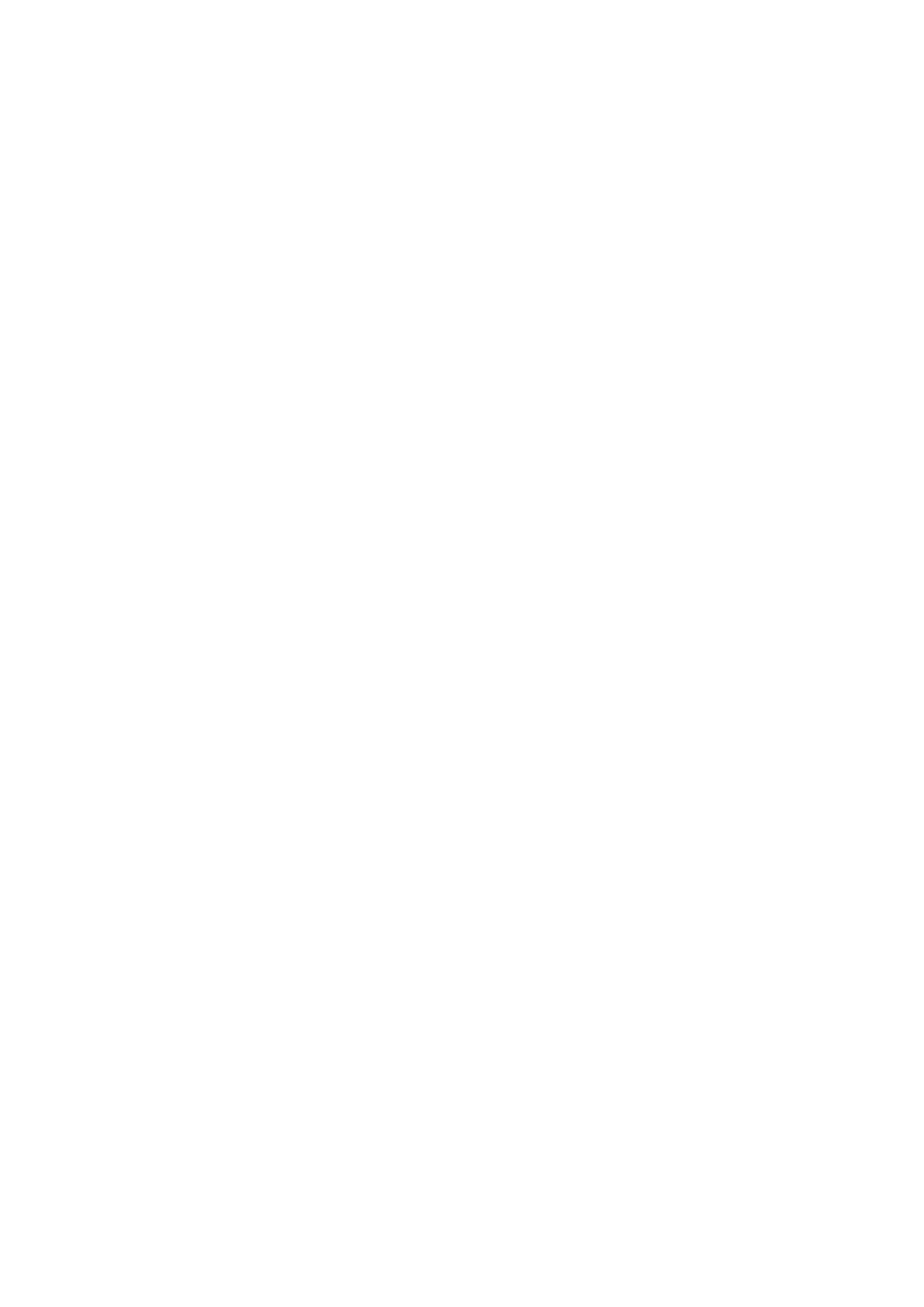#### **Abstract:**

This paper provides a thorough report of the estimation process of Engle Curves in the context of a research project articulating microsimulation with macroeconomic modelling. We present the detailed results after setting up the stage of the broader project where households· behavior is to be represented by sets of elasticities by groups of cells. A first part describes the broader project in order to better assess the role of this estimation step. Once this is accomplished we present the model and data and then the results are presented and discussed.

The models estimated in this paper are Engel curves on a set of consumption bundles consistent with the macroeconomic model consumption module. The set of consumption items regroup 14 goods and services. This is a relatively large system with many durables, services and a few non-durables. We present many shortcomings that we had to bypass, thus justifying the present results which are theoretically set by Lewbel (2006), Leser (1963) and Working (1943).

We then present the model we have retained to estimate. We then derive the elasticities that are functions of the coefficients. We propose thereafter methods to estimate standard-errors for elasticities.

The estimation results are finally discussed and we sketch improvements for further research.

**Synopsis:** this paper presents the estimation of Engel curves on a 15 goods consumption over a cross section of seven consumption surveys.

JEL classification: C26, C29, D12.

#### **Acknoledgements:**

This paper was written in support of Ademe Grant under Cnrs contract n° Contrat CNRS n°165267 titled "Impacts de mesures de transition énergétique sur les ménages. Analyse économique et sociologique". 23 novembre 2019.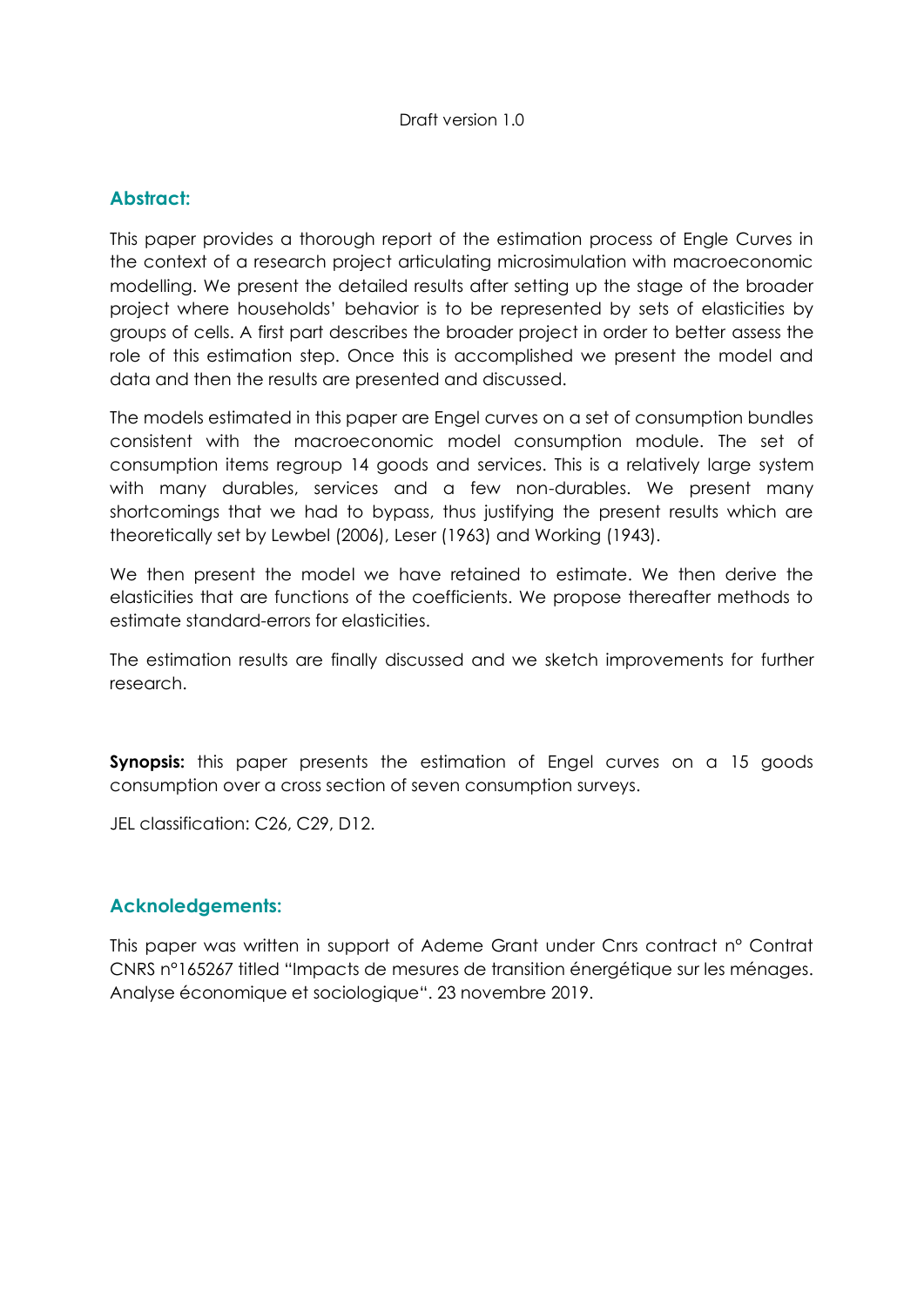#### **Introduction**

This paper presents the complete results of Engel curves estimations in the context of a broader modelling effort that strongly articulates microsimulation with hybrid macroeconomic modelling. This means that the econometric estimates presented herein are a step in a broader modelling effort. This point is very important to keep in mind because it imposes many constraints that must absolutely be fulfilled to perform the given task.

The estimates conducted in this paper are grounded in the literature on consumption analysis, as presented in Deaton and Muellbauer (1980). We explain our pragmatic choices in order to arrive to the set of elasticities in the given nomenclature of consumption. The base data for this part of the research are the detailed budget survey tables at the household level in then available seven years of surveys. The tables were transformed into a set cross-section of cells by year for the computations. The elasticities were estimated in an equation by equation basis and adjusted for outliers and other anomalies. The retained results were used as behavioral parameters for the microsimulation step between the two macroeconomic modelling steps.

The paper is organized as follows. The first section presents the broader context of the research. The second section presents the methodology retained for estimation of the Engel curves. The third section presents the results. The fourth section discusses the results in the context of the recent French literature. We conclude in the last section and present prospects for further research.

# 1) The broader project's context: modelling distributional effects of climatic **transition packages in France**

We must present the big picture of the broader modelling effort where the Engel curve estimations take place. As claimed in the introduction, the econometric part is an early step in the whole modelling effort whose primary objective is to investigate the distributional consequences of raising the ambition of a national environmental strategy. Equity has proven to be a determining factor in the social acceptability of environmental reforms in France with the recent Yellow Vests movement.

The modelling project will thus compare two policy packages within the French Low-Carbon Strategy<sub>1</sub> (SNBC) whose level of ambition has been enhanced from a fourfold reduction of 2010 emissions to carbon neutrality in 2050. The forecast of distributive impacts at household level allows to identify the associations of socioeconomic characteristics underlying vulnerability to mitigation policies and to investigate properly targeted compensating measures.

1https://www.ecologique-solidaire.gouv.fr/sites/default/files/Projet%20SNBC%20EN.pdf ;

https://www.euractiv.com/section/energy-environment/news/france-is-a-good-student-with-bad-results-when-itcomes-to-climate-policy/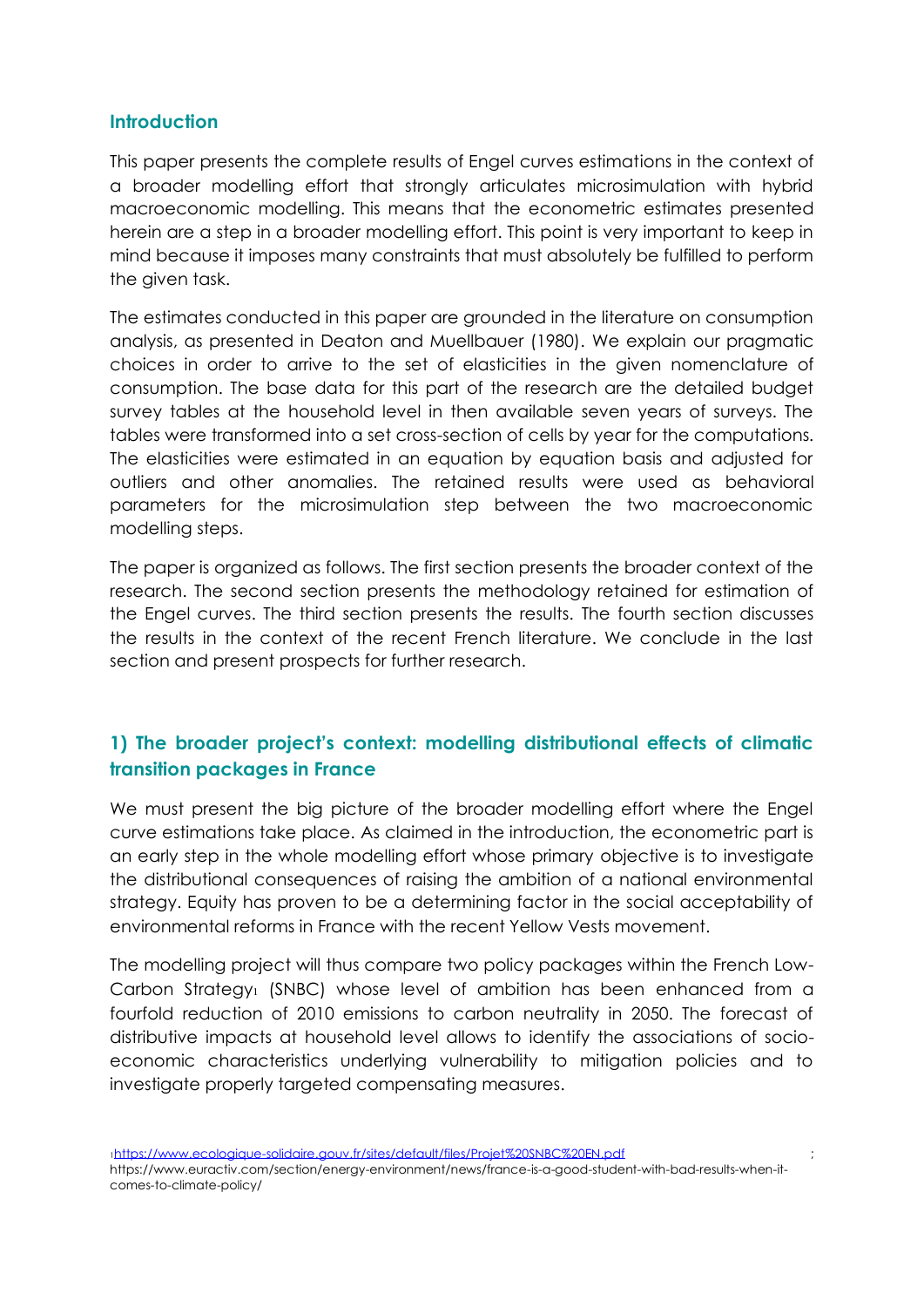In this context, the modelling effort will evaluate packages of measures which include carbon taxation for households and firms, energy efficiency subsidies and thermal efficiency of social housing stock. The emphasis of the assessment bears on the interactions of several policies on households· budgets. For instance, a carbon tax will hit harder rural households dependent on cars, thereby limiting their capacity to invest (Berry, 2017; Combet et al., 2009; Douenne, 2020), hence a subsidy to switch thermal cars for electric vehicles could soften the burden.

The whole study thus investigates the extent to which policies in favor of low-carbon technologies compensate for the inequity of a carbon tax. The combination of price signals, income trends, technology incentives, growth and unemployment figures have indirect effects that are difficult to predict, given the many channels through which they propagate from the macroeconomic scale to the household level.

On several grounds, the whole research is innovative in the sense that it is the first ¶macro-micro· study of the distributive impacts of the French energy transition. The major methodological contribution lies in the projection of a medium-term break in technology adoption by households within a coherent set of measures whose impacts are assessed by employing a set of inequality indicators in order to measure the effects of the increasingly ambitious transition on monetary poverty, income distribution, fuel poverty and on changes in available income and household budgets. The second major innovation lies in the fact that the impact of the studied measures is quantified both at the national level and disaggregated along several socio-economic dimensions in order to identify particularly vulnerable groups in the population.

The assessment of the redistributive impacts of the French Low-Carbon Strategy suppose a detailed representation of households behavior at both levels of analysis (wiz., micro and macro levels). In this perspective we made extensive use of the French family budget surveys (Budget des Familles, or BDF for short) that are conducted every five years since the first installment in 1979. The data have been extensively processed in order to conduct the first most important steps of our work. The processing chain is displayed in figure 1 below.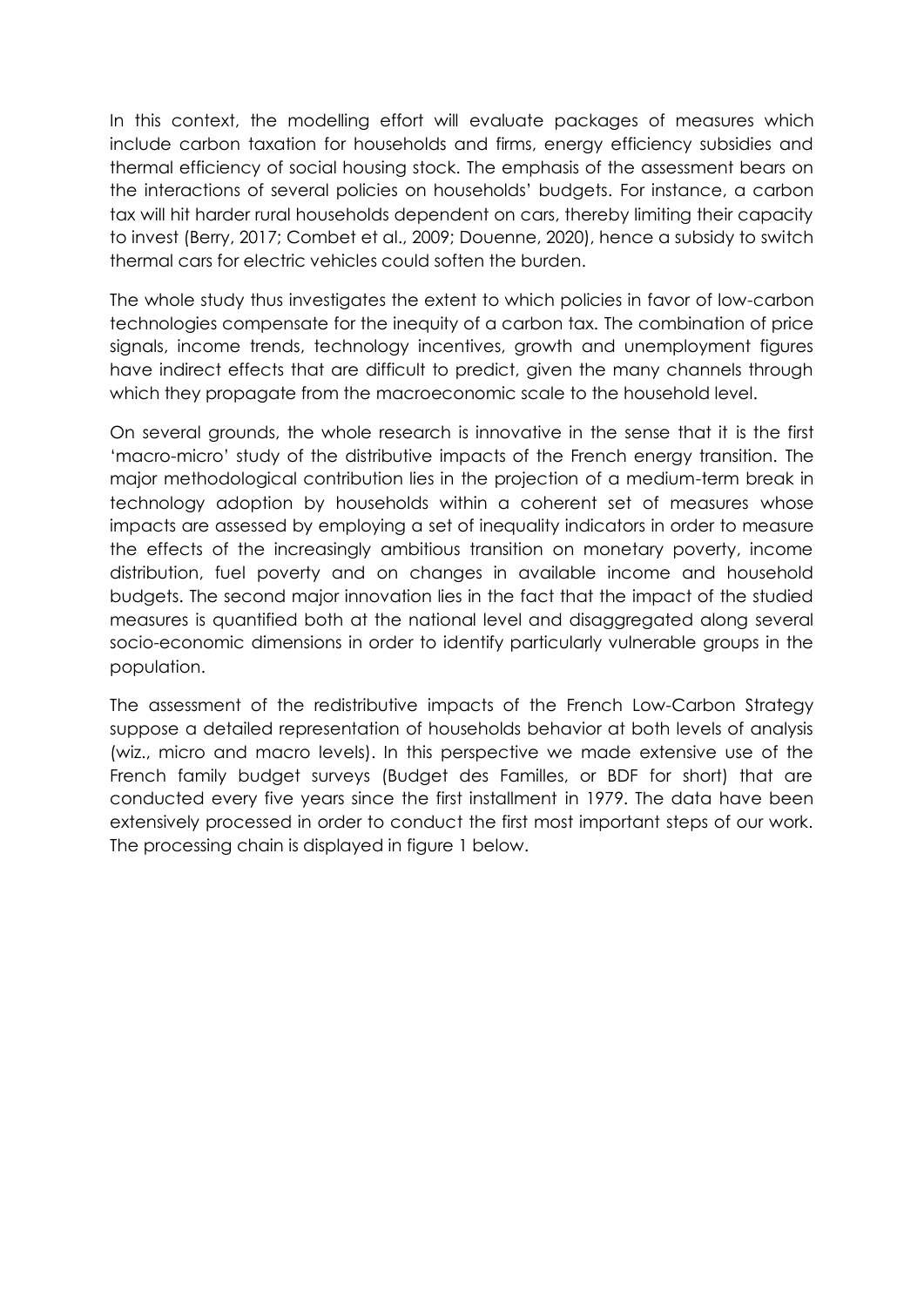#### **Figure 1: data processing chain**



The figure sums up the different key steps of the data processing chain developed for the specific task of obtaining households elasticities through Engel curves estimations. The complete presentation of the whole process is described in the companion working paper detailing the PCAs and the clustering of households (Nadaud & al., 2020). For now, we concentrate on the estimation per se and refer to the processing step when needed. In fact this paper concentrates on the last two steps of figure 1, that is, estimation on the BDF-ThreeME nomenclature and computation of elasticities by cells.

#### **2) Preparation of the data for estimation**

One of the key steps for the whole project was to design a common nomenclature in order to find the best compromise for dialogue between the two macroeconomic models ThreeME and IMACLIM-S France. This step involved concertation between the two modelling teams at ADEME and Cired respectively on one hand. On the other hand, we carefully designed the best nomenclature apt to capture the most relevant common ground of the two models.

#### **2.1) Defining a common nomenclature for two models**

The estimates must be based on an expenditure nomenclature adapted to the dialogue between the macro and micro models which it is intended to link. On the one hand, this nomenclature must be as close as possible to the nomenclature of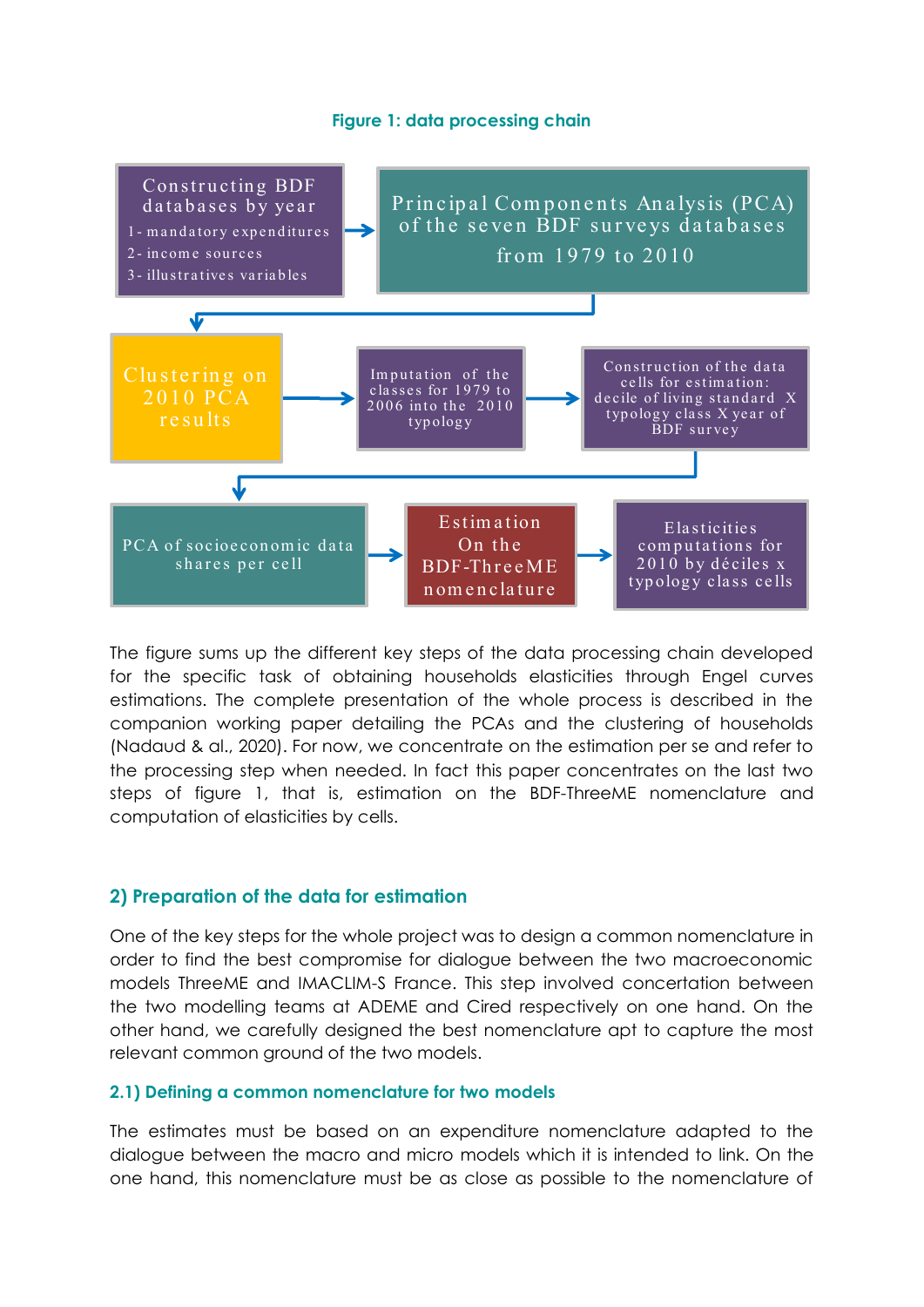the ThreeME model, from which the price changes subject to micro-simulation will be derived. On the other hand, it must aggregate expenditures by consumption functions that are sufficiently contrasted to allow us to deduce significant price and income elasticities.

After careful examination, we have selected fourteen product aggregates that encompass the COICOP classification of BDF 2010 and the national accounts classification of ThreeME. The final classification counts fourteen expenditure items that were reconstructed with the COICOP data for all the seven BDF survey years. The complete correspondence between COICOP and this fourteen-item nomenclature is given in the appendix.

On the other hand we had to decide on some of the accounting conventions between ThreeME and BDF surveys, wiz, some items of the production oriented ThreeME nomenclature do not have equivalents in COICOP which is consumption oriented nomenclature. The ThreeME posts that have no equivalent in COICOP have been imputed to the greatest post in COICOP. Similarly, we decided to keep important consumption items in the households budgets that do are not taken into account in ThreeME because this latter model has only one households sector, it cannot take into account second hand vehicles purchases or rentals between households while those last two items represent roughly 50% of vehicles purchases and real housing rental expenditures.

The fourteen products nomenclature for estimation is given in table one below. The complete correspondence this shortened nomenclature and the full french COICOP 5 nomenclature from BDF 2010 is given in the annex 1 of this paper. We included some final remarks about the national accounting conventions for some items indicated in the table: that is, construction expenditures and used cars purchases. Both of these are accounted as investment in the national accounts but considered as consumption in our estimation procedures.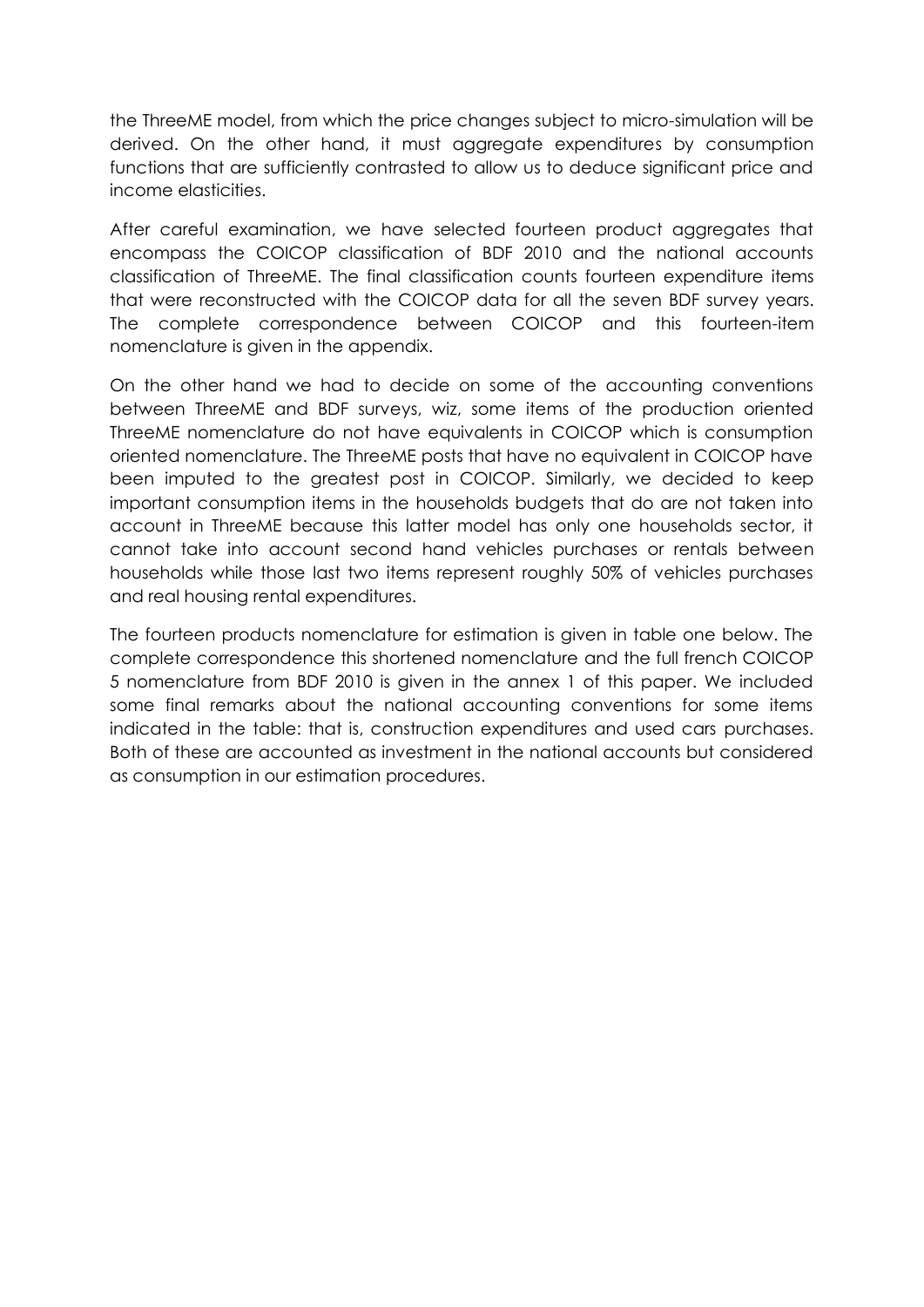#### **Table 1 Micro-macro common nomenclature for estimation**

| <b>Item</b> | Function                       | Expenditures description                           | <b>Note</b>                                                            |
|-------------|--------------------------------|----------------------------------------------------|------------------------------------------------------------------------|
| A01         | Food                           | Agriculture<br>products,<br>fishery, food industry |                                                                        |
| A02         |                                | Electricity                                        |                                                                        |
| A03         | Home energy                    | Gas                                                |                                                                        |
| A04         |                                | Other home energies                                |                                                                        |
| A05         | Construction                   | Major works for home                               | Investment<br>National<br>in<br>Accounts and consuption<br>in ThreeME. |
| A06         | New vehicles                   | New vehicles                                       |                                                                        |
| A07         | vehicles<br>Personal<br>energy | Gazoline and lubricants                            |                                                                        |
| A08         |                                | Air & Rail transport services -                    |                                                                        |
| A09         | Transport services             | Road & Water transport<br>services                 |                                                                        |
| A10         | Leisure services               | Leisure<br>and<br>communications                   |                                                                        |
| A11         | Other services                 | Other services                                     |                                                                        |
| A12         | Other goods                    | Other consumption goods -                          |                                                                        |
| A13         | Housing rentals                | <b>Effective rents</b>                             |                                                                        |
| A14         | Used vehicles                  | Second-hand vehicles                               | Not accounted in national<br>accounts.                                 |

Lecture by columns: A01-A14, nomenclature labels; function labels; expenditure description; modelling remarks.

The table lists fourteen consumption items for which we will estimate price and income elasticities with Engel curves estimates. We decided to include construction expenditures as a specific consumption item rather as an investment of the households because most of the refurbishment investments for the home are incremental of low to moderate amounts (Combet, 2013 ; Combet, Ghersi, Hourcade, Thubin 2010 ; Berry & alii, 2016). We thus found more relevant to keep this expenditures as consumption rather investment because they mostly enter in the household consumption budget choices for the most part and also it dispense us from designing an investment model to the consumption model. Notice also that the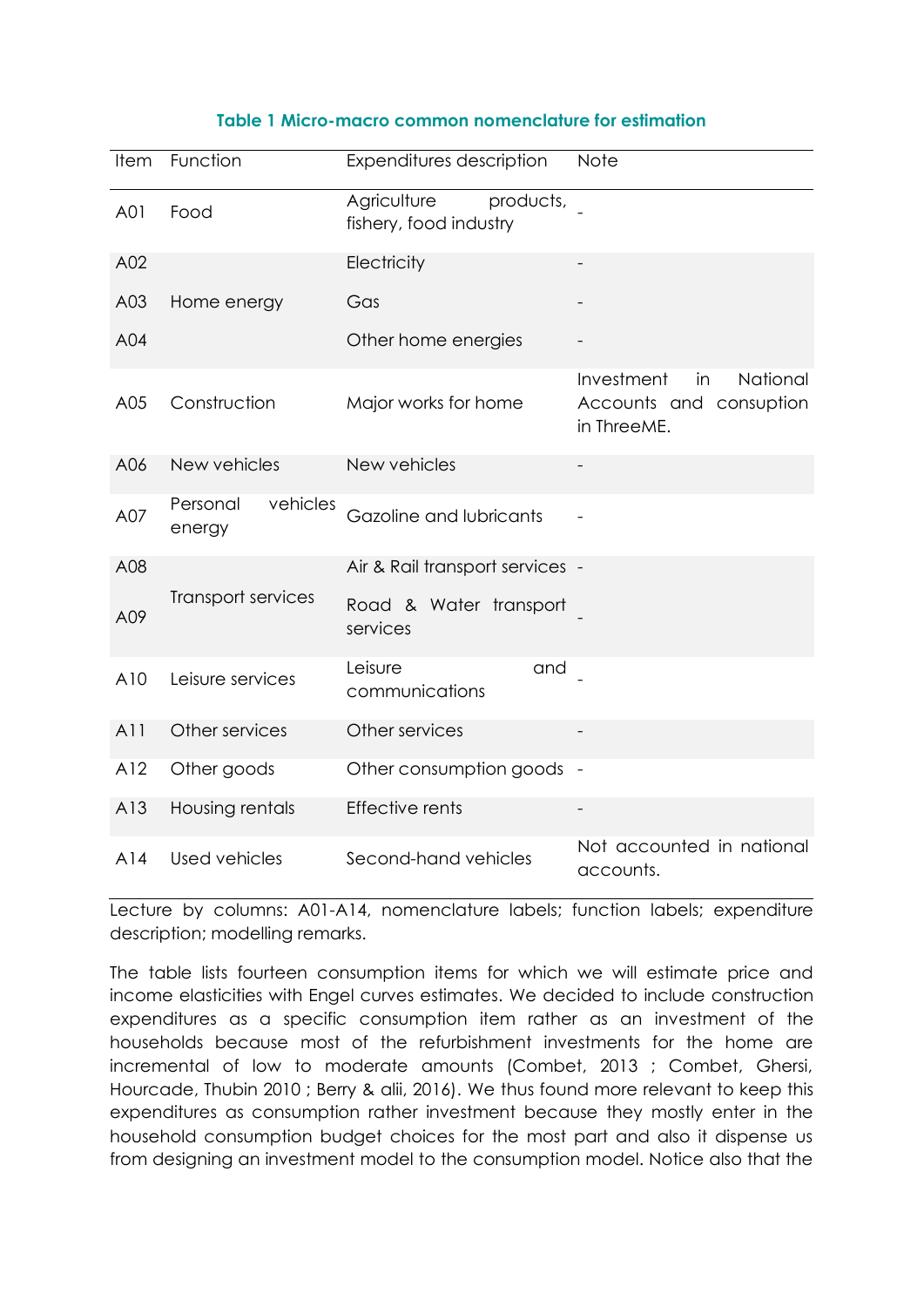policy implementation choices are incorporated into the microsimulation part presented in the other papers.

These fourteen expenditures posts imply expenditures and prices series. We are thus present in the following section the process of price series construction.

#### **2.2) Price series**

The estimation of Engel curves on the BDF bases aggregated into cells of decile groups x typology classes involves non-trivial price transformations. Indeed, if the step of constructing expenditure by cells, and consequently budget shares, is immediate, this is no longer the case for prices.

The price series of expenditure items for econometrics estimation are generally derived from macroeconomic price indices relating to elementary items at a lower level of aggregation. This makes it possible to introduce inter-household variability into the household data before cell aggregation. This is very important because price series which are practically invariant with expenditure observations lead to estimates which are at best imprecise, unstable most of the time, or even nonexistent owing to almost perfect collinearity with the constant of the estimated equation.

The construction of price series involves two steps. The first step consists in constructing price series into the disaggregated BDF databases, wiz, specific to each household and at COICOP 5 level, by insertion of the corresponding price found in the detailed INSEE macroeconomic consumption expenditures price indices. We use the macroeconomic long run time series of household consumption in 360 items available online from INSEE in the household consumption section of national accounts<sub>2</sub>. We therefore construct for all the items of the previously defined nomenclature series of average price indices per household from level 5 components of each of the nomenclature items. These elementary indices are simply defined as the average of the INSEE elementary price indices weighted by the budget shares within the item under consideration. The second step is to calculate the average of the price indices on the BDF bases aggregated by year. This is simply the weighted average of the BDF household base price indices for each year.

At the end of this step, we obtain a complete database with correct prices the on fourteen items per decile by class for the seven BDF years, i.e. 280 observations per item. These price series have sufficient variability to guard against the risk of estimation failure, apart from a few exceptions<sub>3</sub>. The full detailed nomenclature is presented in annex 2 of the present paper. Indeed, several items in our 14-group nomenclature are composed of only one item in the elementary BDF bases. This is the case for electricity (A02), gas (A03), major housing works (A05), purchases of new

<sup>2</sup> https://www.insee.fr/fr/statistiques/4131372?sommaire=4131436

<sup>3</sup> These exceptions are relative to consumption items that are composed in a single product at COICOP 5 level. If there is insuffiecient prices. See also annex 2 of the paper.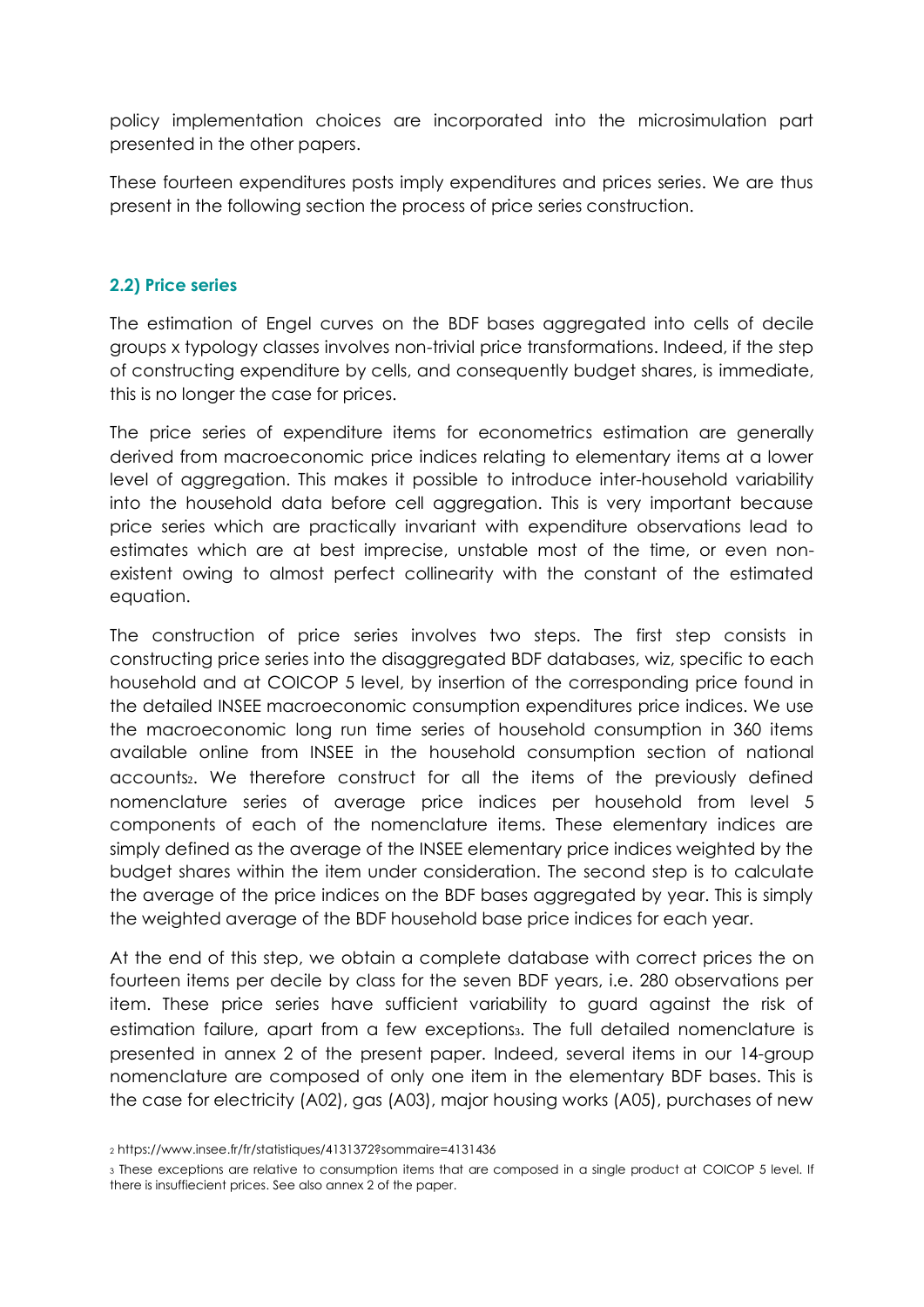vehicles (A06), fuels for personal vehicles (A07), rents (A13) and purchases of secondhand vehicles. For these items, we have only one macroeconomic price time series, so that it is impossible to introduce variability between households per year. Estimation is then all the more difficult as the single macroeconomic price series is not very contrasted over time. We shall see below how the results of our estimates reflect these difficulties.

#### **3) Presentation of the estimated model**

The next step is households behavior estimation discussed in this section. Therefore we present here the results of the estimation of the elasticities of household consumption over the period covered by all the BDF surveys from 1979 to 2010. The path followed is along the lines of Ghersi and Nadaud (2010) and Barbier et al (2016).

#### **3.1) An Engel curve framework**

We call cells the cross product of deciles and classes of the typology. Thus, for each year and in the selected nomenclature, we go from about 10,000 households to 40 cells of deciles x classes of the typology. For each of the fourteen consumption items retained, the expenditure data thus comprise 280 observations corresponding to the consumption of each of the 40 cells (decile x typology class) measured in the seven successive BDF surveys (1979 to 2010).

The estimated model is a simple Engel curve specification in budget share estimated on the set of 280 observations of deciles by classes per years. The equation for each item is as follows:

$$
w_i = a_i + b_i t + c_i \ln(X/p) + d_i \ln P_i + \sum_{k=1}^{5} \phi_{k,i} C P_k + e_i \tag{1}
$$

where :

 $w_i$  is the budget share for item  $i$  on total expenditures;

 $t = 1979, \ldots, 2010$  the BDF survey years;

X nominal expenditure for the cell;

P the Stone deflateur for the cell :  $P = \sum_{k=1}^{n} w_k ln P_k$ ;

 $P_i$  the price of item i for ce cell;

 $\mathcal{CP}_k$  component k of the socioeconomic variables weights' PCA;

 $e_i$  regression residual for item i equation.

Note that in equation (1) of the Engel curves, estimated for the fourteen selected items (Table 1, above), we reintroduce some socio-economic variables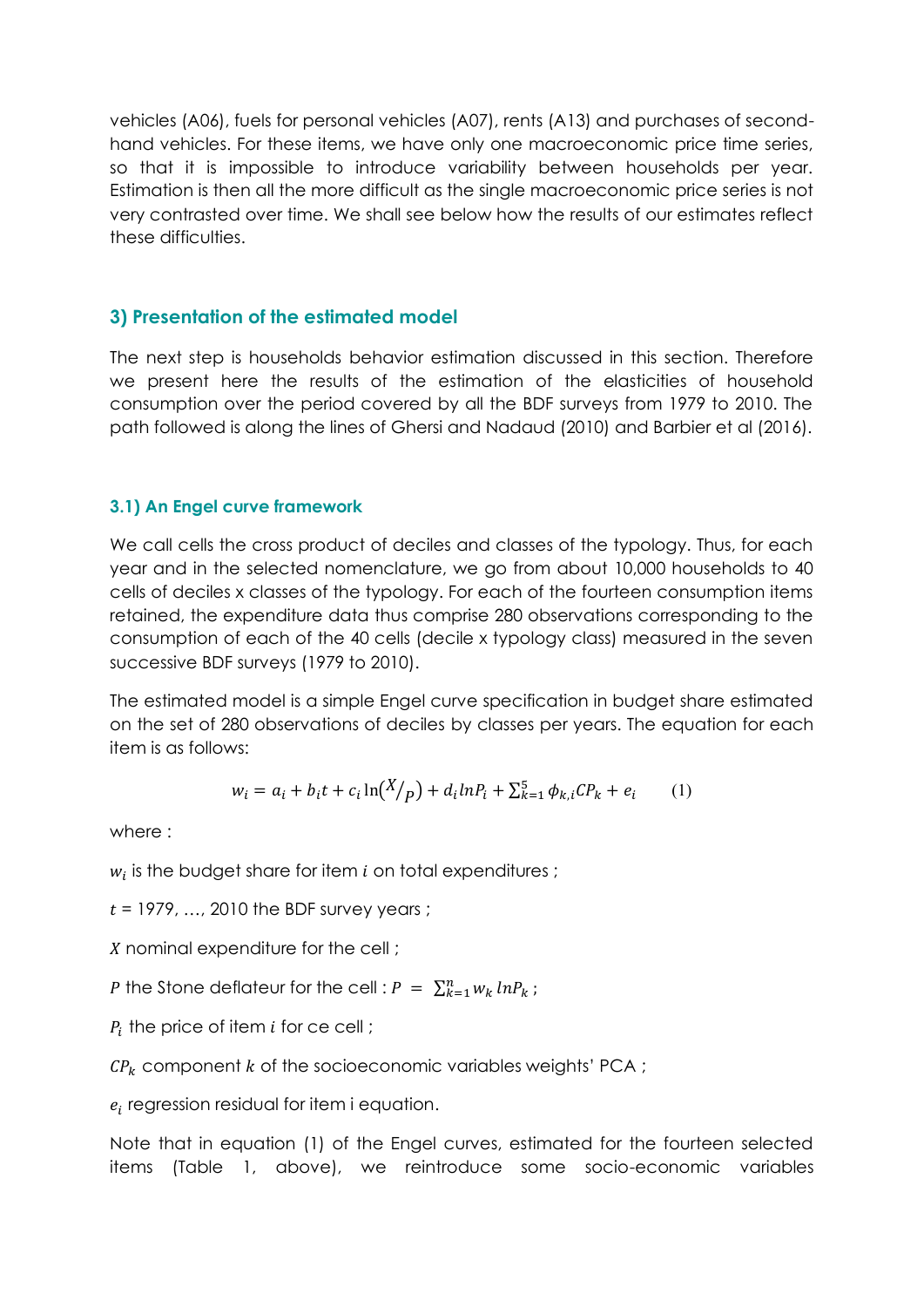(components  $\mathcal{CP}_k$ ) obtained by a PCA separated from the percentage proportions of households by modality in each cell. This is a convenient way to reintroduce household heterogeneity that would otherwise be lost, at least in a standard specification, because of the data structure adopted for estimation. The details of this specific PCA are presented in annex 3 of the present paper.

The estimator used is an instrumental variable estimator that addresses the simultaneity bias that arises from the fact that the budget share comes into play on both side of the equation, leading with ordinary least squares to an asymptotically divergent estimator. Of course, in reality we are in a finite sample, but the larger the sample, the more divergent the results would be (Greene, 2010; Deaton and Muellbauer, 1980).

In any case, we use the classical procedure in empirical consumption econometrics, which consists in taking the real standard of living Y<sup>\*</sup> as an instrument of the total nominal expenditure of the cell. We thus use as an instrument of total expenditure  $ln(X/P)$  the log of the real standard of living  $ln(Y^*P)$ , in which Y\* is defined by Y\* = Y / average number of consumption units of the households in the cell according to the OECD equivalence scale, and with Y the average income of the households in the cell.

The equations are estimated one by one separately for each item. The final closure will be done in the numerical modelling stage. This is due to the fact that we were not able to estimate a demand system in the form of Engel curves with this nomenclature, even on data aggregated by cells. This is not in itself a hindrance, provided that macro looping is also ensured by guaranteeing that the breakdown of total nominal household expenditure does indeed add up to total consumption across all items.

#### **3.2) Computation of elasticities**

We present here the detailed calculations of the estimated elasticities on the fourteen consumption items of the common nomenclature IMACLIM-S France ThreeME.

The computations of elasticities from the coefficients draw heavily on the paper by Pawlowski and Breuer (2012) from which the following computations are derived with the results of Green and Alston (1990) for the popular LA-AIDS model.

Equation (1) above, relates the budget shares to the logarithms of real expenditure and the item price. In this specification, the coefficients are interpreted as budget share elasticities, and we wish to calculate the income and price elasticities of total expenditure.

In the case of equation (1), the elasticities are respectively for income:

$$
e_{E_i X} = \frac{\partial E_i}{\partial X} \frac{X}{E_i} = 1 + \frac{c_i}{w_i}.
$$
 (2)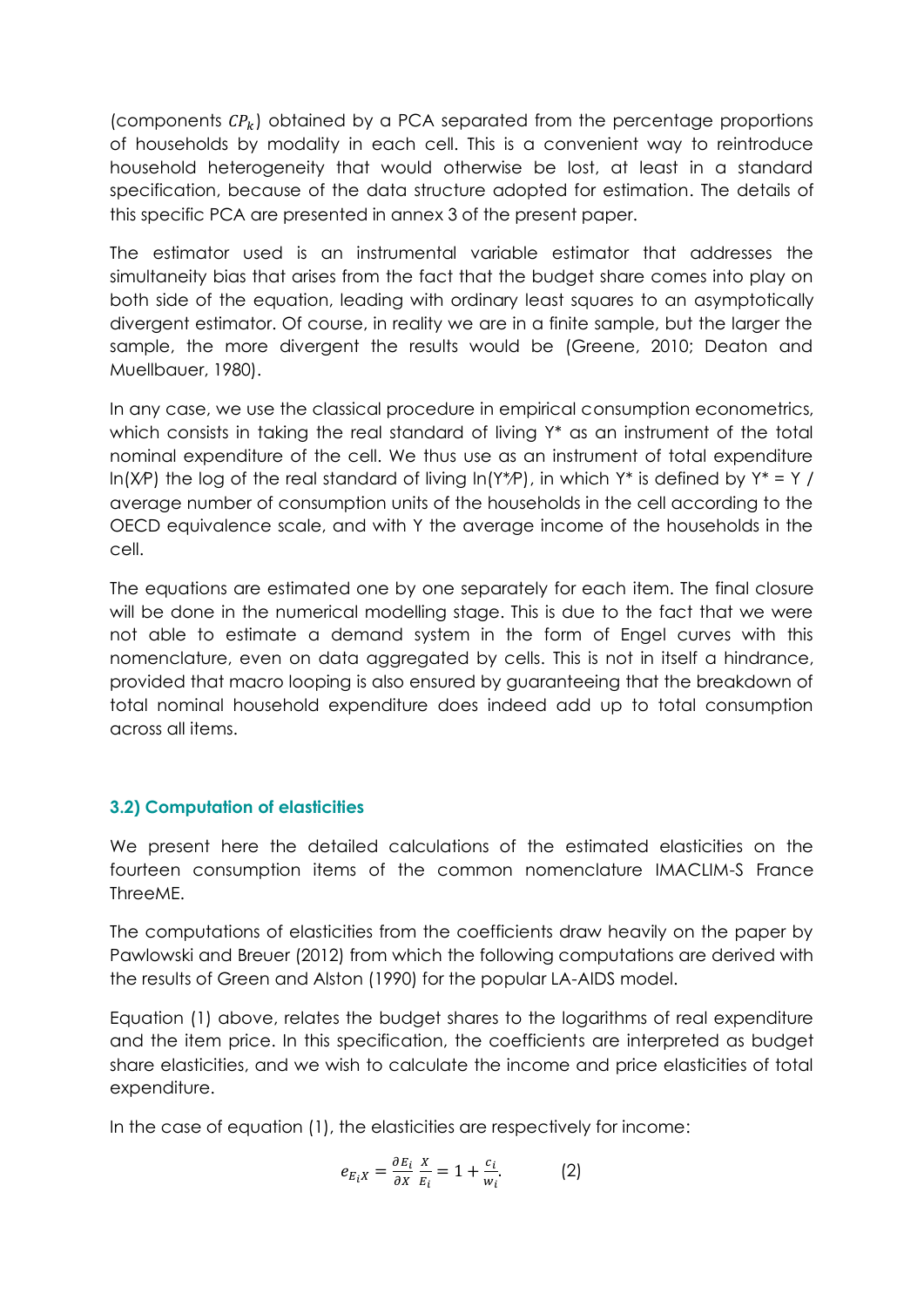And, for prices:

$$
e_{E_i P_i} = \frac{\partial E_i}{\partial P_i} \frac{P_i}{E_i} = \frac{d_i}{w_i} - c_i.
$$
 (3)

For either of each product, the simplified expression of the Engel curve is:

$$
w_i = a_i + b_i \ln\left(\frac{X}{p}\right) + c_i \ln P_i + e_i \qquad (4)
$$

Equation where we voluntarily omit time *t* and the coefficients of the principal components without loss of generality. The coefficients are interpreted as semielasticities of the budget share to real expenditure (X/P) and to price (Deaton & Muellbauer, 1980). We therefore need to find the expressions of the price and income elasticities of expenditure for each item as functions of the regression coefficients on price and income.

Consider the total expenditure :

$$
X = \sum_{i=1}^{i=l} E_i,
$$

from which the budget shares are calculated:

$$
w_i = E_i / X = E_i / \sum_{i=1}^{i=1} E_i.
$$

The income elasticity of expenditure for the given item i, is given by:

$$
e_{E_i X} = \frac{\partial E_i}{\partial X} \times \frac{X}{E_i},
$$

with the same for the price elasticity:

$$
e_{E_iP_i}=\frac{\partial E_i}{\partial P_i}\times \frac{P_i}{E_i}.
$$

The calculation trick consists mainly in using Engel's equation (1), noticing that  $E_i =$ Xwi, so that:

$$
E_i = Xw_i = Xa_i + Xb_i \ln(X/p) + Xc_i \ln P_i.
$$

that is :

$$
E_i = Xw_i = Xa_i + Xb_i \ln X - Xb_i \ln P + Xc_i \ln P_i
$$

This last expression is derived from the well-known properties of natural logarithms:  $ln(X/P) = lnX - lnP$ . A difficulty with equations (1) and (2) is that the Stone index P, is a function of individual prices Pi, which causes a simultaneity bias that renders the OLS estimator (1) inconsistent. The model must therefore be estimated using instrumental variables but, above all, this relationship between the expenditure deflator and elasticities must be taken into account. Consider the expression of the Stone index:

$$
lnP = \sum_{i=1}^{i=l} w_i lnP_i \qquad (3)
$$

Expression whose derivative for any individual price *i* is: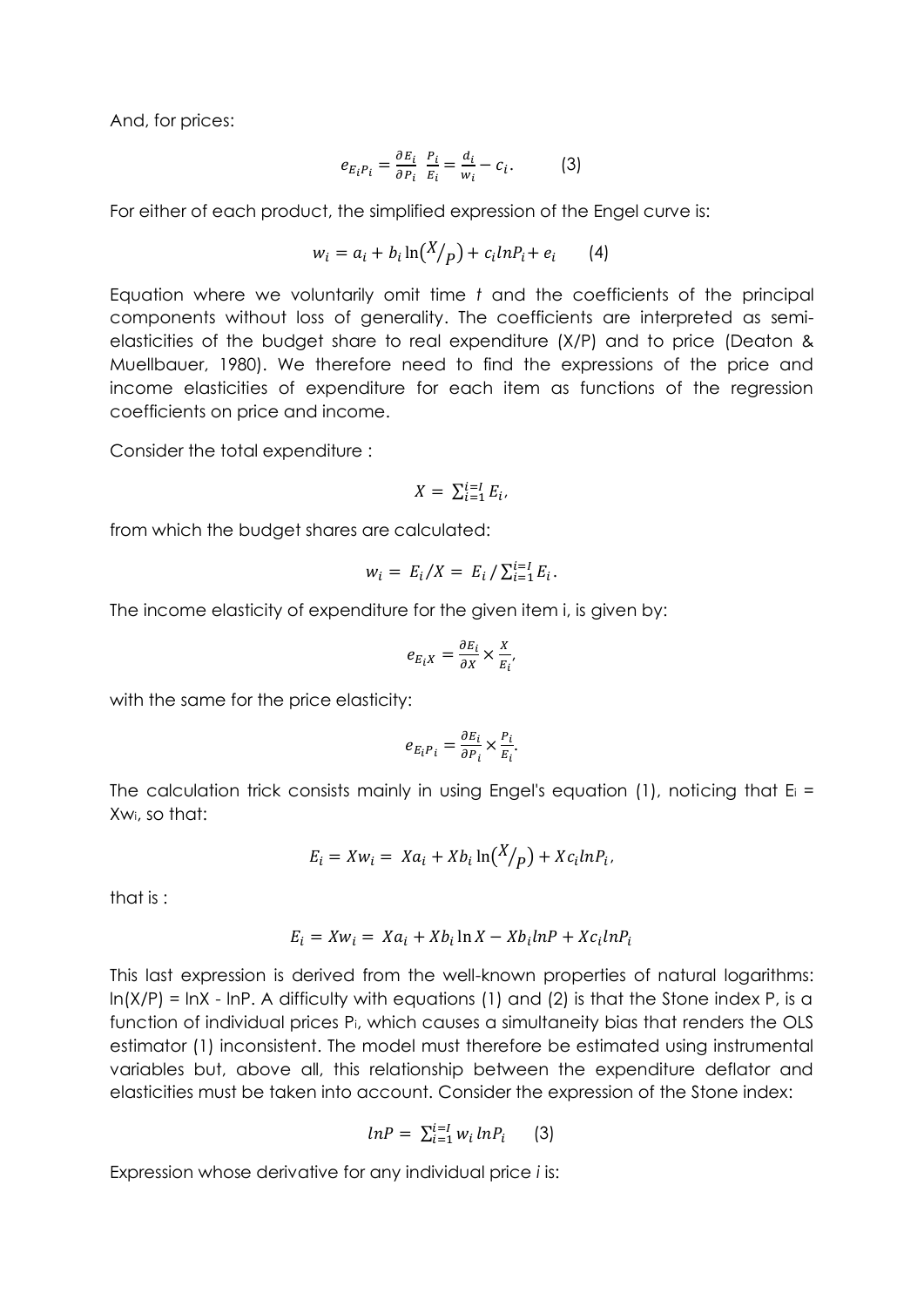$$
\frac{\partial lnP}{\partial P_i} = \frac{w_i}{P_i}
$$

We can now calculate the expression of  $\frac{\partial E_i}{\partial X}$  from equations (2) and (3'), i.e.:

$$
\frac{\partial E_i}{\partial X} = a_i + b_i \ln X - b_i \ln P + c_i \ln P_i + \frac{Xb_i}{X}
$$

Likewise, since we have  $w_i = E_i/X$ , it follows immediately that:  $X/E_i = 1/w_i$ .

This allows us to deduce the expression of the income elasticity of the expenditure of item i under consideration:

$$
\frac{\partial E_i}{\partial x} = a_i + b_i \ln(\frac{x}{p}) + c_i \ln(P_i + b_i = w_i + b_i \quad (4)
$$

So that it the income elasticity is:

$$
e_{E_i X} = \frac{\partial E_i}{\partial X} \times \frac{X}{E_i} = (w_i + b_i) \times \left(\frac{1}{w_i}\right) = 1 + \frac{b_i}{w_i} \quad (5)
$$

For the price elasticity of expenditure of product *i* under consideration, the calculation is similar although somewhat more complicated. Starting from the expression of the price elasticity, we find:

$$
E_i = Xw_i = Xa_i + Xb_i \ln X - Xb_i \ln P + Xc_i \ln P_i,
$$

expression for which we compute the partial derivative in relation to the price of product i under consideration, i.e.:

$$
\frac{\partial E_i}{\partial P_i} = -Xb_i \frac{\partial \ln P}{\partial P_i} + \frac{Xc_i}{P_i}
$$
 (6)

Now, we recall the expression:  $\frac{\partial \ln P}{\partial P_i} = \frac{w_i}{P_i}$ , which gives, by replacing in (6):

$$
\frac{\partial E_i}{\partial P_i} = -X b_i \frac{w_i}{P_i} + \frac{X c_i}{P_i}.
$$
 (6')

Let us now calculate the second member of the price elasticity expression, i.e.,  $\frac{P_i}{E_i}$  =  $P_i$  $\frac{F_l}{Xw_i}$  , we have therefore, by replacing in the expression (6') :

$$
e_{E_i P_i} = \frac{\partial E_i}{\partial P_i} \times \frac{P_i}{E_i} = \left(\frac{Xc_i}{P_i} - Xb_i \frac{w_i}{P_i}\right) \times \left(\frac{P_i}{Xw_i}\right),
$$

$$
e_{E_i P_i} = \frac{Xc_i}{P_i} \times \frac{P_i}{Xw_i} - \frac{Xw_i b_i}{Xw_i},
$$

$$
e_{E_i P_i} = \frac{c_i}{w_i} - b_i \quad (7)
$$

This concludes the final calculation of the elasticities on the values sought, i.e. expressions (5) and (7). A the coefficients of interest terms, we have the income elasticity  $e_{E_i X} = 1 + \frac{b_i}{w_i}$ , and the price elasticity  $e_{E_i P_i} = \frac{c_i}{w_i} - b_i$ .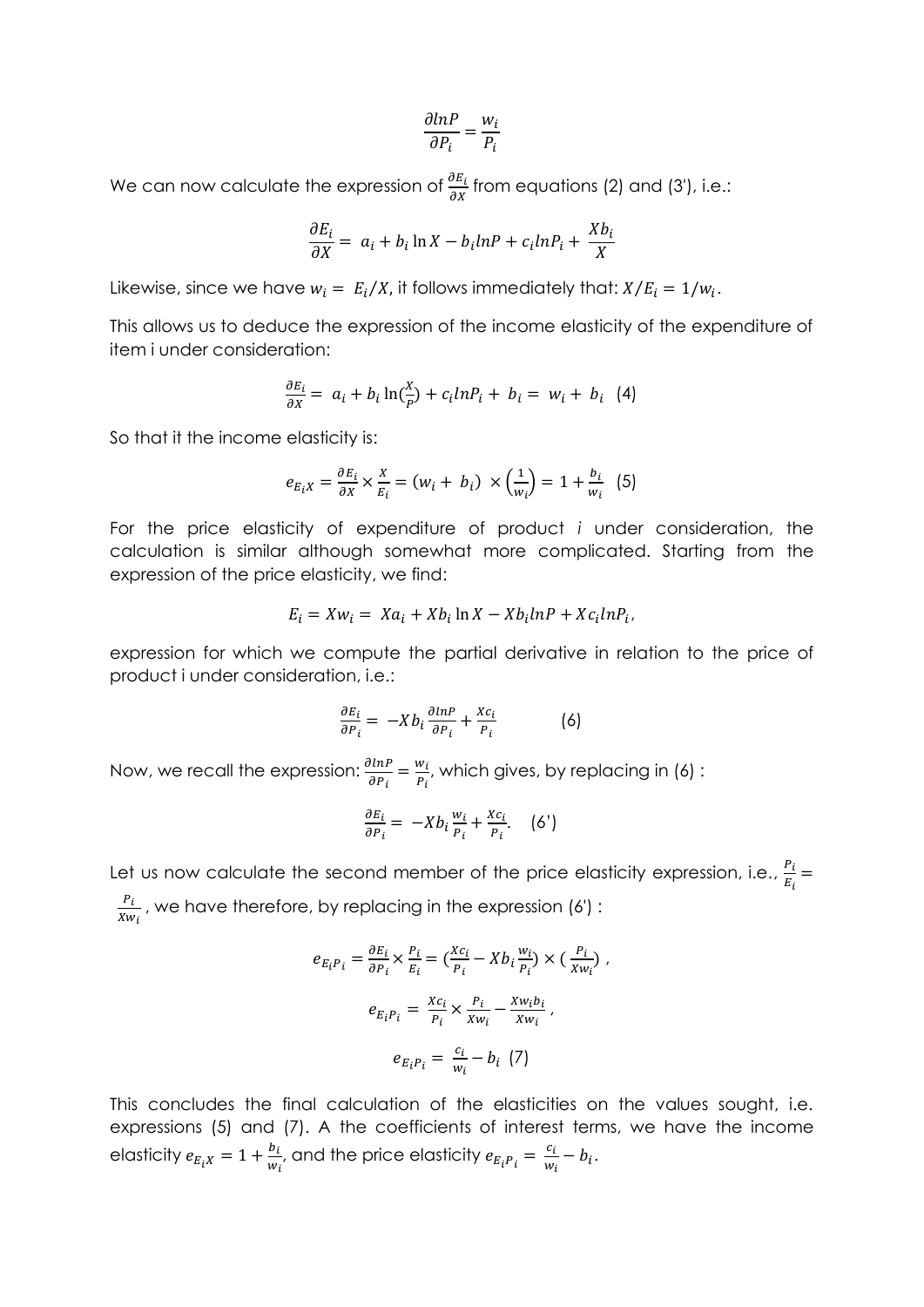Notice that if Engel's equation (1) is more general and if we use another deflator than the Stone index given by equation (3), the expressions of the elasticities would be different.

## **4) The estimation procedure**

The estimation procedure is conducted equation by equation independently because we knew beforehand from precedent experiences (Ghersi and Nadaud, 2010) that a full demand system, even simplified did not work, and this even on pseudopanel or cross section cells data.

The estimation procedure followed here is thus based on the Green and Alston (1990) instrumental variables procedure. Instrumental variables Greene (2010) is necessary because the dependent variables, wiz, the budget shares enter both side of the equation as endogenous and into the Stone index deflator of income.

Because of this endogeneity problem we did use the total expenditures as instrumented variables in the two step IV estimator of the package AER (Principles of Econometrics with R), developed by Colonescu (2016). The Stone deflated standard of living is used instead as an instrument for the first step of estimation. We also tested the one step OLS and WLS on with the same variables, results differ because it is a one step estimator and some coefficient show inconsistent signs. We thus retain the WLS IV estimates for the coefficients of the Engel Curves. Diverse corrections for various biases were applied without much change in the final estimates. Colinearity checks were applied with the Variance Inflation Factors (Colonescu, 2016), and the Besley, Kuh and Welsh (BKW) condition index test (Greene, 2010). When collinearity was found to high we adjuted the deterministic terms and the socioeconomic principal components variables by dropping or adding terms. One must notice that the terms  $\mathcal{CP}_k$  component k of the socioeconomic variables weights' PCA are mutually uncorrelated between themselves but not from the other variables of each regression equation, wiz, deterministic terms, living standard and price index. We thus allowed some specification search room to accommodate the most parsimonious set of socioeconomic principal components and deterministic terms as a mean to limit the ill effect of multicolinearity.

Once we obtained satisfactory coefficients for each of the fourteen consumption items we computed the elasticities for the whole 280 decile---cluster-year cells. The standard-errors of the elasticities were computed by the delta method (Greene, 2010; Colonescu, 2016). We present in the following section the estimated elasticities.

#### **5) The estimation results**

The estimation step computes income and price elasticities from the coefficients estimates for the whole cross-section of 280 cells for the seven years-deciles-clusters of the typology. The final 40 last estimates correspond to the year 2010 that are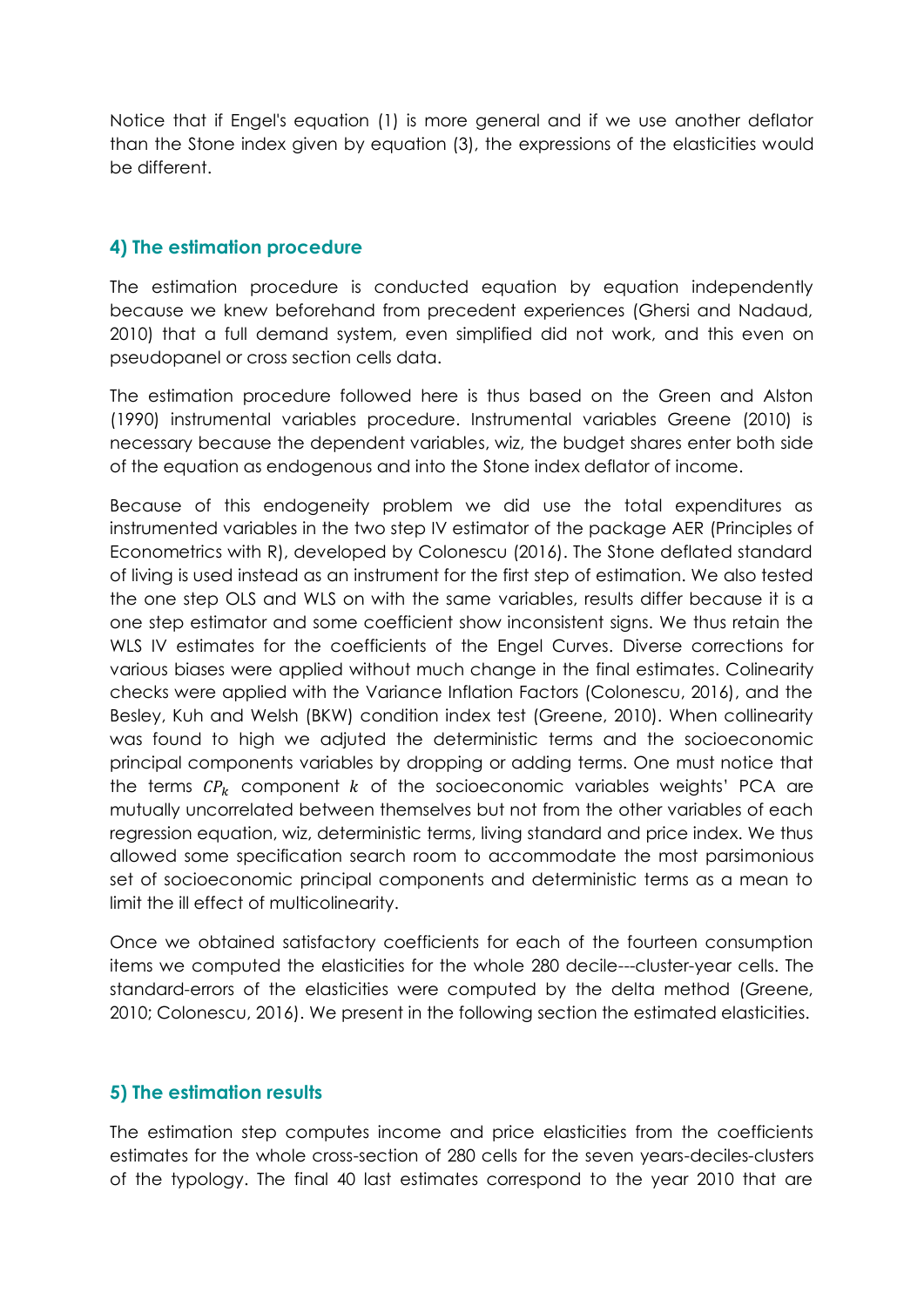sought for use in the microsimulation module and the macroeconomic model of IMACLIM-S France.

# **5.1) Interpretation of computed elasticities**

The final results are reported in table 2 below.

| Expenditure      | Élasticité D01 |         | D <sub>02</sub> | D03     | D04                                                             | D05  | D <sub>06</sub>                 | D07  | D <sub>08</sub>                                 | D <sub>09</sub>                                                         | D <sub>10</sub> | <b>ENS</b> |
|------------------|----------------|---------|-----------------|---------|-----------------------------------------------------------------|------|---------------------------------|------|-------------------------------------------------|-------------------------------------------------------------------------|-----------------|------------|
| Food             | Income         | 0,41    | 0,43            | 0,41    | 0,38                                                            | 0,37 | 0,33                            | 0,30 | 0,25                                            | 0,19                                                                    | $-0,09$         | 0,30       |
|                  | Price          | $-0.16$ | $-0,16$         | $-0,16$ | $-0,17$                                                         |      | $-0,17$ $-0,17$ $-0,17$         |      | $-0,18$                                         | $-0,19$                                                                 | $-0.27$         | $-0,18$    |
| Electricity      | Income         | 0,57    | 0,58            | 0,57    | 0,54                                                            | 0,54 | 0,51                            | 0,49 | 0,45                                            | 0,42                                                                    | 0,24            | 0,49       |
|                  | Price          | $-0,56$ | $-0,55$         | $-0,57$ | $-0,60$                                                         |      |                                 |      | $-0,60$ $-0,63$ $-0,66$ $-0,72$ $-0,75$         |                                                                         | $-0,99$         | $-0,66$    |
| Gas              | Income         | 1,33    | 1,28            | 1,26    | 1,28                                                            | 1,28 | 1,29                            | 1,30 | 1,31                                            | 1,31                                                                    | 1,36            | 1,30       |
|                  | Price          | $-0,19$ |                 |         | $-0.17$ $-0.16$ $-0.17$ $-0.17$ $-0.17$ $-0.18$ $-0.18$ $-0.19$ |      |                                 |      |                                                 |                                                                         | $-0,21$         | $-0,18$    |
| Other fuels      | Income         | 0,86    | 0,88            | 0,88    | 0,86                                                            | 0,85 | 0,82                            | 0,78 | 0,73                                            | 0,75                                                                    | 0,59            | 0,80       |
|                  | Price          | $-0.43$ | $-0.39$         |         |                                                                 |      |                                 |      |                                                 | $-0.38$ $-0.44$ $-0.48$ $-0.57$ $-0.69$ $-0.84$ $-0.78$ $-1.25$         |                 | $-0.62$    |
| Construction     | Income         | 1,69    | 1,41            | 1,38    | 1,34                                                            | 1,29 | 1,28                            | 1,26 | 1,24                                            | 1,21                                                                    | 1,19            | 1,33       |
|                  | Price          | $-0,55$ | $-0,36$         |         |                                                                 |      |                                 |      |                                                 | $-0.34$ $-0.31$ $-0.28$ $-0.28$ $-0.26$ $-0.25$ $-0.24$ $-0.23$         |                 | $-0,31$    |
| New vehicles     | Income         | 2,49    | 2,33            | 2,16    | 2,01                                                            | 1,93 | 1,85                            | 1,78 | 1,72                                            | 1,67                                                                    | 1,56            | 1,95       |
|                  | Price          | $-2,15$ | $-1,93$         | $-1,68$ | $-1,47$                                                         |      | $-1,36$ $-1,25$ $-1,15$ $-1,06$ |      |                                                 | $-0,99$                                                                 | $-0.83$         | $-1,39$    |
| Gasoline         | Income         | 0,73    | 0,77            | 0,77    | 0,78                                                            | 0,79 | 0,78                            | 0,78 | 0,78                                            | 0,77                                                                    | 0,75            | 0,77       |
|                  | Price          | $-0.33$ | $-0,29$         | $-0,29$ |                                                                 |      |                                 |      | $-0,28$ $-0,27$ $-0,28$ $-0,28$ $-0,28$ $-0,29$ |                                                                         | $-0,31$         | $-0.29$    |
| &<br>Air<br>rail | Income         | 1,41    | 1,78            | 2,30    | 1,92                                                            | 2,06 | 1,89                            | 1,71 | 1,67                                            | 1,60                                                                    | 1,46            | 1,78       |
| transports       | Price          | $-0,21$ |                 |         |                                                                 |      |                                 |      |                                                 | $-0.36$ $-0.58$ $-0.42$ $-0.48$ $-0.41$ $-0.33$ $-0.32$ $-0.28$         | $-0,23$         | $-0,36$    |
| Road & water     | Income         | 1,48    | 1,64            | 1,71    | 1,71                                                            | 1,72 | 1,73                            | 1,74 | 1,77                                            | 1,72                                                                    | 1,69            | 1,69       |
| transports       | Price          | $-0,83$ |                 |         |                                                                 |      |                                 |      |                                                 | $-1,11$ $-1,22$ $-1,22$ $-1,25$ $-1,27$ $-1,28$ $-1,32$ $-1,24$ $-1,20$ |                 | $-1,19$    |
| Leisure          | Income         | 1,69    | 1,78            | 1,74    | 1,64                                                            | 1,60 | 1,55                            | 1,49 | 1,46                                            | 1,43                                                                    | 1,36            | 1,57       |

#### **Table 2: elasticites estimates per decile of living standard in 2010**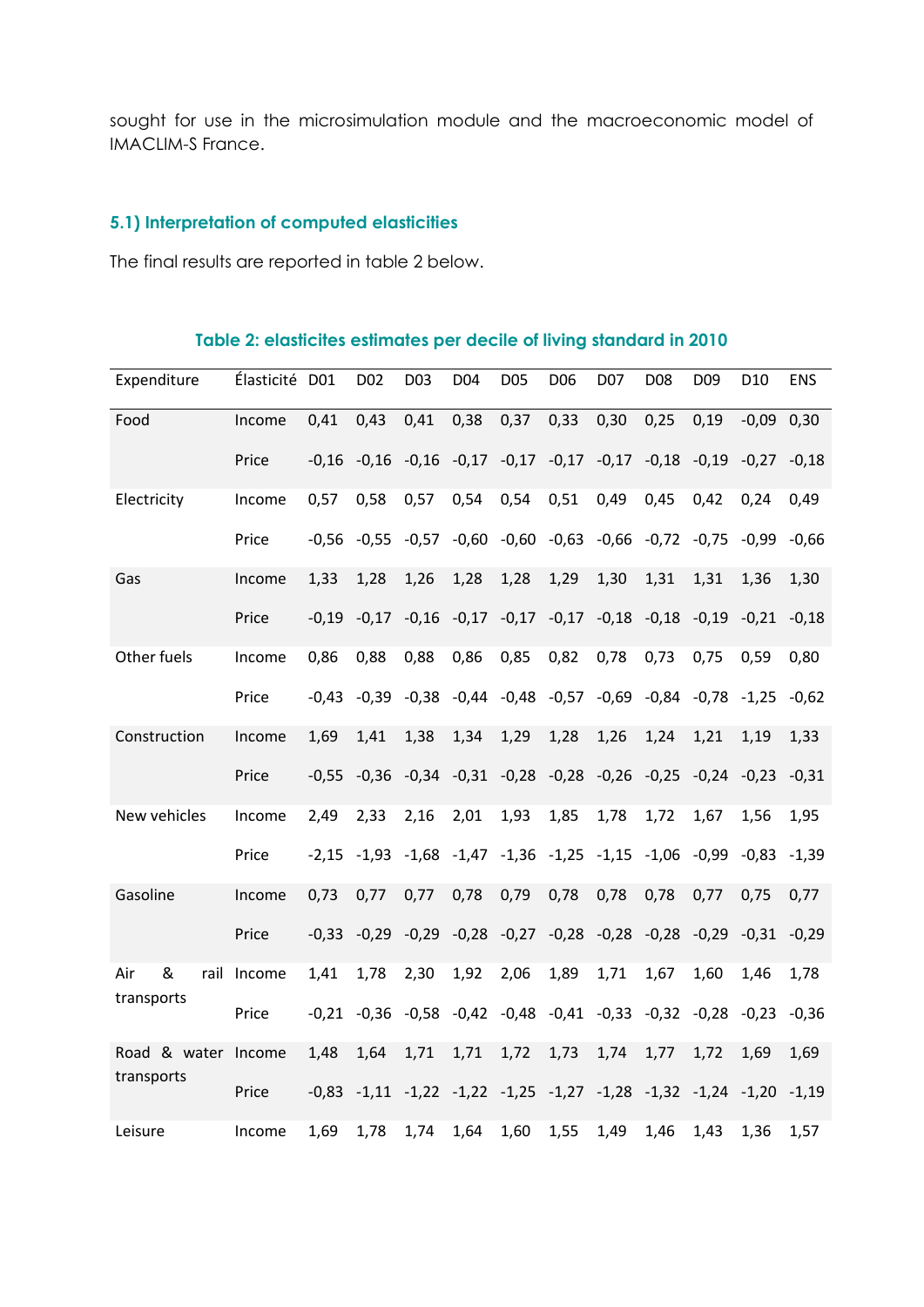|                        | Price  |      | $-0.35$ $-0.37$ $-0.36$ $-0.35$ $-0.34$ $-0.34$ $-0.33$ $-0.33$ $-0.33$ $-0.34$ $-0.34$ |      |               |      |      |      |      |      |      |      |
|------------------------|--------|------|-----------------------------------------------------------------------------------------|------|---------------|------|------|------|------|------|------|------|
| Other services         | Income | 1,14 | 1,14                                                                                    | 1,14 | 1,14          | 1,13 | 1,13 | 1,13 | 1,13 | 1,13 | 1,13 | 1,13 |
|                        | Price  |      | $-0.43$ $-0.43$ $-0.43$ $-0.43$ $-0.43$ $-0.43$ $-0.43$ $-0.43$ $-0.43$ $-0.43$ $-0.43$ |      |               |      |      |      |      |      |      |      |
| Other products Income  |        | 1,41 | 1,41                                                                                    | 1,40 | 1,38          | 1,37 | 1,35 | 1,34 | 1,32 | 1,31 | 1,28 | 1,36 |
|                        | Price  |      | $-0.58$ $-0.58$ $-0.57$ $-0.56$ $-0.55$ $-0.54$ $-0.53$ $-0.53$ $-0.52$ $-0.51$ $-0.55$ |      |               |      |      |      |      |      |      |      |
| Housing rentals Income |        | 0,56 | 0,55                                                                                    | 0,52 | $0,50$ $0,48$ |      | 0,45 | 0,42 | 0.38 | 0,33 | 0.18 | 0.44 |
|                        | Price  |      | $-0.73$ $-0.75$ $-0.79$ $-0.84$ $-0.87$ $-0.92$ $-0.97$ $-1.04$ $-1.11$ $-1.38$ $-0.94$ |      |               |      |      |      |      |      |      |      |
| Used vehicles          | Income | 2,40 | 2,71                                                                                    | 2,81 | 3,04 2,74     |      | 2,71 | 2,61 | 2,59 | 2,70 | 3.08 | 2.74 |
|                        | Price  |      | $-0.69$ $-0.80$ $-0.83$ $-0.92$ $-0.80$ $-0.79$ $-0.76$ $-0.75$ $-0.79$ $-0.92$ $-0.80$ |      |               |      |      |      |      |      |      |      |

All the items show acceptable profiles. At this stage, let us confine ourselves to noting the plausibility of the following profiles:

- Food: low price elasticity for all deciles, but a little more for the upper deciles;

- Electricity: constant price elasticities up to decile 5 and increasing in magnitude thereafter;

- Gas: constant profile over all deciles;

- Construction: strong price elasticities in absolute value for the lower deciles then decreasing for the higher deciles;

- New vehicles: high but decreasing price and income elasticities for high incomes;
- Fuels: constant profiles for all deciles;
- Air + rail transport services: decreasing price elasticities in absolute value;
- Water + road transport services: constant profile across all deciles;
- Leisure services: decreasing profile in absolute value for prices;
- Other services: constant profile across all deciles;
- Other products: slightly decreasing price profiles across deciles;

- Second-hand vehicles: high income elasticities and profiles increasing and then decreasing thereafter.

The full elasticities per decile and cluster are presented in the complete tables per decile and class in annex 1.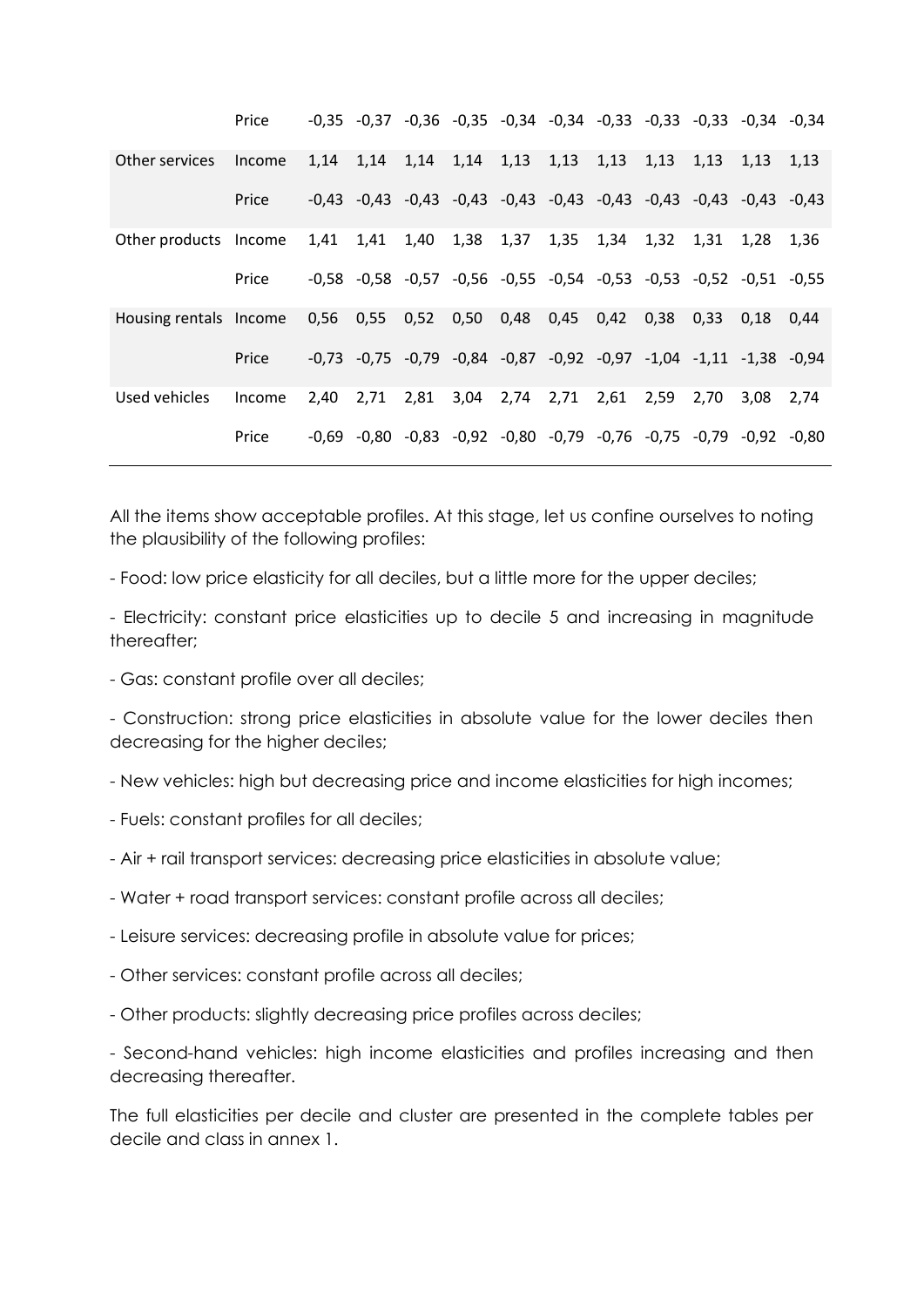This last section assesses the significance of the estimated elasticities, compares them with similar estimates available in the literature, and presents some additional calculations that allow us to anticipate certain micro-simulation results. We conclude it with a broader reflection on the difficulties raised by our exercise and the scope of its results.

#### **5.2) Significance of results**

Here we present some measures of the statistical significance of the item elasticities. For each estimate, standard deviations of the elasticities were calculated using the delta method, which approximates a function of the estimated coefficients. Table 3 reports both standard-errors and the Student's t of the means of each price and income elasticities over the whole fourteen expenditures items in 2010.

| Expenditure             | Income<br>Elasticity | Student-t | Price<br>Elasticity | Student-t |
|-------------------------|----------------------|-----------|---------------------|-----------|
| Food                    | 0,30                 | 5,10      | $-0,17$             | $-3,20$   |
| Electricity             | 0,49                 | 10,75     | $-0,67$             | $-12,50$  |
| Gas                     | 1,30                 | 26,02     | $-0,16$             | $-3,19$   |
| Other fuels             | 0,80                 | 1,80      | $-0,62$             | $-1,47$   |
| Construction            | 1,33                 | 4,44      | $-0,26$             | $-2,40$   |
| New vehicles            | 1,95                 | 11,88     | $-1,39$             | $-3,37$   |
| Gasoline                | 0,77                 | 5,80      | $-0,27$             | $-4,56$   |
| Air & rail transports   | 1,78                 | 5,80      | $-0,35$             | $-1,47$   |
| Road & water transports | 1,69                 | 4,13      | $-1,19$             | $-1,39$   |
| Leisure                 | 1,57                 | 41,49     | $-0,20$             | $-2,38$   |
| Other services          | 1,13                 | 44,61     | $-0,22$             | $-7,59$   |
| Other products          | 1,36                 | 36,85     | $-0,39$             | $-5,03$   |
| Housing rentals         | 0,44                 | 1,81      | $-0,97$             | $-1,94$   |
| Used vehicles           | 2,74                 | 3,63      | $-0,71$             | $-1,67$   |

#### **Table 3: significance of mean elasticities per consumption item**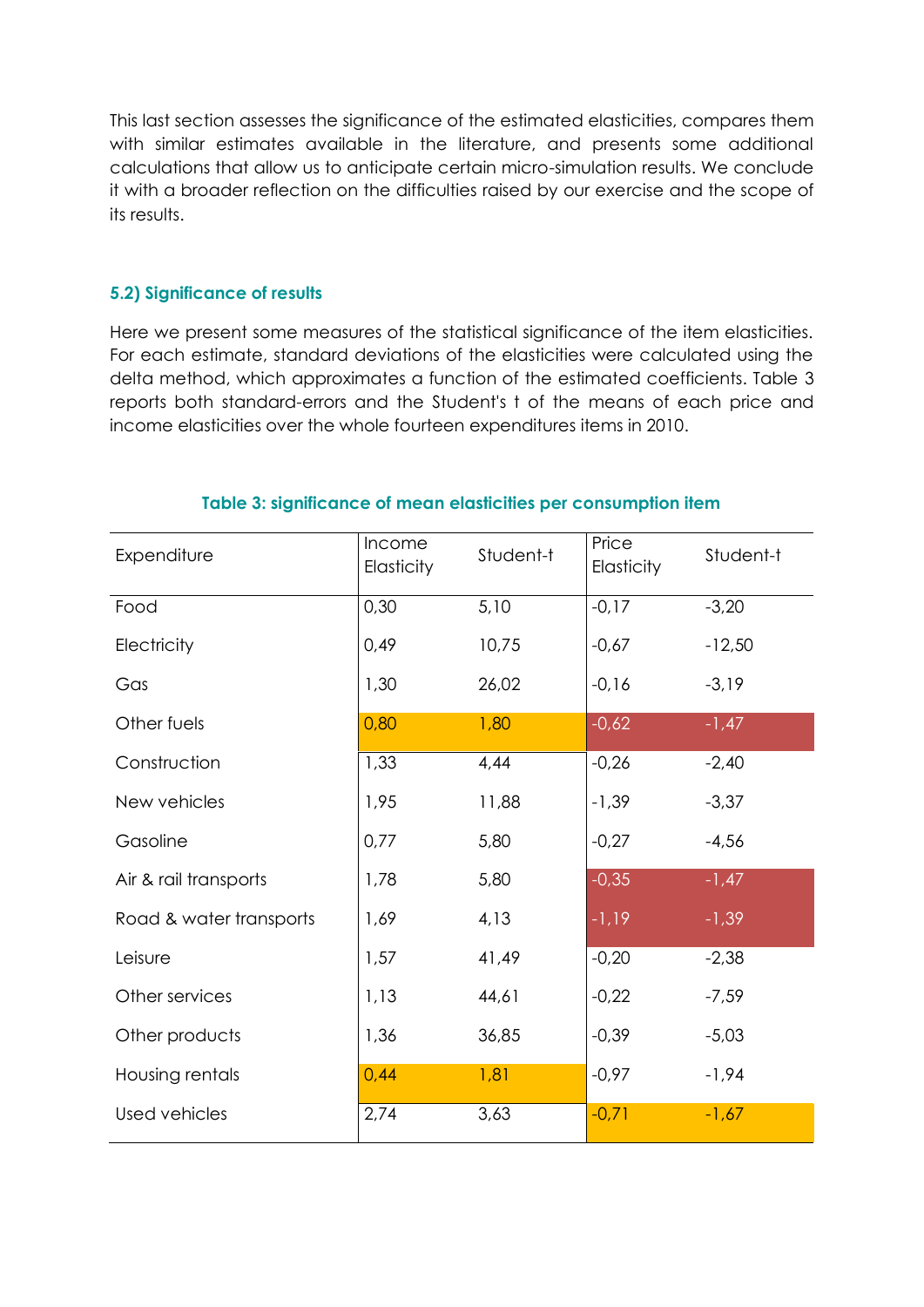Significance levels : 10% = 1.65 ; 5% = 1.96, 1% = 2.58 ; orange highlighting : significant at 10%, red highlight : non-significant.

The majority of our elasticities are significant, many of them up to the 1% threshold indicated in the note to the table. Only the price elasticities for domestic fuels other than gas and for the two transport services are insignificant with Student's t below the 10% threshold. And only three additional elasticities are weakly significant at 10%: the price elasticity of second-hand vehicles, the income elasticity of domestic fuels other than gas and that of rents.

These last two items posed the greatest difficulties for us to estimate so that we had to make do with estimates per decile without distinction of economic vulnerability class. This leads to a fourfold reduction in our sample size, from 280 observations (deciles x classes x years) to 70 (deciles x years). The precision of our estimate, which evolves by construction as the square of the sample size, was thus divided by two. On the other hand, the estimate for the new vehicles item, also carried out at the level of the deciles without distinction of class because of results that are not admissible by keeping the classes, is on the other hand strong despite the reduction of the sample size. Its income and price elasticities (1.95 and -1.39) are both significant at 1% with a Student t-stat of 11.9 and -3.37 respectively.

Overall, income elasticities are generally more significant than price elasticities. This can be explained by the nature of the data on which we have based our estimates. Indeed, in budget surveys, expenditure is well observed but the real prices faced by households are hardly ever observed except for a few large purchases or precommitted expenses. It should be remembered that we had to reconstruct prices for each item specific to each household from national price indices and that these national indices, although used at the finest possible level of nomenclature, reflect macroeconomic developments that are potentially far removed from the prices that households actually face.

#### **5.3) Comparison with literature**

This section is devoted to a comparison of the estimated elasticities with those of various previous studies. We do not claim to be exhaustive, but more reasonably to provide a useful overview for the reader. Wherever possible, we favor studies related to the energy field that are closely or remotely related to the overall issues of this study. Similarly, we favor recent studies (less than 10 years old) that are around the reference date of our estimates, i.e. around 2010. This overview is deliberately brief so that the reader can get a general idea of our results from this literature.

The focus on the energy literature makes it necessary to retain above all the references that propose estimates of household behavior using elasticities estimated on various types of data. The articles and studies from which the comparative results are drawn therefore use a variety of methods and data sources whose common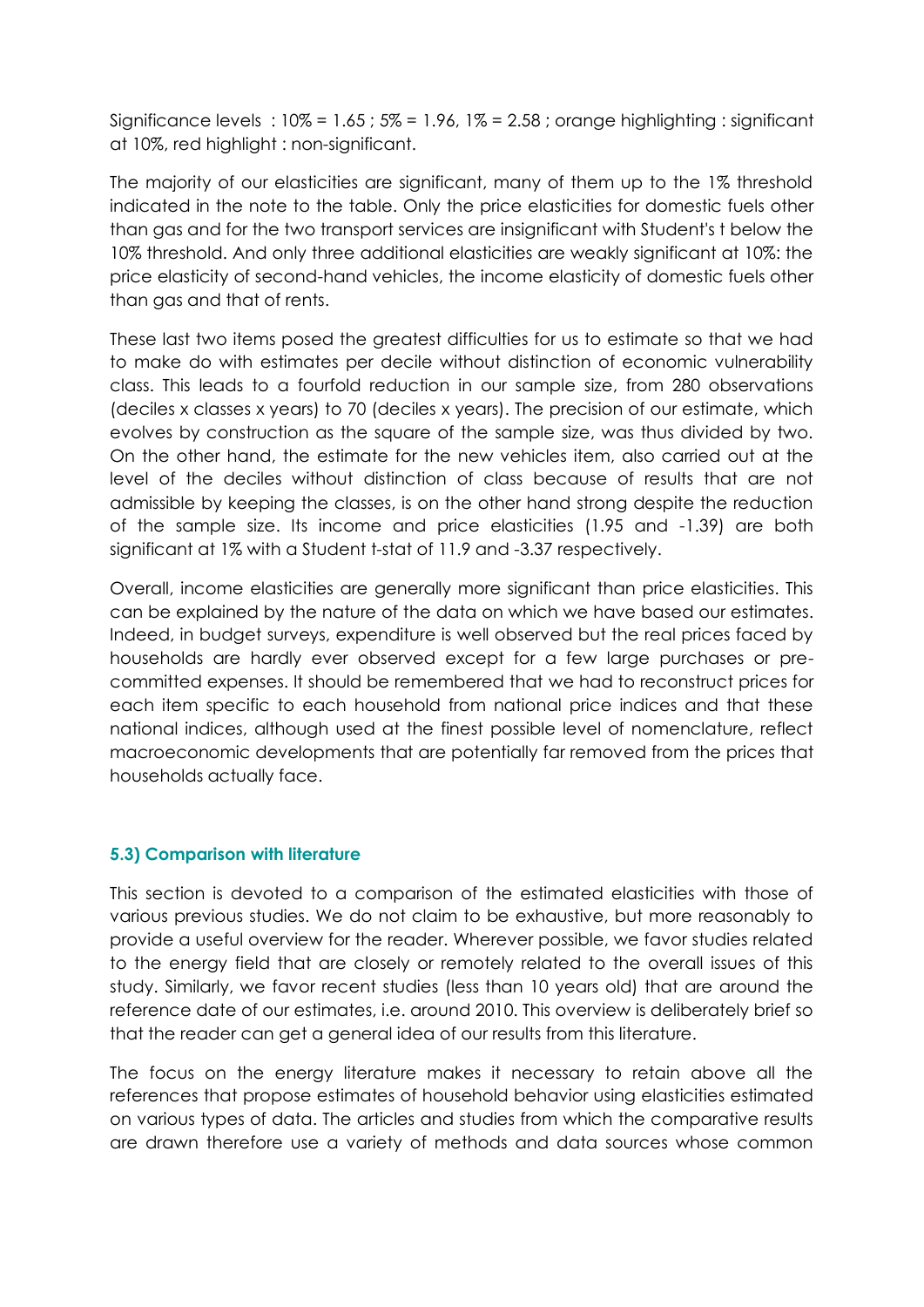feature is the use of statistical methods to estimate household price and income elasticities.

The variety of sources we consulted precludes a single presentation in a summary table, for example. The articles consulted have widely varying motivations, objectives and methods. We mention only the broad outlines of their results.

First, we distinguish between generalist studies that deal with the totality of household consumption. We then distinguish energy-specific studies which generally distinguish household energy from fuel with a varying level of detail by household group.

In the first group of studies we find the article by Gardes (2014) which establishes the link between uses of time and household consumption on the basis of BDF 2001 and the 1999 use of time survey. The income and price elasticities for housing and transport are respectively 1.02 and -0.93 for housing, 1.02 and -0.47 for transport. If the income elasticities of this study are around 1.0, leisure appears to have low elasticities with 0.92 for income and -0.31 for prices, i.e. roughly the same elasticity as food: 0.77 and -0.35, while other goods are at 1.08 and -0.66. Complementarity over time explains why housing and transport have higher absolute price elasticities than food, especially in the case of housing: -0.93, twice as high for transport and three times as high for recreation. Also in this same group of studies, Gardes and Starzec (2014) look at income elasticities alone, again using data from the BDF 2001 and Time Use 1999 surveys. The income elasticities thus estimated as a function of the time incorporated in consumption are 0.92 for food, 0.74 for housing, 0.72 for clothing, 1.19 for transportation, 1.17 for recreation and 1.04 for other expenditures. The magnitudes of these elasticities appear to be more long-term based on the interpretation of single cross-sections without taking into account dynamic effects. Higher elasticities are found for the most time-consuming activities: recreation and transportation.

A second group of studies covers those concerned with energy demand in terms of behaviour, technologies and public regulatory policies. The literature on data specific to France is relatively limited. The paper by Damette et al (2018) proposes estimates of the sensitivity of household energy consumption to climate transition policies in order to quantify the incentive regime to change energy equipment. The data come from an ADEME survey on the TNS-Sofres panel. An equipment change model is estimated for four domestic energy sources. The estimated elasticities are respectively for income and price, 0.03 and -2.39 for wood, 0.03 and -1.33 for electricity, and 0.04 and -1.23 for gas. These elasticities are difficult to reconcile with the other results and seem both too low for income and very high for prices. However, they are interesting in that price elasticities are higher when considering equipment changes that take place over a longer time horizon. We note the important difference between the first study and the second, which underlines the importance of the method and the framework adopted in the final results.

In the second group of studies specific to energy, we find the fuel study by Calvet and Marical (2011), one of the most complete on French data to date. This study is closest to ours because of the similarity of the data sources since the authors use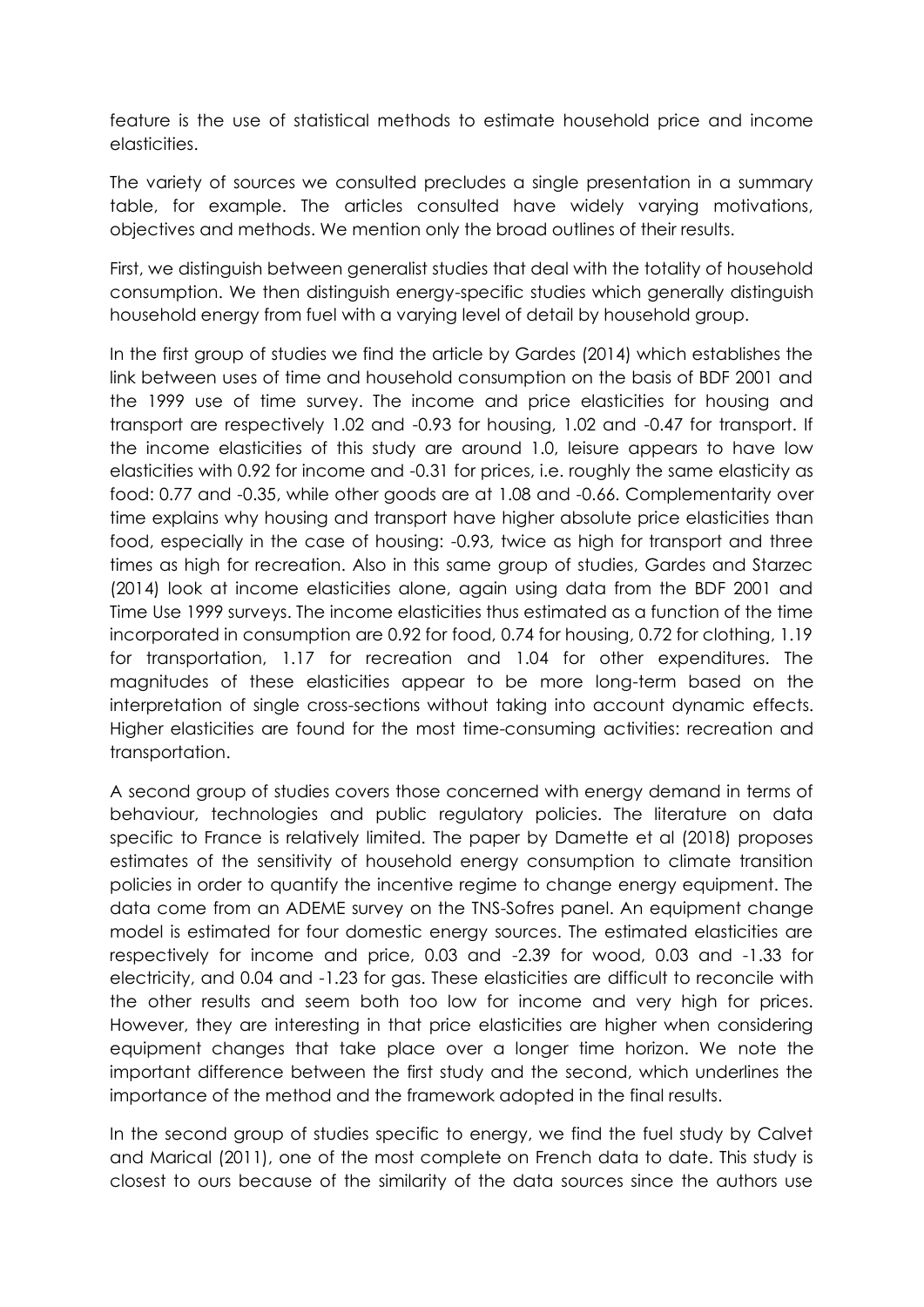data from successive BDF surveys from 1984 to 2006 to trace the evolution of the factors determining household fuel consumption. The methodology adopted differs in the definition of the data. Calvet and Marical constructed pseudo-panels of households while we constructed decile cells by typology class by summing successive BDF cuts from 1979 to 2011. The generation pseudo-panel model gives the following fuel price elasticities for three different specifications. For the price and expenditures specification -0.39; for price, expenditure and number of assets -0.57; for prices, expenditures, assets and age of the reference person -0.62. For the same pseudo panel, the elasticities by groups of deciles of standard of living are: -0.64 for D1-D3, -0.68 for D4-D7 and -0.65 for D8-D10. There is no significant effect of standard of living on the price elasticity of fuel consumption. The elasticities by location are - 0.78 for rural and suburban and -0.74 for households in central and suburban cities, respectively. Here again, there is no significant effect of location. In fact the contrast is highly dependent on the specification. The pseudo panel by age group of the head of household gives similar results but much higher elasticities. In fact, according to the expenditure and price specification we obtain -0.59; for the expenditure, price and number of assets specification -0.69. The price elasticities by decile groups are for this same pseudo-panel by generating -0.83 for D1-D3, -0.84 for D4-D7 and -0.73 for D8-D10. Similarly, by locality we obtain -0.91 for rural and suburban dwellers against -0.93 for households in central cities and suburbs. The results vary much more between definitions of the pseudo-panel and the choice of explanatory variables than between groups of categories for which price elasticities are calculated.

An INSEE<sup>4</sup> working paper by Calvet and Marcus (2009) provides estimates for households in France using various methods and data types, distinguishing between fuels and domestic energy. Time series estimates allow to clearly specifying long and short term effects. The elasticities according to the horizon are therefore for household energy 1.72 for income and -0.06 for short-term price, compared to 0.42 and -0.19 for fuel; these same elasticities are for the long term 0.42 and -0.17 for household energy compared to 0.41 and -0.40 for fuel. The cross-sectional estimate based on BDF 2006 data gives the following price elasticities for some items: -0.43 for food, -0.70 for fuel and -2.53 for recreation. The same estimation with a reduced number of variables gives respectively: -0.36 for food, -0.98 for fuel and -3.12 for recreation. Here again, we see the importance of the specification in explaining the differences in results. Note the very large difference with the time-series estimate for fuel: -0.19 in the short term versus -0.40 in the long term versus -0.40 to -0.98 in crosssection according to the specification: a difference of 1 to 5 times between short term and long term and 1 to 2 times in cross-section according to the specification for elasticity with unknown horizon.

The paper presented by Calvet and Marcus (2009) provides estimates using crosssectional data (BDF 2006) relate to the price elasticity of fuel consumption according to specific categories. Households using their personal vehicle for commuting have a fuel price elasticity of -0.80; the rural/urban distinction for these same households gives respectively -0.68 for rural and -0.85 for urban; on the other hand, households

<sup>4</sup> Institut National de la Statistique et des Etudes Economiques : the french statistical office.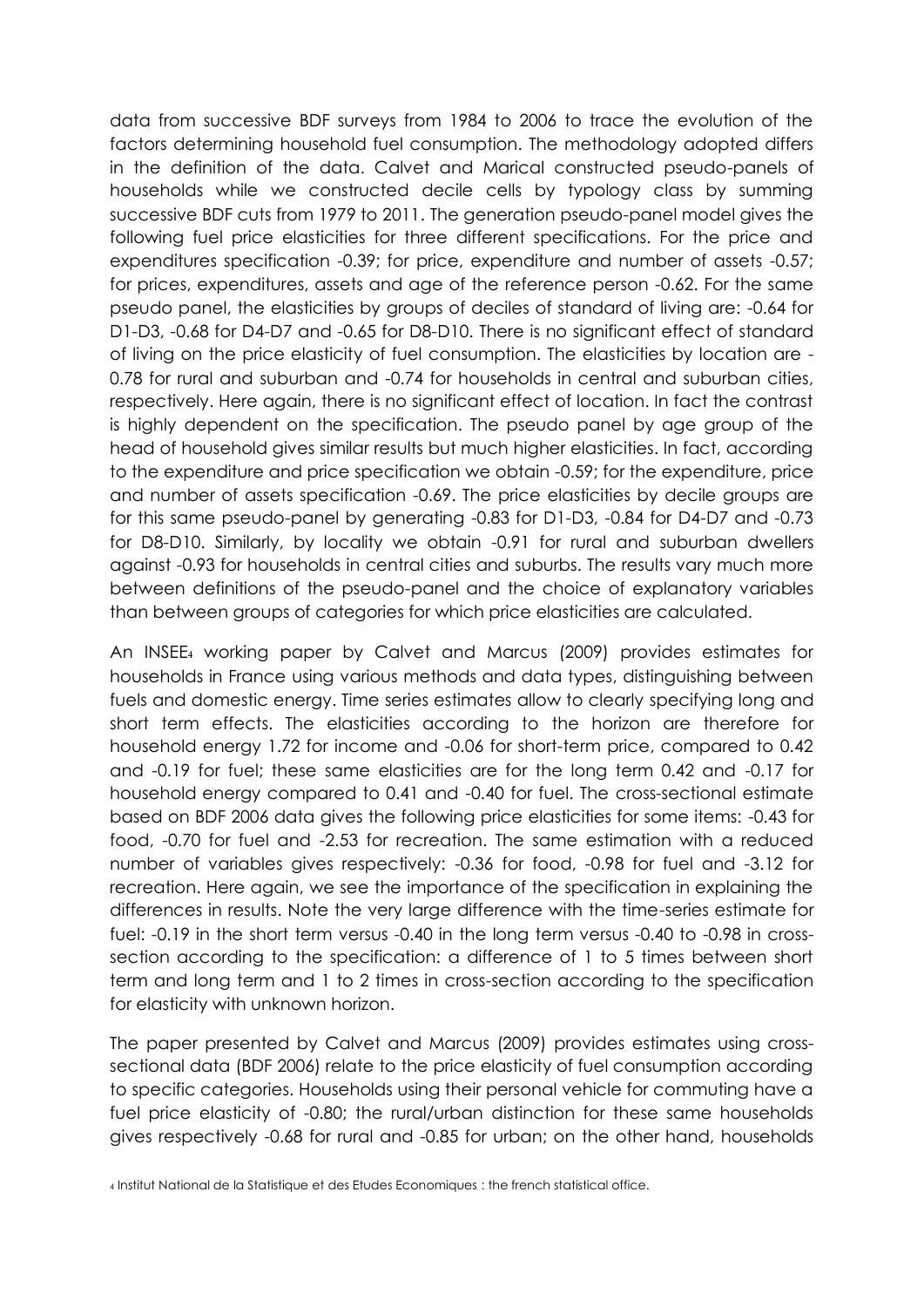that do not use their personal vehicle for commuting have an elasticity of -1.51; finally, modest households (D1-D3) have a fuel price elasticity of -1.04 against -0.93 for the better-off (D8-D10).

The article by Lampin et al (2013) estimates the price and income elasticities of household fuel consumption and their interactions with the price of housing over long time series. Using the same specification as Calvet and Marcus (2009), the authors find 0.78 in the short run for income and prices and -0.20 and 1.21 and -0.26 in the long run. When they add the effect of old house prices on their specification, the elasticities change to 0.90 and -0.19 in the short run, 0.99 and 0.20 in the long run.

We close this brief literature review by discussing the most up to date study by Thomas Douenne on carbon taxation in France (Douenne, 2018). This study attempts to estimate a complete QAIDS-type demand system (Douenne, 2018, Calvet and Marical, 2011, Calvet and Marcus, 2009, Garde, 2014). The author has matched the 2008 national transport and travel survey (ENTD, 2008) to better reflect the expenditure of 2010 BDF households whose trips are very unrepresentative of actual trips. This pairing made it possible to calculate kilometers travelled and therefore fuel and vehicle use expenditure closer to reality. The elasticities finally estimated are presented per decile and per locality of residence of households. The expenditureweighted average for all deciles and localities combined in BDF 2010 gives -0.17 for household energy and -0.45 for fuels. The following table reproduces the same calculation of decile-weighted elasticities at the national level.

| Expenditure/Decil D01 D02 D03 D04 D05 D06 D07 D08 D09 D10<br>e             |  |  |                                                                                 |  |  |  |
|----------------------------------------------------------------------------|--|--|---------------------------------------------------------------------------------|--|--|--|
| Domestic energy -0.29 -0.31 -0.28 -0.25 -0.24 -0.20 -0.16 -0.12 -0.05 0.02 |  |  |                                                                                 |  |  |  |
| Gasoline                                                                   |  |  | $-0.55$ $-0.54$ $-0.52$ $-0.51$ $-0.50$ $-0.48$ $-0.46$ $-0.43$ $-0.40$ $-0.30$ |  |  |  |

#### **Table 4: Price elasticities by deciles from Douenne (2018)**

*Source : Douenne, (2018), note IPP n° 34, computations by Cired.*

The results can be directly compared with the table that summarizes our decile elasticities. At the end of this section, we can only note the wide variety of elasticity estimates and the difficulty of comparing the results of studies with always slightly different perimeters. This observation reinforces our initial choice to produce demand econometrics specific to the needs of our study.

## **6) Discussion of estimation results**

This last section recalls and comments on the difficulties encountered in achieving our results. We hope that it allows us to measure the extent of the work carried out and its scope. The difficulties we encountered are mainly threefold. The first is the availability of data. The second difficulty is related to nomenclatures, in other words,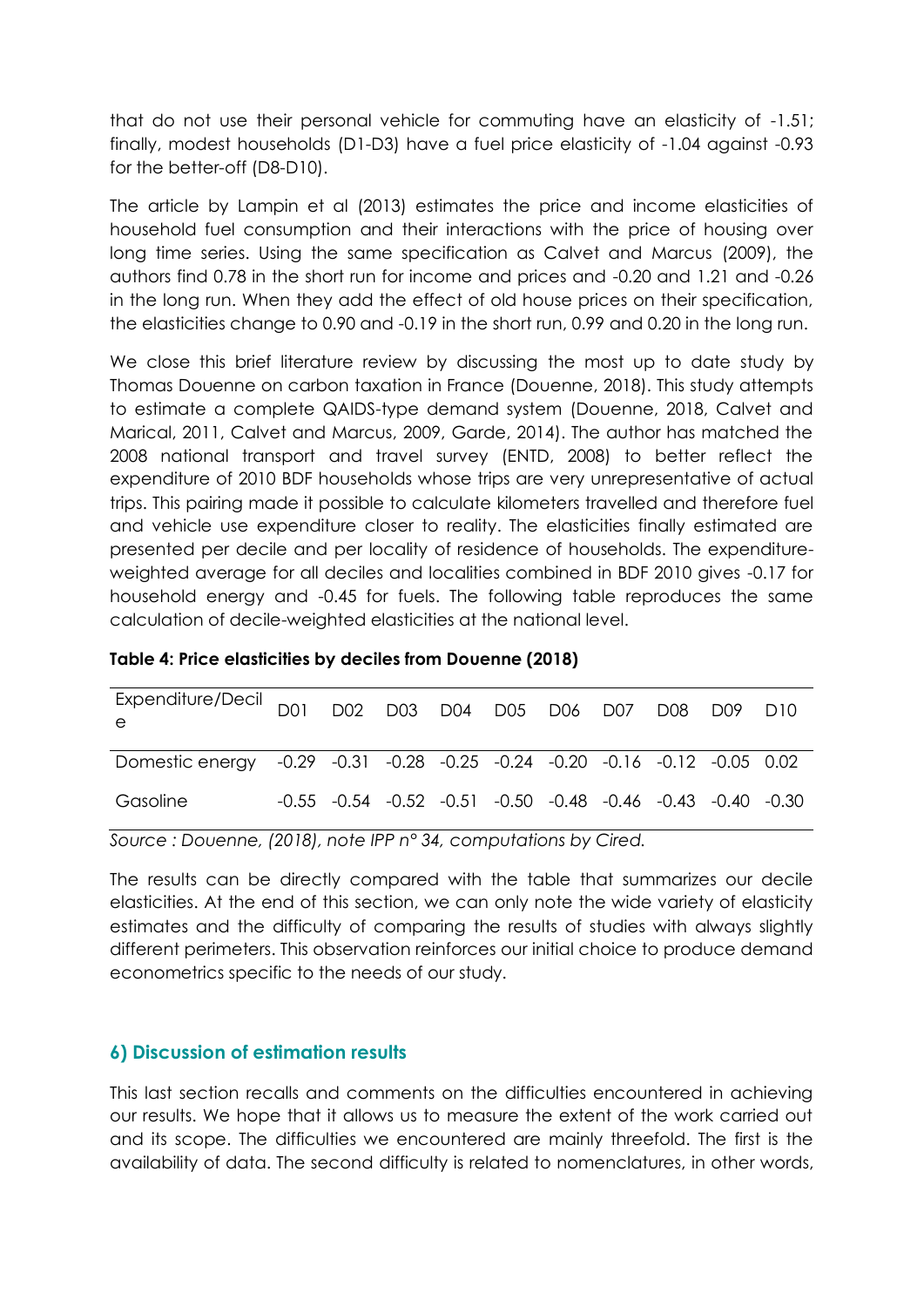to the organization and harmonization of data. The third order relates to empirical methods and estimation constraints.

The empirical framework of this research is innovative in that we articulate three distinct fields of empirical research: factorial analysis of multidimensional data (PCA and typology), standard econometrics (estimates of the price and income elasticities of 2010 BDF households) and finally modelling by numerical simulation in a framework that is itself very specific since it involves a dialogue between two hybrid macroeconomic/energy models - ADEME's ThreeME model and a declination of Cired's IMACLIM-S France model, IMACLIM-3ME - and a micro-economic database where micro-simulation takes place. Thus stated, this empirical framework is unprecedented, so it is natural to encounter some difficulties in implementing a harmonized treatment chain.

The availability of data was not the slightest obstacle, but proved to be simpler than initially envisioned. The difficulties encountered take two main forms. The first is the availability of data from INSEE's family budget surveys. It was initially envisaged to use data from BDF 2015 but this was not available at the beginning of the study, so we had to use data from 1979 to 2010. The other problematic data sources are more related to housing and energy. These are the PHEBUS data, the Housing and Transport data through the ENTD and Housing 2016 surveys. These sources are very different from BDF, so we had to give up full matching, which proved too complex to carry out. We chose simpler reweighting treatments by rescaling in the microsimulation module that interfaces between the BDF, PHEBUS, ENTD and Housing databases. This is the preparatory phase of the data that will then be sent to the IMACLIM model to produce the simulations of the redistributive effects of the SNBC measurement clusters. This satisfactory and simpler method has the merit of transparency, but above all it has allowed us to produce a marginal calibration reweighting script that works perfectly and in which we can include an indefinite number of variables for rescaling the weights.

The second difficulty relates to the nomenclatures in which the results will be produced. This is a non-trivial problem which must be subject to sometimes very delicate trade-offs. Indeed, the starting point is the COICOP consumption nomenclature in which INSEE's BDF data are disseminated. While this is immediately accessible and very familiar to any expert in the field of consumption, in order to ensure the best possible dialogue between the databases where micro-simulation takes place and the ThreeME and IMACLIM-3ME models, it is advisable to find a fairly accurate common nomenclature. We were able to define such a base after a detailed examination of our 2010 COICOP nomenclatures harmonized in the ThreeME base in which we present the econometric estimates. It was necessary to add to this nomenclature an item that is absent from the macroeconomic models: used vehicle sales between households. In addition to this, the calculations of energy consumption in the 2010 BDFE database inherited from Simona De Lauretis' thesis (De Lauretis, 2017) are also included. Several round trips and numerous adjustments that would take too long to detail were necessary to arrive at the data used for the estimate.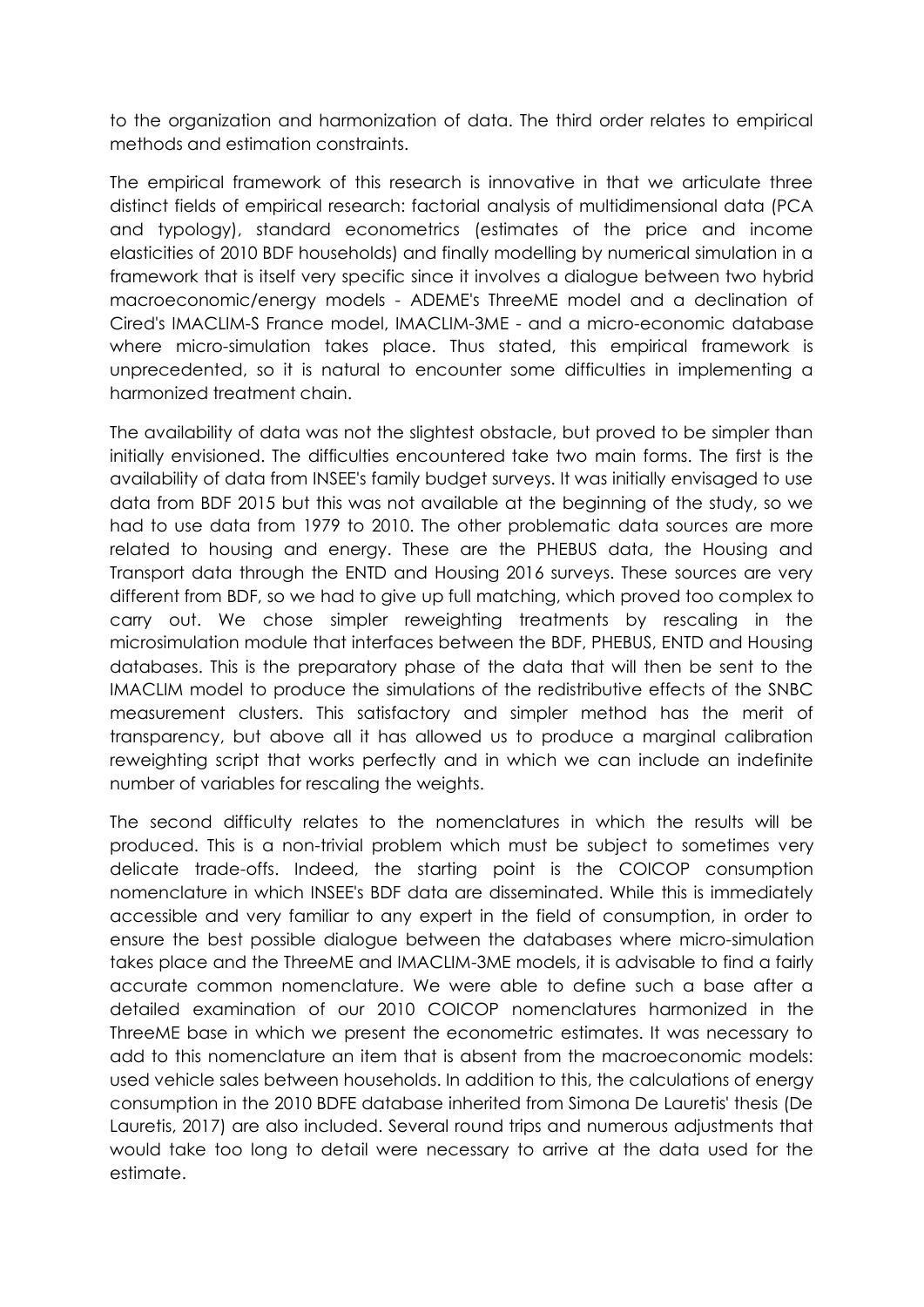In the meantime, we may add that factorial analysis in its broadest sense, i.e. the PCA and typology steps, are relatively disconnected from the other steps: this is why they were the first steps of the study launched while the data and simulation scripts were being prepared. The main difficulty of the statistical stage was the preparation of the empirical data for estimation since this estimation had to be conducted in a common BDF-IMACLIM-ThreeME nomenclature. Estimates were therefore made according to this nomenclature. We had initially envisaged an EASI demand system, but this proved impossible for practical and empirical reasons. The estimation script has been removed from the R packages and this formalism is of an unclear economic interpretation but more importantly very far away from the representations of household consumption in IMACLIM and ThreeME models. Assuming that it would have been possible to estimate such a demand system on our data, the results would have been very difficult to use in the simulation models, leading to unnecessary complications. We therefore decided to use the simpler and clearer formalism of the Engel curves on the data of the nomenclature presented above. We were not able to estimate it in system but we ensure the overall loop in the 'macro-micro' simulation step, which guarantees an overall consistency in the representation of consumption behaviors.

# **7) Conclusion and perspectives**

The present paper presented the estimation of Engel curves in the framework of a broader modelling effort articulating two macroeconomic models with a microsimulation module developed to assess the redistributive impacts of the French Low Carbon Strategy package of measures on standard of living deciles.

This work mobilized substantial efforts for data harmonization before estimation. The crucial steps were to define a common nomenclature of consumption in order to capture key phenomena in both models and the computation of a pseudopanel database for estimation.

Once these step conducted the estimation was done with a weighted IV estimator on an equation by equation basis because system estimation was not feasible with the data.

Elasticities were computed for each good and price at the year 2010 and then handed to the microsimulation and macroeconomic modules for simulation of the redistributive impacts.

The project opens many possible improvements that could be performed in the following years. First, we can add the last year of the BDF survey, 2015 which could be the easiest step. Second, we could refine our databases and redo the estimates. Third we can also search for system estimation and Fourth improve the results with full database matching with the other surveys in order to obtain more accurate figures for some key variables that are not well measures in the BDF surveys.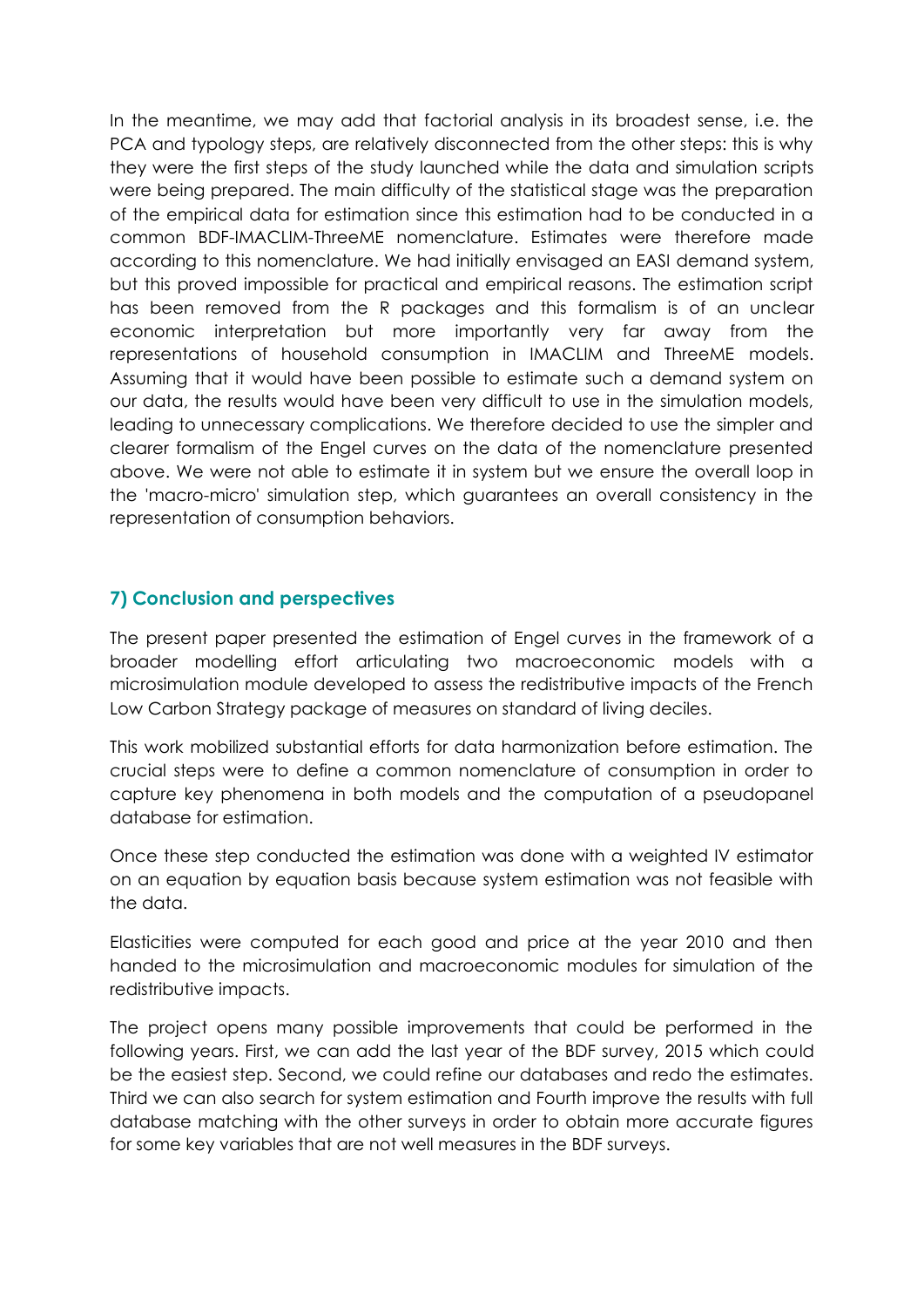This paper has a companion paper presenting the whole process of PCA and typology that was used to construct the pseudopanels.

#### **References**

Berry, A., Jouffe, Y., Coulombel, N., Guivarch, C. (2016). Investigating fuel poverty in the transport sector: toward a composite indicator of vulnerability. Energy Research & Social Science 18, pp. 7-20.

Berry, A., 2017. Carbon taxation: designing compensation measures to protect lowincome households, in: Heading Towards Sustainable Energy Systems: Evolution or Revolution?, 15th IAEE European Conference, Sept 3-6, 2017. International Association for Energy Economics.

Bourguignon, F., Spadaro, A., 2006. Microsimulation as a tool for evaluating redistribution policies. J Econ Inequal 4, 77-106. https://doi.org/10.1007/s10888-005-9012-6.

Calvet et Marical, (2011), « Consommations de carburant: effets des prix à court et à long terme par type de population ». Economie et statistique n° 446, 2011.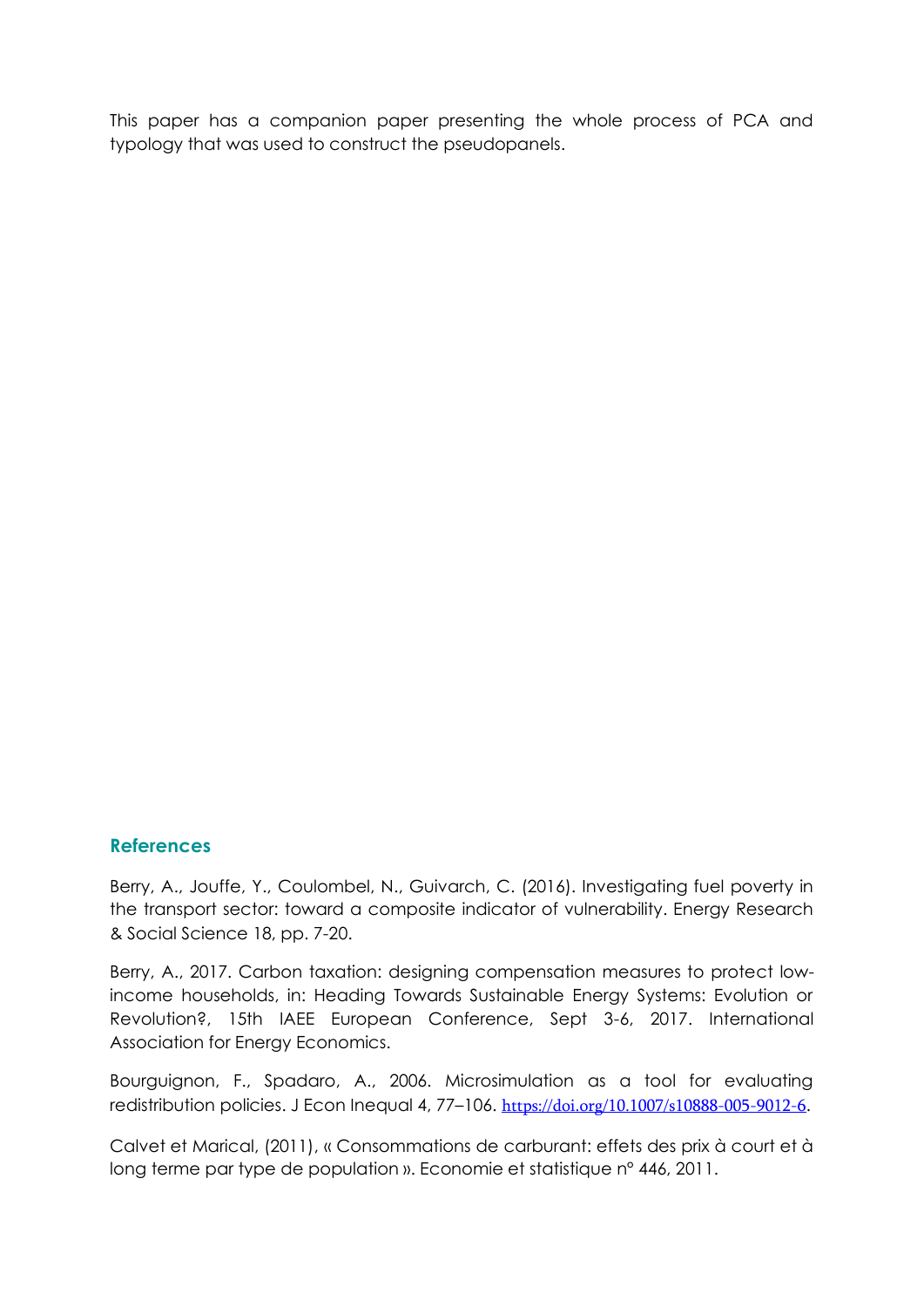Clerc, M., Marcus, V. (2009), « Élasticités-prix des consommations énergétiques des ménages ». Document de travail G 2009 - 08, Direction des études et synthèses économiques, INSEE, septembre.

Cockburn, J., Savard, L., Tiberti, L., 2014. Macro-Micro Models, in: Handbook of Microsimulation Modelling. Emerald Group Publishing.

Colonescu, C., (2016) Principle of Econometrics with R. https://bookdown.org/ccolonescu/RPoE4/

Combet, E., Ghersi, F., Hourcade, J.C., Théry, D., 2009. Carbon tax and equity: The importance of policy design. Oxford University Press.

Combet, E. (2013). Fiscalité carbone et progrès social. Application au cas français. Thèse de doctorat, EHESS, Paris, 412 p.

http://www2.centre-cired.fr/IMG/pdf/these\_combet\_2013-2.pdf

Combet, E., Ghersi, F., Hourcade, J.-C., Thubin, C. (2010). Économie d'une Fiscalité Carbone en France. Rapport à la CFDT, CIRED, 141 p.http://www2.centrecired.fr/IMG/pdf/Fiscalite\_cired\_ires\_03nov09.pdf

Damette, O., Delacote, P., Gay Del Lo., (2018) "Households energy consumption and transition toward cleaner energy sources". Energy Policy 113(2018) 751-764.

Deaton, A., Muellbauer, J. (1980), « An Almost Ideal Demand System ». American Economic Review 70 (3), pp. 312-326.

De Lauretis, S., 2017. Modélisation des impacts énergie/carbone de changements de modes de vie. Une prospective macro-micro fondée sur les emplois du temps. (PhD Thesis). Université Paris-Saclay.

Douenne, T., 2020. The vertical and horizontal distributive effects of energy taxes: A case study of a french policy. The Energy Journal 41.

Gardes, F., (2014) ´Full price elasticities and the value of time: A Tribute to the Beckerian model of the allocation of time", 2014. ?halshs-00973418?

Gardes, F., and Starzec, C., (2014), "Individual prices and household's size: a restatement of equivalence scales using time and monetary expenditures combined", Working Paper, Centre d'Economie de la Sorbonne (CES).

Green, R., Alston, J., (1990) "Elasticities in the AIDS model". American Journal of Agricultural Economics. Vol 72, N° 2, pp. 442-445.

Greene, W. (2010), Econométrie. 8th edition, Pearson Education.

Hourcade, J.-C., Ghersi, F., Combet, E. (2010). La Fiscalité Carbone au Risque des Enjeux d'Équité. Revue Française d'Économie 25 (2), pp. 59-91.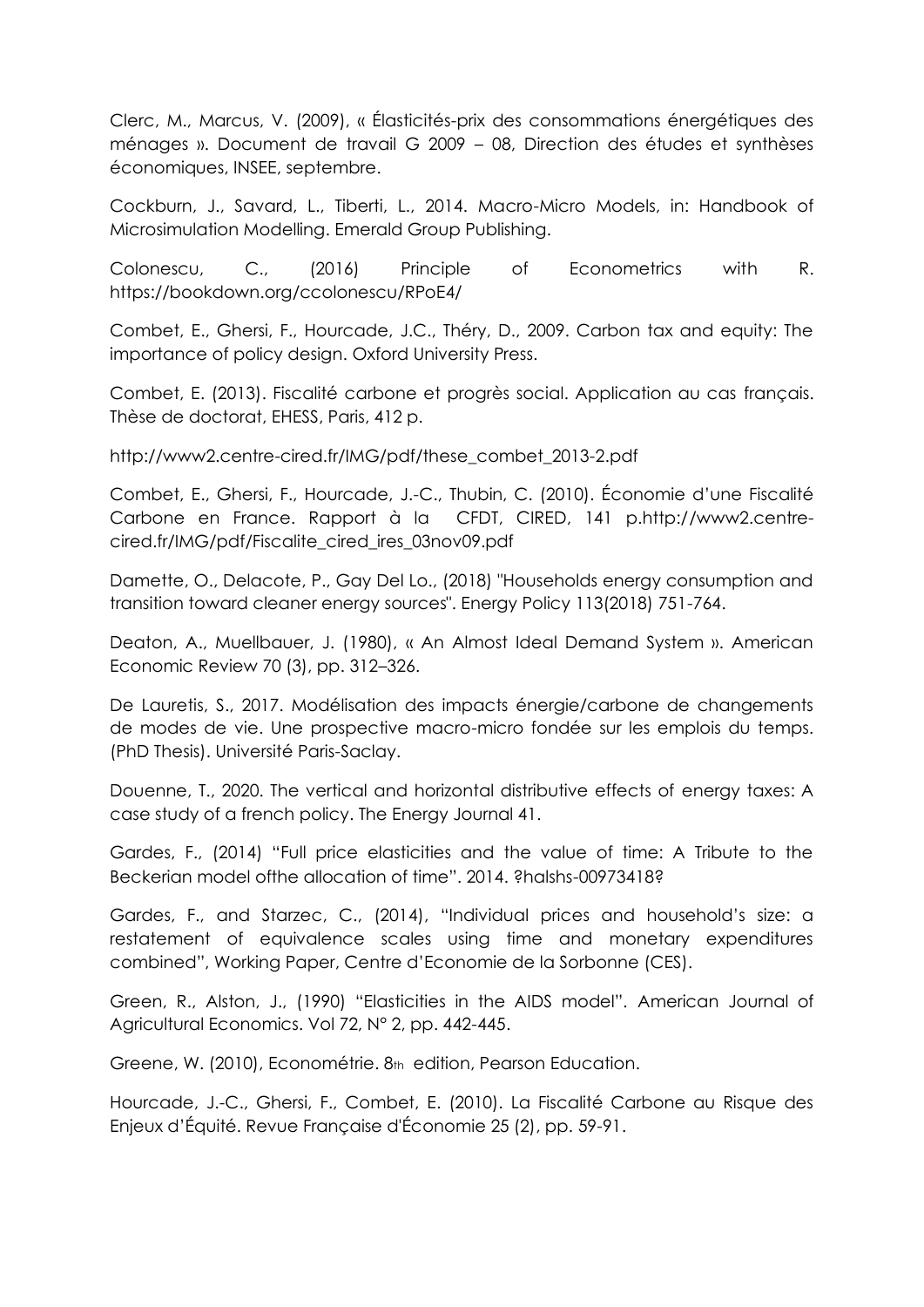Lampin et alii (2013) "Long-term fuel demand: Not only a matter of fuel price", Energy Policy, Volume 62, 2013, Pages 780-787.

Lewbel., A. (2006) Engel Curves. Entry for the New Palgrave Dictionary of Economics, 2<sub>nd</sub> edition.

Working, H., (1943) Statistical Laws of Family Expenditure. Journal of the American Statistical Association. Vol. 38, No. 221. March. 1943, pp. 43-56.

Leser, C.E.V., (1963) Forms of Engel Functions. Econometrica. Vol. 31 No. 4, oct. 1963, pp.694-703.

Nadaud, F., Ghersi, F., Ravigné, E., (2020) "On bridging the gap between micro and macro data for a simulation interface loop of two economic models with PCA and clustering". Cired working paper 2020-xxx.

Pawlowski, T., and Breuer, Ch., (2012) "Expenditure Elasticities of the Demand for Leisure Services". Applied Economics. Vol 44, nº 26.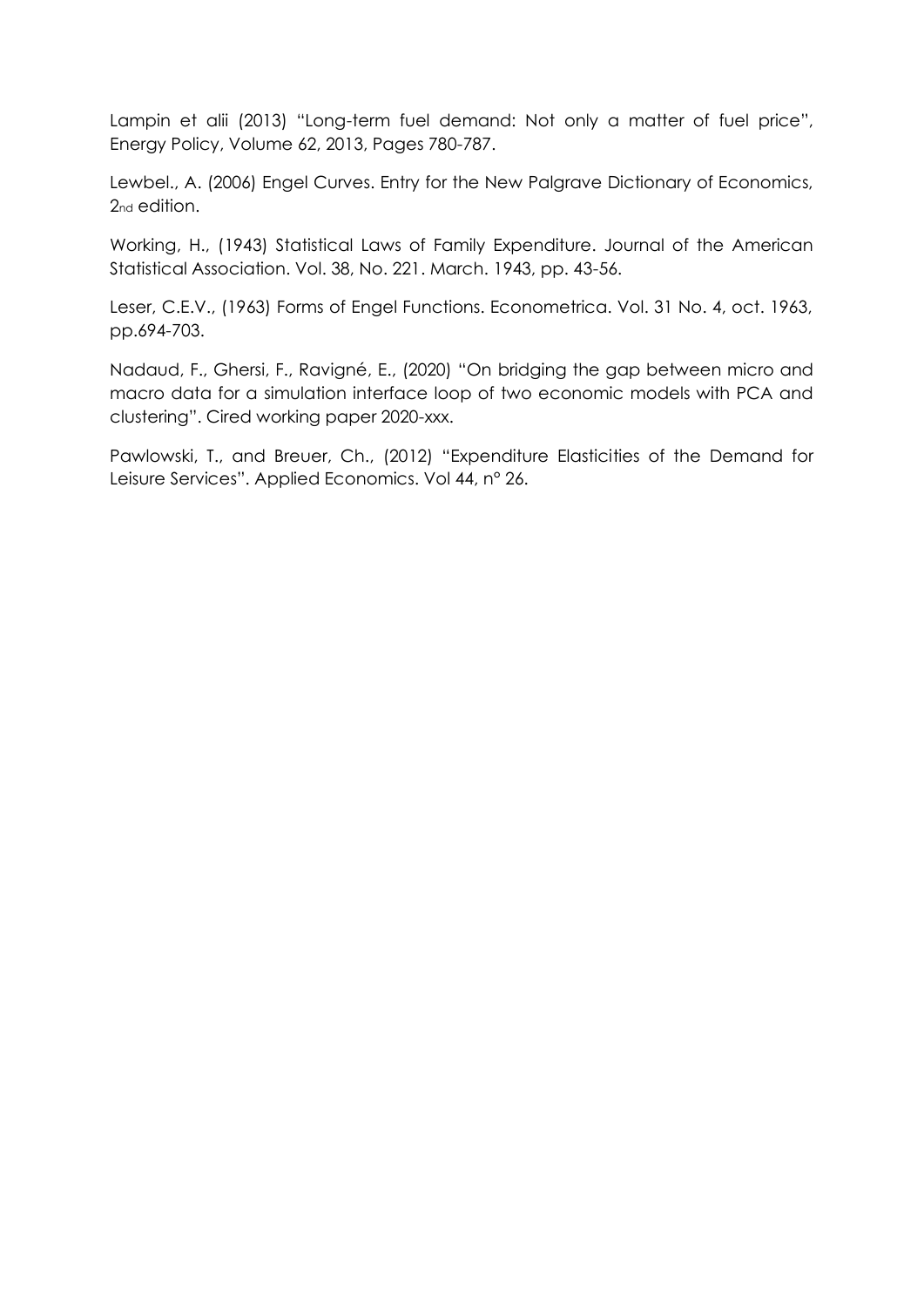#### **Annex 1: detailed estimation results.**

The table on the following page reproduces the estimated values of the elasticities for each of the 40 cells and 14 items of the selected nomenclature, calculated from the expressions of the elasticities presented in the previous Annex.

For fuels other than gas, new vehicles and rents, the estimation with class distinction produced aberrant results, due in particular to the typology of the classes, which tends to discriminate between fuel oil non-consumers (majority in classes 1 and 2, very urban), households not paying rent (owners over-represented in classes 3 and 4) and households unlikely to purchase new vehicles (class 2 of pensioners isolated poor tenants in large cities). We produced an estimate per decile without distinction of class (3 grey columns in the table).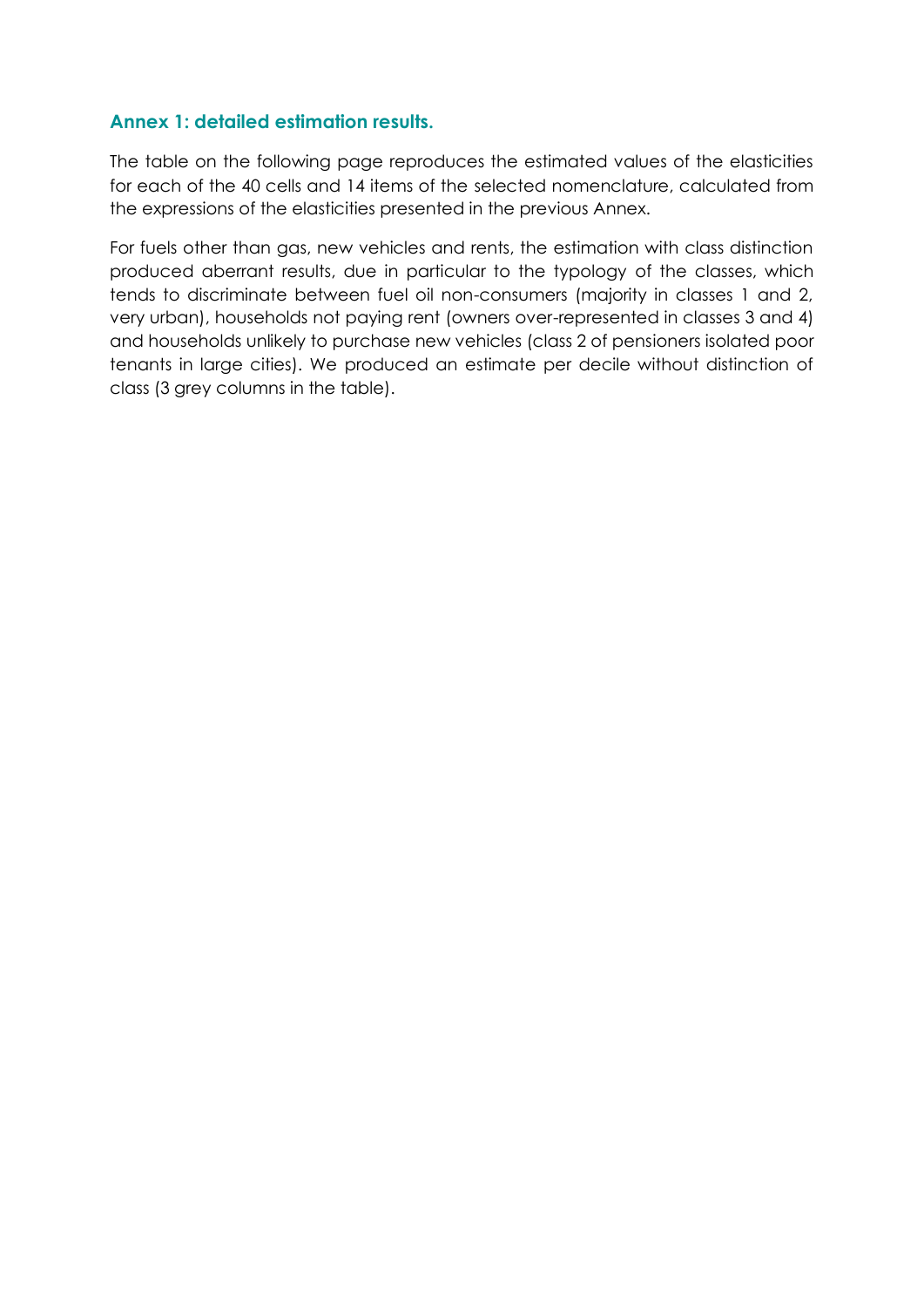|     | N           |                     | $\sim$                                    |                   |                          | N   |                   |                          |                                           |                          |                          |                                            |          |                          |                                     |                          |            |               |                         |                                 | Ф                                  | $\subseteq$<br>$\Phi$ $\Box$          |
|-----|-------------|---------------------|-------------------------------------------|-------------------|--------------------------|-----|-------------------|--------------------------|-------------------------------------------|--------------------------|--------------------------|--------------------------------------------|----------|--------------------------|-------------------------------------|--------------------------|------------|---------------|-------------------------|---------------------------------|------------------------------------|---------------------------------------|
|     | ယ           |                     | $\sim$                                    |                   |                          |     |                   |                          | 4                                         |                          |                          | ယ                                          |          |                          | $\sim$                              |                          |            |               |                         |                                 | δŚ                                 | SD<br>$\overline{\Omega}$             |
|     | 514         |                     | 746<br>170                                |                   | 030                      | 674 |                   |                          | 678<br>380                                |                          | 286                      | 449                                        |          | 785                      | 916                                 |                          | 389        | 730           |                         | ges                             | <b>DQ</b>                          | qs<br>mė<br>$\overline{O}$ .          |
|     | 0.3         |                     | $\begin{array}{c} 0.4 \\ 5.4 \end{array}$ |                   | $\infty$                 | 0.2 |                   | $\blacktriangleright$    | <b>O.5</b>                                |                          |                          | $\begin{array}{c}0.4\\5\end{array}$        |          |                          | $\begin{array}{c}0.4\\2\end{array}$ |                          | $\infty$   | 0.2           | m                       | $\delta$                        | КQ                                 | ation                                 |
| 0.1 |             | თ<br>$\overline{L}$ |                                           | ↘                 | 0.1                      |     | თ                 | $\overline{L}$           |                                           | თ                        | 0.1                      |                                            | თ        | 0.1                      |                                     | ↘                        | 0.1        |               |                         |                                 | Prix                               | <b>Aliment</b>                        |
|     | С.          |                     | $\mathbf \omega$<br>0.5                   |                   | 4                        | 0.4 |                   | $\overline{\phantom{a}}$ | 0.6                                       |                          | $\mapsto$                | 0.6                                        |          | $\overline{\phantom{0}}$ | O.5                                 |                          | თ          | 0.4           | $\Xi$                   | $\delta$                        | R<br>O                             | $\vec{\Phi}$                          |
| С.  | J.          | 4                   | С.                                        | N                 | $\overline{C}$           |     | ω                 | 0.4                      |                                           | ⊢                        | С.                       |                                            | ↘        | С.                       |                                     | 0                        | 0.7        |               |                         |                                 |                                    | Electrici                             |
|     | $\ddot{3}$  |                     | UЛ<br>1.2                                 |                   | $\sim$                   | 1.3 |                   | ↘                        | $\frac{1}{2}$                             |                          | G                        | 1.4                                        |          | $\mathbf \omega$         | $\frac{1}{2}$                       |                          | UП         | م ہے<br>ت     | FD.                     | $\stackrel{<}{\circ}$           | у<br>Ф                             | Coz                                   |
| 0.2 | J.          | თ<br>0.1            |                                           | ဖ                 | 0.1                      |     |                   | 0.1                      |                                           | თ                        | $\overline{c}$           |                                            |          | 0.1                      |                                     | ⊢                        | 0.2        |               |                         |                                 | Prix                               |                                       |
|     | 0.8         |                     | $\infty$<br>0.8                           |                   | $\infty$                 | 0.8 |                   | $\sigma$                 | 0.8                                       |                          | တ                        | $\overline{8}$ .0                          |          | $\sigma$                 | 0.8                                 |                          | တ          | 0.8           | <b>PD</b>               | $\stackrel{\textstyle<}{\circ}$ | КФ                                 | stibles<br>Combu                      |
| 0.3 |             | 6<br>0.3            |                                           | $\mathbf{\Omega}$ | Ο.                       |     | $\omega$          | 0.4                      |                                           | $\omega$                 | 0.4                      |                                            | $\omega$ | 0.4                      |                                     | $\omega$                 | 0.4        |               |                         |                                 | Prix                               |                                       |
|     | 1.3         |                     | 1.5<br>0                                  |                   | C                        | 1.5 |                   | $\overline{\phantom{0}}$ | $\frac{1}{2}$                             |                          | თ,                       | 1.2                                        |          | $\overline{v}$           | 2.0                                 |                          | თ          | $\frac{1}{8}$ | m                       | $\lessapprox$                   | у<br>Ф                             | Constru<br>ction                      |
| Ο.3 |             | UТ<br>0.4           |                                           | UП                | 0.4                      |     | თ                 | $\overline{c}$           |                                           | თ                        | $\overline{c}$           |                                            | Z        | 0.8                      |                                     | ↘                        | 0.6        |               |                         |                                 |                                    |                                       |
|     | 2.3         |                     | $\boldsymbol{\omega}$<br>2.3              |                   | $\omega$                 | 2.3 |                   | $\mathbf{\Theta}$        | 2.4                                       |                          | $\circ$                  | 2.4                                        |          | $\mathbf{\Theta}$        | 2.4                                 |                          | $\circ$    | 2.4           | FC                      | $\delta$                        | у<br>Ф                             | Véhicul<br>es neufs                   |
| 1.9 |             | $\omega$            | 1.9                                       | $\omega$          | 1.9                      |     | UT .              | 5.7                      |                                           | UТ                       | 5.1                      |                                            | UТ       | 2.1                      |                                     | UТ                       | 2.1        |               |                         |                                 | <b>HIX</b>                         |                                       |
|     | 0.8         |                     | $\blacktriangleright$<br>0.7              |                   | $\infty$                 | 0.7 |                   |                          | $\frac{0.7}{7}$                           |                          | $\boldsymbol{\sim}$      | $\frac{0}{8}$                              |          |                          | 0.6<br>0                            |                          | $\circ$    | 0.6           | PU.                     | $\delta$                        | R<br>O                             | ants<br>Carbur                        |
| 0.2 |             | C<br>ςő             |                                           | $\infty$          | $\overline{c}$           |     | 6                 | $\overline{c}$           |                                           | 4                        | $\overline{c}$           |                                            | ↘        | Ο.                       |                                     | ↘                        | Ω.3        |               |                         |                                 | Prix                               |                                       |
|     | ί.,         |                     | UП<br>1.5                                 |                   | UП                       | 1.4 |                   | თ                        | 1.5                                       |                          | 4                        | 1.4                                        |          | $\infty$                 | ξ                                   |                          | ⊢          | 1.3           | PU.                     | $\delta$                        | )<br>이                             | Transp.<br>air & rail                 |
| 0.2 |             | ↘                   | 0.2                                       | N                 | 0.2                      |     | ↘                 | 0.2                      |                                           | Z                        | 0.2                      |                                            | $\circ$  | 0.1                      |                                     |                          | 0.1        |               |                         |                                 | Prix                               |                                       |
|     | 1.6         |                     | $\omega$<br>1.6                           |                   | $\circ$                  | 1.5 |                   | $\overline{\phantom{0}}$ | 1.5                                       |                          | $\overline{4}$           | $\overline{1.5}$                           |          | LΠ                       | 1.4                                 |                          | $\circ$    | 1.3           | PU<br>D                 | $\lessapprox$                   | R<br>O                             | route &<br>eau<br>Transp.             |
| 1.0 | J,          | $\circ$             | 1.1                                       | ┙                 | $\overline{8}$           | J.  | $\infty$          | 0.9                      |                                           | 4                        | 0.9                      |                                            | $\infty$ | 0.7                      |                                     | $\infty$                 | 0.6        | p             |                         |                                 | Prix                               |                                       |
|     | $\ddot{1}$  |                     | $\frac{1.8}{6}$                           |                   | $\overline{\phantom{a}}$ | 1.5 |                   |                          | $\begin{array}{c} 1.7 \\ 0.7 \end{array}$ |                          |                          | $\frac{1.5}{2}$                            |          | $\circ$                  | 1.8                                 |                          | $\infty$   | ί.            | m<br>S                  | $\lessapprox$                   | $\frac{\partial}{\partial \theta}$ | Loisirs                               |
| 0.3 | $\mathbf I$ | $\infty$<br>Ο.<br>Ω |                                           | $\omega$          | 0.3                      | p   |                   | 0.3                      |                                           | $\boldsymbol{\omega}$    | ပ္ပ                      |                                            | ↘        | Ω.3                      |                                     | 4                        | 0.3        |               |                         |                                 | PriX                               |                                       |
|     | 1.1         |                     | $\overline{\bf 4}$<br>1.1                 |                   | UЛ                       | 1.1 |                   | $\sim$                   | 1.1                                       |                          | $\boldsymbol{\omega}$    | 1.1                                        |          | U                        | 1.1                                 |                          | C          | 1.1           | $\Xi$                   | $\stackrel{\textstyle<}{\circ}$ | -<br>ବ                             | services<br>Autres                    |
| 0.4 |             | 0.4<br>$\mathsf{w}$ |                                           | $\omega$          | 0.4                      | J,  | $\mathsf{\omega}$ | 0.4                      | I                                         | $\omega$                 | 0.4                      | $\mathbf{I}$                               | $\omega$ | 0.4                      |                                     | $\omega$                 | 0.4        |               |                         |                                 | Prix                               |                                       |
|     | 1.3         |                     | $\overline{\phantom{a}}$<br>1.4           |                   | თ                        | 1.3 |                   | $\omega$                 | 1.4                                       |                          | $\overline{\phantom{0}}$ | 1.3                                        |          | $\overline{\phantom{a}}$ | 1.4                                 |                          | $\circ$    | 1.3           | $\overline{\mathsf{C}}$ | $\lessapprox$                   | КФ                                 | produits<br>Autres                    |
| О.  | $\mathbf I$ | $\circ$             | 0.6                                       | UП                | O.5                      | Ŧ   | 6                 | O.5                      |                                           | UЛ                       | 0.5                      | $\mathbf{I}$                               | 6        | <b>O.5</b>               |                                     | თ                        | 0.5        | J,            |                         |                                 | Prix                               |                                       |
|     | <b>O.5</b>  |                     | LΠ<br>0.5                                 |                   | UП                       | 0.5 |                   | G)                       | 0.5                                       |                          | G)                       | O.5                                        |          | <b>)</b>                 | O.5                                 |                          | $\sigma$   | 0.5           | $\subseteq$             | $\stackrel{\textstyle<}{\circ}$ | $\Theta$ ଧ $\overline{\Theta}$     | Loyers                                |
| 0.7 | $\mathsf I$ | C                   | 0.7                                       | UT .              | $\overline{C}$           |     | $\omega$          | $\overline{C}$           |                                           | $\omega$                 | 0.7                      |                                            | $\omega$ | 0.7                      |                                     | $\omega$                 | 0.7        |               |                         |                                 | Prix                               |                                       |
|     | 5.2         |                     | 2.3<br>2.                                 |                   | တ                        | 1.9 |                   |                          | $\begin{array}{c} 2.9 \\ 2.9 \end{array}$ |                          |                          | $\begin{array}{c} 3 \\ 2 \\ 3 \end{array}$ |          | $\circ$                  | 1.9                                 |                          | $\omega$   | $\ddot{5}$    | <b>PD</b>               | $\stackrel{\textstyle<}{\circ}$ | р<br>Ф                             | sion<br>Q'occa<br><u>დ</u><br>Véhicul |
| 0.6 |             | 0.6<br>↘            |                                           | UП                | С.5                      |     | თ                 | 8.0                      |                                           | $\overline{\phantom{0}}$ | 60                       |                                            | UП       | С.                       |                                     | $\overline{\phantom{a}}$ | <b>O.5</b> |               |                         |                                 | DCIX<br>又                          |                                       |

Table 3 : Detailed estimation results by class of typology decile in 2010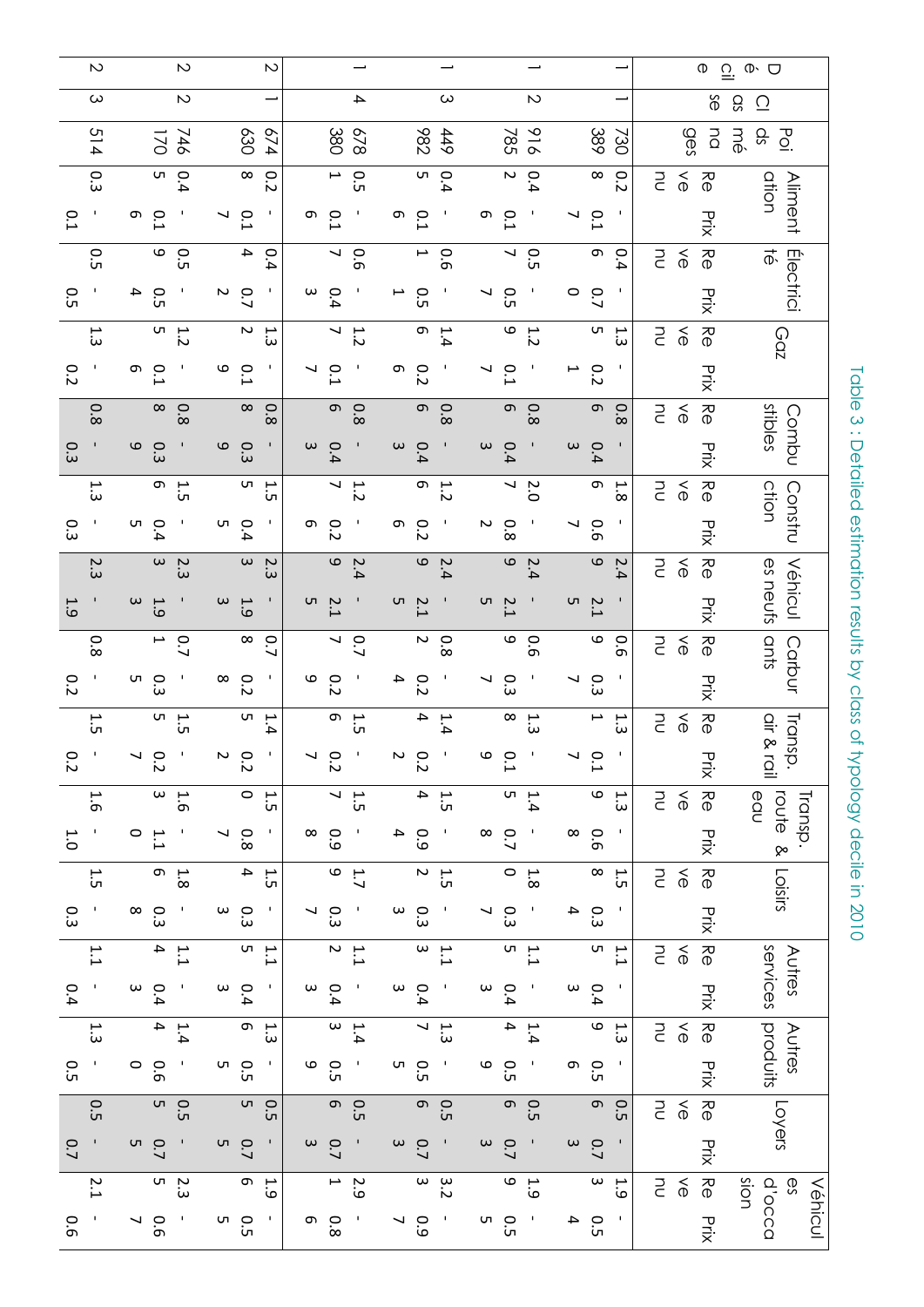| 4                                          | 4                                             | 4                                             | 4                                                           | $\omega$                                           | ω                                             | $\omega$                                      | ω                                              | $\sim$                                                            |
|--------------------------------------------|-----------------------------------------------|-----------------------------------------------|-------------------------------------------------------------|----------------------------------------------------|-----------------------------------------------|-----------------------------------------------|------------------------------------------------|-------------------------------------------------------------------|
| $\overline{\phantom{a}}$                   | $\omega$                                      | $\sim$                                        | —                                                           | $\overline{\phantom{a}}$                           | $\omega$                                      | $\sim$                                        |                                                | $\overline{\phantom{a}}$                                          |
| 598<br>769                                 | 224<br>664                                    | 068<br>541                                    | 108<br>944                                                  | 791<br>$\overline{5}$                              | 696<br>492                                    | 728<br>741                                    | 579<br>755                                     | 843<br>169<br>ري<br>35                                            |
| $\circ$<br>o<br>Uп                         | $\overline{\phantom{0}}$<br>ΩΩ                | $\sim$<br>0.4                                 | $\omega$<br>O<br>N                                          | N<br>$\circ$<br>üп                                 | $\overline{\phantom{0}}$<br>0.4               | თ $\overline{\phantom{a}}$<br>0.4             | თ<br>$\circ$<br>ى                              | 6<br>$\sigma$ o<br>C                                              |
| 0.1                                        | Ō<br>$\circ$<br>خ                             | o 1<br>1<br>$\mathbf{I}$                      | $\infty$<br>0.1<br>л.                                       | თ<br>$\circ$<br>$\mathbf{I}$                       | $\circ$<br>თ<br>- 1<br>⊶                      | $\circ$<br>თ<br>- 11                          | $\infty$<br>$\overline{L}$<br>- 1              | $\overline{L}$<br>$\mathbf{I}$<br>თ<br>↘                          |
| $\frac{0.6}{7}$                            | 0.<br>5<br>D                                  | o.<br>S                                       | 9<br>Ο.<br>3                                                | 9<br>0.6                                           | ი<br>ნ<br>მ                                   | $\overline{\phantom{0}}$<br>$\overline{9}$    | $\circ$<br>0.4                                 | UП<br>၀ ၀                                                         |
| 0.4                                        | ο<br>ω                                        | u o<br>- 1<br>üп                              | $\circ$<br>$\mathbf{I}$<br>$\overline{C}$                   | 0.4<br>⊢<br>$\mathbf{I}$                           | $\circ$<br>┙<br>üп                            | $\sim$<br>- 1<br>$\circ$<br>üп                | $\frac{0}{8}$<br>- 11                          | $\sim$ 1<br>6<br>0.4<br>$\circ$                                   |
| $\begin{array}{c} 1.7 \\ 2.7 \end{array}$  | თ<br>ίä                                       | $\frac{1.2}{2}$                               | $\circ$<br>$\ddot{3}$                                       | N<br>7.7                                           | $\omega$<br>ت<br>تا                           | ⊢<br>7.2                                      | 0<br>ب.<br>سَ                                  | $\boldsymbol{\omega}$<br>$\begin{array}{c} 1.2 \\ 2. \end{array}$ |
| $\overline{L}$                             | ⊢<br>$\overline{c}$                           | $\overline{4}$<br>$\overline{L}$              | $\infty$<br>л.<br>$\overline{L}$                            | $\overline{L}$<br>4<br>Π,                          | $\circ$<br>0.2                                | $\omega$<br>$\overline{L}$<br>- 1             | $\infty$<br>°.<br>- 11                         | $\circ$<br>4<br>$\overline{L}$                                    |
| $\circ$ 0<br>$\infty$                      | $\sigma$<br>$\overline{8}$                    | 0.8                                           | o o<br>$\infty$                                             | $\infty$<br>0.8                                    | $\infty$<br>$\circ$<br>$\infty$               | $\frac{0.8}{8}$                               | $\frac{0.8}{8}$                                | $\frac{0.8}{8}$<br>$\infty$                                       |
| 0.4                                        | $\overline{\mathbf{4}}$<br>0.4                | 0.4<br>$\overline{4}$                         | $\overline{4}$<br>0.4<br>$\mathbf{I}$                       | $\circ$ $\circ$<br>$\mathbf{I}$<br>$\omega$        | $\circ$<br>$\infty$<br>$\omega$               | $\circ$<br>$\infty$<br>- 1<br>س               | $\infty$<br>$\circ$<br>- 11<br>ω               | 9<br>o.3<br>6<br>$\mathbf{I}$                                     |
| ب م<br>$\overline{\phantom{0}}$            | $\frac{1}{5}$ 5                               | $\begin{array}{c} 1.3 \\ 4. \end{array}$      | $\overline{u}$ $\overline{r}$<br>C                          | $\begin{array}{c} 1.6 \\ 0.7 \end{array}$          | $\begin{array}{c} 1.2 \\ 9 \end{array}$       | $\blacktriangleright$<br>$\overline{1.4}$     | $\mapsto$ $\mapsto$<br>თ                       | 4<br>$\begin{array}{c} 1.2 \\ 2. \end{array}$                     |
| 0.2                                        | u o<br>نہ                                     | $\overline{P}$ $\overline{Q}$<br>سن           | 0.4<br>$\mathbf{I}$                                         | $\omega$<br>$\overline{c}$<br>$\mathbf{I}$         | $\infty$<br>0.2                               | UП<br>$\circ$<br>- 1<br>س                     | 6<br>$\mathbf{I}$<br>$\circ$<br>.<br>4         | $\mathbf{I}$<br>4<br>$\overline{c}$<br>⊶                          |
| $\overline{a}$<br>Ņ<br>Ó                   | $\overline{a}$<br>0.5                         | $\begin{array}{c} 2.0 \\ 1 \end{array}$       | $\overline{ }$<br>Ņ.<br>Ó                                   | $\begin{array}{c} 2.1 \\ 0 \\ 2.1 \end{array}$     | $2.1$<br>6                                    | თ —<br>2.1                                    | n o<br>⊢                                       | $\frac{1}{2}$<br>$\omega$<br>$\omega$                             |
| 1.4                                        | $\overline{\phantom{0}}$<br>1.4               | $\overline{\phantom{0}}$<br>1.4               | л.<br>$\overline{\phantom{0}}$<br>1.4                       | $\infty$<br>1.6<br>л,                              | $\infty$<br>1.6                               | $\infty$<br>1.6                               | $\infty$<br>л,<br>1.6                          | $\sim$ 1<br>$\omega$<br>$\omega$<br>$-9$                          |
| $\begin{array}{c} 0 \\ 0 \\ 0 \end{array}$ | 4<br>$\overline{8}$                           | $\infty$<br>$\overline{9}$                    | $\infty$<br>0.<br>↘                                         | $\circ$<br>$\frac{8}{8}$                           | $\frac{0.8}{3}$                               | $\circ$<br>$\overline{9}$                     | 6<br>$\circ$<br>↘                              | Z<br>$\frac{0.7}{8}$                                              |
| 0.2                                        | N<br>$\overline{c}$                           | $\circ$<br>$\infty$<br>س                      | $\infty$<br>0.2<br>$\mathbf{I}$                             | ၈ ၀<br>$\mathbf{I}$<br>Ń                           | $\omega$<br>$\circ$<br>$\sim$                 | $\circ$<br>↘<br>- 1<br>س                      | $\mathbf{I}$<br>↘<br>$\overline{c}$            | 0.2<br>- 1<br>4<br>↘                                              |
| $\frac{2}{3}$                              | $\frac{1}{2}$                                 | $\begin{array}{c} 1.7 \\ 0.7 \end{array}$     | $\infty$<br>ب<br>4                                          | ပ္ပ္ကား က<br>مة                                    | $\infty$<br>⊶ِ<br>ō٦                          | 1.7<br>D                                      | 6<br>ٻ<br>4                                    | $\omega$<br>$\infty$ $\sim$<br>$\omega$                           |
| 0.7                                        | ວິພ<br>ພ                                      | 0 : ე<br>კ                                    | 0 :<br>პ                                                    | ິນ<br>ລ                                            | 0 : ე<br>კ<br>and the state                   | ი ი<br>კ<br>and the sea                       | $\frac{0}{3}$ 4                                | 0.6<br>7<br>o,                                                    |
| $\begin{array}{c} 1.8 \\ 7.8 \end{array}$  | $\begin{array}{c} 1.7 \\ 0.7 \end{array}$     | $\begin{array}{c}\n1.7 \\ 5\n\end{array}$     | $\frac{1.5}{4}$                                             | $\begin{array}{c} 1.2 \\ 2.3 \end{array}$          | $\begin{array}{c}\n1.7 \\ 5\n\end{array}$     | $\begin{array}{c}\n1.7 \\ 4\n\end{array}$     | $\frac{1.5}{4}$                                | $\begin{array}{c} 0 \\ 2 \\ 7 \end{array}$<br>$\mapsto$           |
| 1.5                                        | $\frac{1}{3}$ 1                               | $\frac{1}{3}$ and $\frac{1}{3}$               | $\begin{array}{c} 0 \\ 0 \\ 0 \end{array}$                  | $\frac{1}{3}$ $\frac{1}{3}$                        | $\frac{1}{3}$<br>$\frac{1}{3}$ $\circ$        | $\frac{1}{2}$ a $\infty$                      | $\begin{array}{c} 0 \\ 0 \\ 0 \end{array}$     | <b>υ</b><br>$\frac{1}{2}$ .                                       |
| $\begin{array}{c} 1.8 \\ 0.8 \end{array}$  | $\begin{array}{c} 1.4 \\ 7. \end{array}$      | $\frac{1.7}{7}$                               | $\begin{array}{c} 1.5 \\ 2. \end{array}$                    | $\begin{array}{c} 1 \\ 2 \\ 0 \end{array}$         | $\frac{1}{1}$                                 | $\begin{array}{c} 1.9 \\ 2.9 \end{array}$     | $\begin{vmatrix} 1 & 4 \\ 1 & 5 \end{vmatrix}$ | $\sim$<br>$\begin{array}{c} 2.0 \\ 4.0 \end{array}$               |
| Ο.                                         | ο<br>ω<br>ω<br>$\sim 1$                       | ် အိ                                          | $\frac{1}{3}$ and $\frac{1}{3}$                             | $\frac{1}{3}$ 0 $\frac{1}{3}$                      | $\frac{1}{3}$ 0 $\frac{1}{3}$                 | $\frac{1}{3}$ 0 $\frac{1}{3}$                 | $\frac{1}{3}$ and $\frac{1}{3}$                | $\boldsymbol{\omega}$<br>$\frac{1}{4}$ 0.1                        |
| $\begin{array}{c} 1.1 \\ 2.1 \end{array}$  | $\begin{array}{c} 1.1 \\ 4.1 \end{array}$     | $\frac{1}{3}$                                 | $\begin{array}{c} 1.1 \\ 0.1 \end{array}$                   | $\frac{11}{7}$                                     | $\begin{array}{c} 1.1 \\ 4.1 \end{array}$     | $\begin{array}{c} 1.1 \\ 4.1 \end{array}$     | $\begin{vmatrix} 1 & 0 \\ 1 & 1 \end{vmatrix}$ | $\blacktriangle$<br>$\frac{1.1}{2}$                               |
| 0.4<br>$\sim 1$                            | $\begin{array}{c} 0 & 0 \\ 4 & 0 \end{array}$ | $\begin{array}{c} 0 & 0 \\ 4 & 0 \end{array}$ | $\begin{array}{c} 0 & 0 \\ 0 & 0 \end{array}$               | $\begin{array}{cc} & 0 & 4 \\ & 0 & 4 \end{array}$ | $\begin{array}{c} 0 & 0 \\ 0 & 4 \end{array}$ | $\begin{array}{c} 0 & 0 \\ 0 & 4 \end{array}$ | $\begin{array}{c} 0 & 0 \\ 0 & 4 \end{array}$  | $\omega$<br>$\begin{array}{c} 0 & 0 \\ 0 & 4 \end{array}$         |
| $\frac{1.4}{2}$                            | $\frac{1}{3}$ 4                               | $\begin{array}{c}\n1.4 \\ 1.4\n\end{array}$   | 1.3<br>Ω<br>D                                               | $\begin{array}{cc}\n1.4 \\ 4\n\end{array}$         | $\frac{1}{9}$                                 | $\begin{array}{c} 1.4 \\ 3.4 \end{array}$     | $\begin{bmatrix} 1 & 3 \\ 1 & 3 \end{bmatrix}$ | U<br>$\begin{array}{cc}\n1.4 \\ 0\n\end{array}$                   |
| O.5<br>л,                                  | $\frac{0}{10}$ 4                              |                                               | $\begin{array}{cc} & 0 & 4 \\ & \hline & 0 & 4 \end{array}$ | $\begin{array}{c} 0 \\ 0 \\ 0 \end{array}$         | $\frac{0}{10}$ 4                              | $\begin{array}{c} 0 \\ 0 \\ 0 \end{array}$    | $\begin{array}{c} 0 \\ 0 \\ 0 \end{array}$     | $-9.0$<br>$\overline{\mathbf{4}}$                                 |
| $\begin{matrix} 0.5 \\ 0.5 \end{matrix}$   | $rac{0}{n}$                                   | $rac{0}{10}$                                  | $\begin{matrix} 0.5 \\ -0.5 \end{matrix}$                   | $\begin{array}{c} 0.5 \\ 2 \end{array}$            | $\begin{array}{c} 0.5 \\ 2 \end{array}$       | $\begin{array}{c}0.5\\2\end{array}$           | $\begin{array}{c} 0.5 \\ 2 \end{array}$        | 0.<br>5<br>UП                                                     |
| 0.8                                        | $\begin{array}{c} 0.3 \\ 0.3 \end{array}$     | $\begin{array}{c} 0.7 \ 0.2 \end{array}$      | $\begin{array}{c} 0.8 \\ 4 \end{array}$<br>$\sim 10$        | $rac{1}{2}$                                        | $\begin{array}{c} 6 \\ 0 \\ 2 \end{array}$    | $\begin{array}{c} 6 \\ 0 \\ 2 \end{array}$    | $rac{1}{2}$                                    | $\begin{array}{c} 0.7 \\ 0.7 \end{array}$<br><b>u</b>             |
| $\frac{4.9}{7}$                            | 3.6                                           | $\begin{array}{c} 2.4 \\ 6 \end{array}$       | $\begin{array}{c} 1 \\ 4 \end{array}$                       | $\begin{array}{cc}\n4.4 \\ 4.4\n\end{array}$       | $\begin{array}{c} 2.4 \\ 3. \end{array}$      | $\frac{2.2}{3}$                               | $\begin{array}{c} 1.9 \\ 2.9 \end{array}$      | $\blacktriangleleft$<br>ာ<br>၁<br>၁<br>၁                          |
| 1.6                                        | $\frac{1}{2}$                                 | $\begin{array}{c} 0 & 0 \\ 0 & 1 \end{array}$ | $\begin{array}{c} 0.4 \\ 0.5 \end{array}$<br>$\sim 10^{-1}$ | $\frac{1}{4}$ $\frac{1}{4}$                        | 0.6<br>$\sim 10$                              | $\begin{array}{c} 0.6 \ 0.6 \end{array}$      | ់ កូ <sub>ທ</sub>                              | $\frac{1}{3}$ 3<br>$\mapsto$                                      |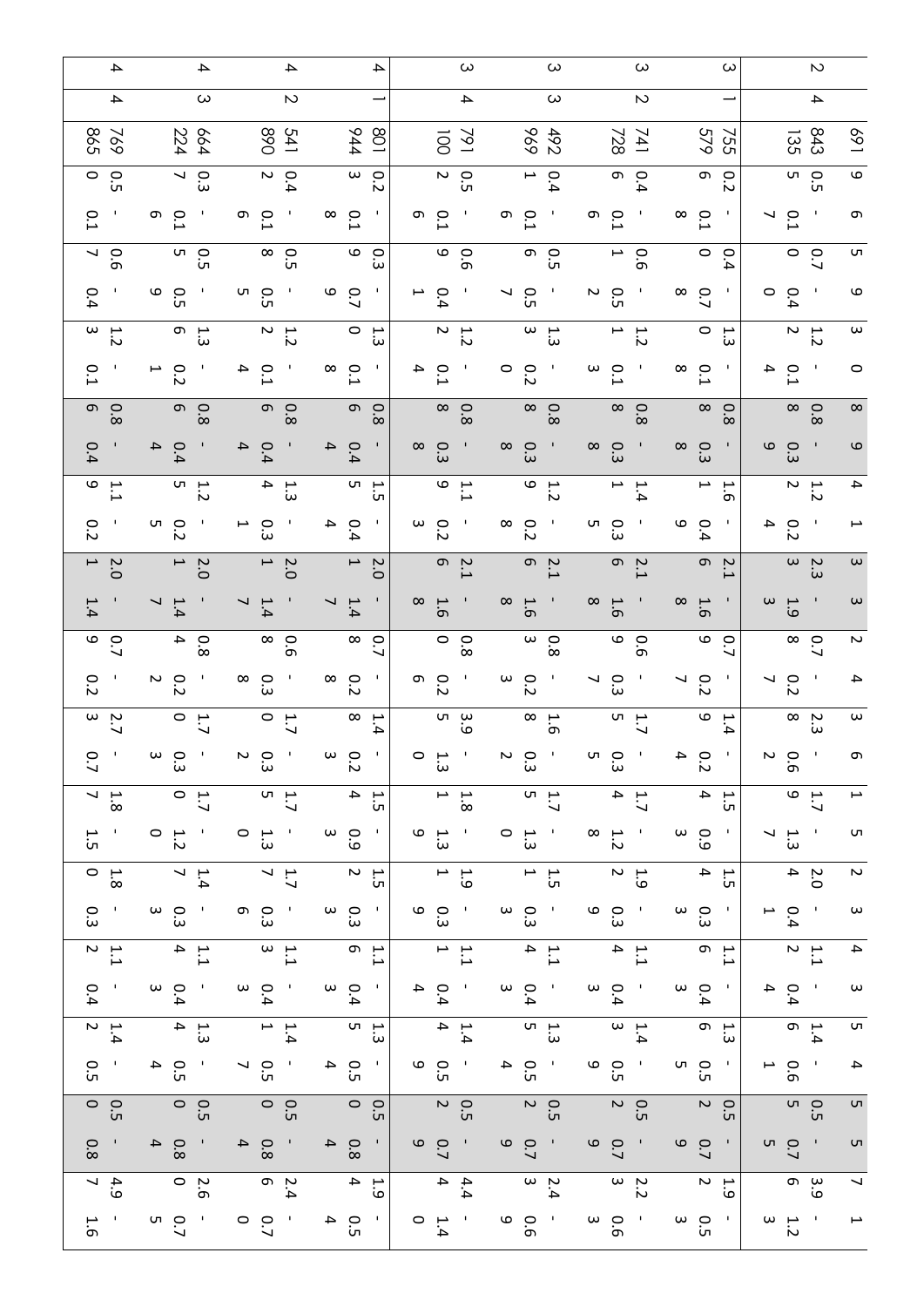|                                            | $\sim$                                     | ᡐ                                                     | ᡐ                                                   | ᡐ                                                        | C                                                                                              | С'n                                                                                                    | С'n<br>ပော                                                                             |                   |
|--------------------------------------------|--------------------------------------------|-------------------------------------------------------|-----------------------------------------------------|----------------------------------------------------------|------------------------------------------------------------------------------------------------|--------------------------------------------------------------------------------------------------------|----------------------------------------------------------------------------------------|-------------------|
|                                            | 4                                          | $\omega$                                              | $\sim$                                              |                                                          | $\overline{\phantom{a}}$                                                                       | $\infty$                                                                                               | $\sim$                                                                                 |                   |
| 886<br>$\overline{8}$                      | 882<br>959                                 | 787<br>935                                            | 876<br>344                                          | 214<br>844                                               | 257<br>779                                                                                     | 299<br>432<br>729                                                                                      | 863<br>231<br>404                                                                      |                   |
| $\circ$<br>0.2                             | $\overline{\phantom{0}}$<br>0.4            | $\sigma$<br>Ο.<br>3                                   | 0.3<br>5                                            | $\mathbf \omega$<br>$\circ$<br>⊢                         | 0.5                                                                                            | $\frac{0}{8}$                                                                                          | ი<br>ვ<br>მ<br>$\omega$<br>$\overline{c}$                                              |                   |
| 0.1                                        | Ō<br>$\circ$                               | თ<br>0.<br>خ                                          | $\overline{L}$<br>თ<br>л,                           | 6<br>$\overline{L}$<br>л,                                | $\circ$<br>თ<br>л.<br>თ                                                                        | $\overline{L}$<br>$\overline{L}$<br>თ                                                                  | 0.1<br>$\sim$ 1.<br>$\infty$                                                           | თ                 |
| $\sigma$<br>o<br>$\omega$                  | თ<br>$\circ$<br>$\sigma$                   | 4<br>O.5                                              | $\omega$<br>$\circ$<br><b>UT</b>                    | $\sim$ 0<br>$\omega$                                     | $\frac{0.6}{7}$                                                                                | თ<br>О.<br>Г<br>$\overline{\phantom{0}}$                                                               | $\circ$<br>О.<br>С<br>0.4                                                              |                   |
| 0.8                                        | u o<br>Ĺ.                                  | $\circ$<br>9.0                                        | $\overline{0}$<br>⊢                                 | $\sim$<br>$\overline{8}$<br>$\mathbf{L}$                 | 4<br>$^\infty$<br>$\circ$<br>- 1<br>Ä,                                                         | $\circ$<br>$\circ$<br>üп<br>üп                                                                         | $\sim$ 1.<br>0.7<br>8<br>$\mathbf{I}$                                                  | 4                 |
| $\frac{1}{3}$ 4                            | $\sim$<br>7.2                              | $\overline{\mathbf{4}}$<br>ٻ<br>سن                    | ⊢<br>7.2                                            | $\mapsto$<br>ب<br>سن                                     | ⊢<br>1.2                                                                                       | N<br>1.3                                                                                               | $\frac{1.2}{2}$<br>$\sim$<br>ٻ<br>سن                                                   |                   |
| 0.2                                        | 4<br>$\overline{L}$                        | $\circ$<br>0.2                                        | $^{0.1}$<br>4                                       | 6<br>0.1<br>$\mathbf{I}$                                 | $\overline{L}$<br>م<br>4<br>$\mathbf{I}$                                                       | $\overline{L}$<br>4<br>$\overline{L}$                                                                  | 6<br>0.1<br>п,                                                                         | 4                 |
| $\infty$<br>$\overline{C}$                 | $\sim$<br>$\overline{8}$                   | $\boldsymbol{\mathsf{c}}$<br>0.8                      | $\boldsymbol{\mathsf{c}}$<br>8.0                    | $\sim$<br>0.8                                            | 0.8                                                                                            | 0.<br>9                                                                                                | 0.8<br>0.8 <sub>b</sub>                                                                |                   |
| 0.6                                        | o.<br>G<br>$\overline{\phantom{0}}$        | $\overline{\phantom{0}}$<br>$\circ$<br>UП             | $\overline{\phantom{0}}$<br>O.5<br>л.               | $\mathbf{I}$<br>$\overline{\phantom{0}}$<br>0.5          | $\infty$<br>0.4<br>$\infty$<br>- 1                                                             | 0.4<br>$\infty$<br>0.4<br>- 1                                                                          | $\blacksquare$<br>$\frac{0}{8}$                                                        | 4                 |
| $\overline{4}$<br>۳.<br>س                  | $\sim$ $\sim$<br>⊢                         | $\begin{array}{c} 1.2 \\ 2.3 \end{array}$             | $\begin{array}{c} 1.3 \\ 2. \end{array}$            | $\mapsto$<br>∺.<br>$\overline{\phantom{a}}$              | $\begin{array}{c} 1.7 \\ 0.7 \end{array}$                                                      | 4<br>1.2                                                                                               | $\begin{array}{c} 1.3 \\ 0.3 \end{array}$<br>$\sim$<br>1.4                             |                   |
| Ωω                                         | $\sim$ 0<br>Ñ                              | 0.2<br>4                                              | о<br>Сі<br>О<br>$\blacksquare$                      | ი<br>კ<br>$\mathbf{I}$                                   | $\omega$<br>$\circ$<br>u o<br>$\sim$                                                           | $\infty$<br>0.2<br>نخ                                                                                  | ၈ ၀<br>$\sim$ 1.<br>س                                                                  | $\mathbf{\omega}$ |
| $\infty$<br>۳.<br>↘                        | $\overline{u}$<br>$\infty$                 | u h<br>$\infty$                                       | $\overline{u}$ $\overline{v}$<br>$\infty$           | ι<br>$\overline{ }$<br>$\infty$                          | $\begin{array}{c} 1.9 \\ 3. \end{array}$                                                       | $\omega$<br>$-9$                                                                                       | $\begin{array}{c} 1.9 \\ 2.9 \end{array}$<br>$\omega$<br>H.<br>م:                      |                   |
| 1.1                                        | $\frac{1.2}{5}$                            | u J<br>1.2                                            | UT .<br>1.2                                         | $\frac{1.2}{5}$                                          | G<br>c)<br>1.3                                                                                 | G<br>1.3<br>1.3                                                                                        | $\sigma$<br>1.3                                                                        |                   |
| $\infty$<br>0.<br>┙                        | $\circ$<br>$\overline{C}$                  | 4<br>80                                               | $\circ$<br>$\overline{9}$                           | $\infty$<br>$\overline{C}$                               | $\frac{0}{9}$                                                                                  | 4<br>$\overline{\phantom{0}}$<br>$\overline{8}$                                                        | $\circ$<br>$\overline{8}$<br>0.6                                                       |                   |
| $\overline{c}$                             | ↘<br>$\overline{c}$                        | $\sim$<br>$\overline{c}$                              | $\infty$<br>0.4<br>л,                               | ┙<br>$\overline{c}$                                      | თ<br>0.2<br>- 1<br>N                                                                           | $\circ$<br>$\overline{c}$<br>- 11<br>0.4                                                               | $\blacksquare$<br>$\mathbf{I}$<br>თ.<br>$\overline{c}$                                 |                   |
| $\infty$<br>۳.<br>$\overline{\phantom{0}}$ | $\mathbf \omega$<br>$\sim$<br>$\infty$     | $\overline{a}$<br>$\mathsf{L}$ .7                     | 6<br>1.5                                            | $\infty$<br>1.4                                          | ப<br>3.1                                                                                       | ↘<br>$\overline{L}$                                                                                    | $\begin{array}{c} 1.5 \\ 1.5 \end{array}$<br>$1.6$<br>0                                |                   |
| $\tilde{z}$                                | $\rm \dot{\infty}$                         | 0.3                                                   | $\infty$<br>$\overline{c}$                          | $\overline{c}$                                           | UТ<br>60                                                                                       | Ο.<br>Ο.<br>Ω                                                                                          | $\overline{c}$                                                                         | ر ب               |
| $\begin{array}{c} 1.6 \\ 2. \end{array}$   | $\begin{array}{c} 1.8 \\ 8 \end{array}$    | $\begin{array}{c} 1.8 \\ 0.8 \end{array}$             | $\begin{array}{c} 1.7 \\ 2. \end{array}$            | $\frac{1.5}{4}$                                          | $\begin{array}{c} 1.9 \\ 2.9 \end{array}$                                                      | $\frac{1}{3}$                                                                                          | $\begin{array}{c} 1.6 \\ 9.1 \end{array}$<br>$\begin{array}{c} 1.5 \\ 0.5 \end{array}$ |                   |
| $\overline{C}$                             | $\frac{1.5}{2}$                            | $\begin{array}{c} 1.9 \\ 0.3 \end{array}$<br>$\sim 1$ | $\begin{array}{c}\n1.2 \\ 0.7\n\end{array}$<br>- 1  | $\begin{array}{c} 0.9 \\ 4 \end{array}$<br>$\mathcal{A}$ | $\frac{1.5}{8}$<br>$1.2$<br>0<br>$\sim$ 1.                                                     | $\infty$<br>- 1<br>$\frac{11}{11}$                                                                     | $\begin{array}{c} 0.9 \\ 7 \end{array}$<br>$\sim 1$<br>$\mathcal{A}$                   | $\circ$           |
| $\sigma$<br>1.4                            | $\begin{array}{c}\n1.7 \\ 0\n\end{array}$  | $\begin{array}{c}\n1.4 \\ 5\n\end{array}$             | $\begin{array}{c} 1.6 \\ 9.5 \end{array}$           | $\begin{array}{c}\n1.4 \\ 2.4\n\end{array}$              | $\begin{array}{c} 1.7 \\ 7. \end{array}$                                                       | $\begin{array}{c} 1.4 \\ 7.4 \end{array}$                                                              | $\begin{array}{c} 1.7 \\ 3.7 \end{array}$<br>$1.4$<br>0                                |                   |
| Ο.<br>ω<br>$\mathbf{I}$                    | ວ<br>ຜົ<br>- 1                             | $\frac{0}{3}$<br>$\mathbf{I}$                         | ი<br>ო<br>თ<br>$\sim 1$                             | $\frac{0}{3}$<br><b>COL</b>                              | ο<br>ω<br>ω<br>ဝ ၁<br>မ<br>$\sim 1$ .                                                          | 0 :<br>მ<br>ნ<br>$\sim 1$                                                                              | $\frac{0}{3}$<br>$\sim 1$<br>- 1                                                       |                   |
| $\begin{array}{c}\n1 \\ 1\n\end{array}$    | $\overline{a}$<br>1.1                      | $\begin{array}{c} 1.1 \\ 4.1 \end{array}$             | $\frac{1}{3}$                                       | $\begin{array}{c}\n1.1 \\ 0.1\n\end{array}$              | $\begin{array}{c} 1.1 \\ 2.1 \end{array}$                                                      | $\begin{array}{c} 1.1 \\ 4.1 \end{array}$                                                              | $\begin{array}{c} 1.7 \\ 3.7 \end{array}$<br>$\begin{array}{c} 1.1 \\ 5.1 \end{array}$ |                   |
| 0.4<br>$\mathbf{L}$                        | 0.4<br>- 1                                 | $\begin{array}{c} 0 & 0 \\ 4 & 0 \end{array}$         | $\begin{array}{c} 0 & 0 \\ 4 & 0 \end{array}$       | 0.4<br>$\sim 1$                                          | $\frac{0}{4}$ d                                                                                | $\begin{array}{c} 1 & 0 & 0 \\ 4 & 1 & 1 \end{array}$<br>$\begin{array}{c} 0 & 0 \\ 4 & 0 \end{array}$ | 0.4<br>$\sim 1$                                                                        | 4                 |
| $\frac{1}{3}$                              | $\begin{array}{c} 1.9 \\ 9. \end{array}$   | $\frac{1.3}{2}$                                       | $\frac{1}{3}$ $\infty$                              | $\frac{1}{3}$ 4                                          | $1.4$<br>0                                                                                     | မှု က<br>အ                                                                                             | $\begin{array}{c} 1 & 0 \\ 4 & 0 \end{array}$<br>$\frac{1}{3}$ 4                       |                   |
| $\sim 1$<br>О.                             | o o<br>co<br>- 1                           | $\frac{1}{10}$ and                                    | ng o                                                | $\frac{0}{10}$ 4                                         | ο<br>ω<br>ω                                                                                    | $\sim$ 1.<br>$\begin{array}{c} 0.5 \\ 7 \end{array}$                                                   | $10^{1}$ 0.<br>- 1                                                                     | $\infty$          |
| $\begin{array}{c}0.4\\2\end{array}$        | 0.4<br>5                                   | 0.4<br>4                                              | 0.4                                                 | $0.9$                                                    | $0.4$<br>8                                                                                     | $0.4$<br>8                                                                                             | $\begin{array}{c} 0.4 \\ 8 \end{array}$<br>0.4                                         |                   |
| $\blacksquare$<br>0.9                      | $\begin{array}{c} 0 \\ 0 \\ 2 \end{array}$ | $\begin{array}{c} 0 \\ 0 \\ 0 \end{array}$            | $\begin{array}{c} 0.9 \\ 2 \end{array}$<br>$\sim 1$ | $\begin{array}{c} 0.9 \\ 2 \end{array}$<br>- 1           | $\begin{array}{c} 0.8 \\ 7 \end{array}$<br>$\begin{array}{c} 0.8 \\ 7 \end{array}$<br>$\sim 1$ | $\begin{array}{c} 0.8 \\ 7 \end{array}$<br>$\sim$ 1                                                    | $\begin{array}{c} 0.8 \\ 7 \end{array}$<br>$\sim 1$                                    | 4                 |
| o in<br>$\omega$                           | ვ<br>ა<br>თ                                | 2.5<br>0                                              | $\begin{array}{cc} 2.4 \\ 5 \end{array}$            | $\begin{array}{c} 2.0 \\ 2.0 \end{array}$                | $\begin{array}{c} 3.8 \\ 2 \end{array}$                                                        | $\begin{array}{c} 2.4 \\ 2. \end{array}$                                                               | $\begin{array}{c} 2.6 \\ 8 \end{array}$<br>2.0<br>D                                    |                   |
| 0.6<br>$\mathbf{I}_{\mathbf{r}}$           | $\frac{1.2}{2}$<br>J.                      | 0.74                                                  | $\frac{0}{2}$<br>$\sim$ 1.                          | o<br>G<br>O<br>$\sim 1$                                  | 6<br>$\begin{array}{c} 1.1 \\ 8 \end{array}$<br>$\sim$ 1.                                      | 0.6<br>$\sim 1$<br>$\infty$<br>$\overline{C}$                                                          | $\begin{array}{c} 0.5 \\ 7 \end{array}$<br>$\mathbf{I}$<br>- 1                         | $\circ$           |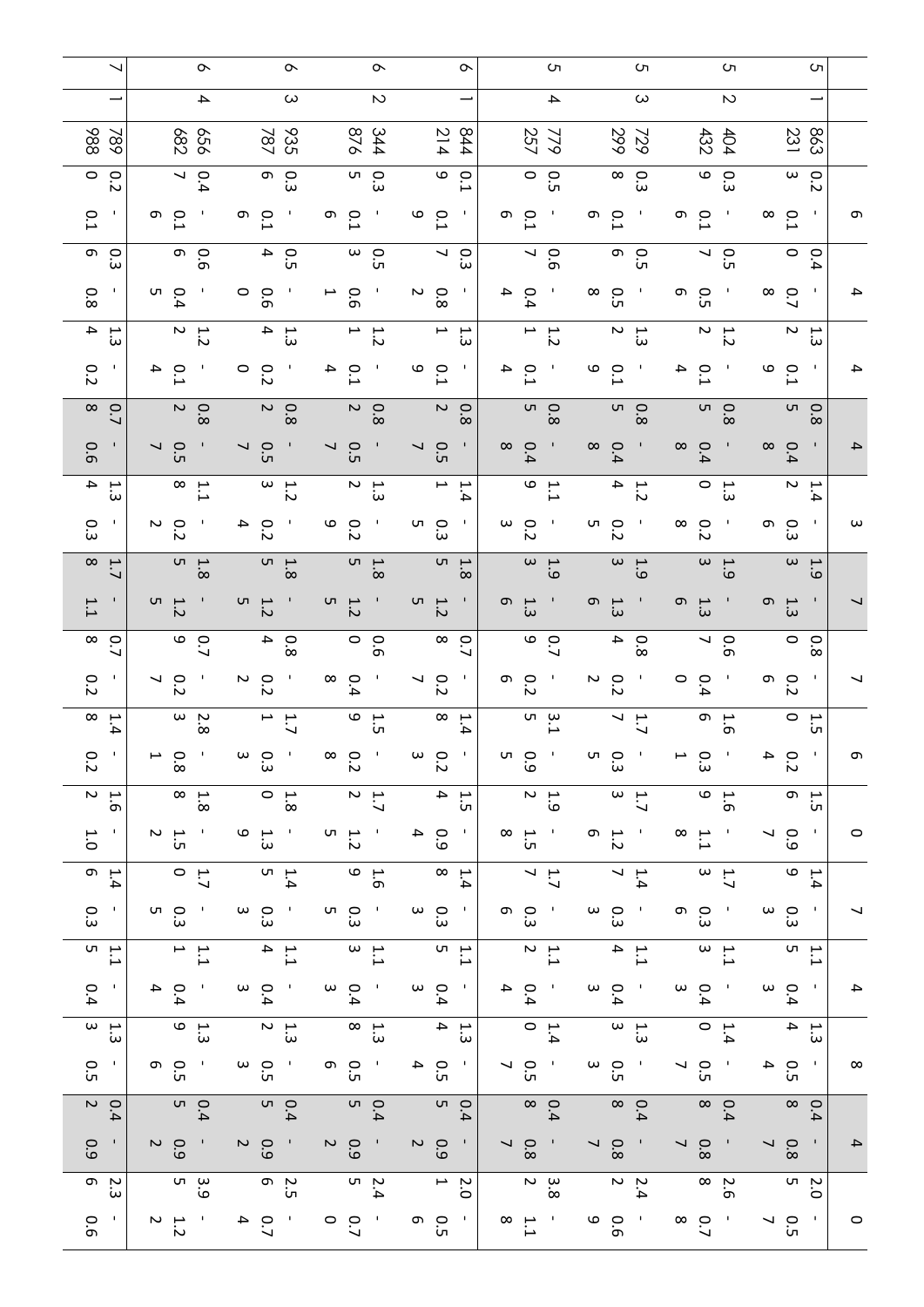| 0.7                                                                                                                       | $\sim$ $\sim$<br>خ.                        | 1.1                                        | 0.3                                      | О.<br>$\sim$ 1.                                          | $\begin{array}{c} 1.3 \\ 2. \end{array}$  | $\sim 1$<br>0.4                                       | $\begin{array}{c} 1.1 \\ 2.1 \end{array}$  | Ο.                                                                                                                                                                                                                                                                                                                             | $\infty$<br>1.4                                  | 1.1                                                            | $\begin{array}{c} 1.6 \\ 0.7 \end{array}$                               | $\frac{0}{2}$                  | $\overline{a}$<br>üп                | 0.4                                    | $\sim$ 0<br>თ                  | 0.9                                       | 1.6                                                | 0.2                                                                  | $\frac{1}{2}$<br>$\sim$                   | 0.7                                                   | 0<br>5<br>5     | $\overline{L}$                  | $\frac{1}{2}$<br>.<br>N                   | J.<br>$\overline{C}$                              | $\sim$ 0<br>خ                             | $\blacksquare$<br>0.2                       | 0.4                                 | 249<br>439                   | $\sim$                   | $\sim$   |
|---------------------------------------------------------------------------------------------------------------------------|--------------------------------------------|--------------------------------------------|------------------------------------------|----------------------------------------------------------|-------------------------------------------|-------------------------------------------------------|--------------------------------------------|--------------------------------------------------------------------------------------------------------------------------------------------------------------------------------------------------------------------------------------------------------------------------------------------------------------------------------|--------------------------------------------------|----------------------------------------------------------------|-------------------------------------------------------------------------|--------------------------------|-------------------------------------|----------------------------------------|--------------------------------|-------------------------------------------|----------------------------------------------------|----------------------------------------------------------------------|-------------------------------------------|-------------------------------------------------------|-----------------|---------------------------------|-------------------------------------------|---------------------------------------------------|-------------------------------------------|---------------------------------------------|-------------------------------------|------------------------------|--------------------------|----------|
| $\begin{array}{c} \begin{array}{c} \cdot \\ \cdot \end{array} \\ \begin{array}{c} \circ \\ \cdot \end{array} \end{array}$ | u n<br>UП                                  | $\frac{1.1}{1}$<br>$\sim 1$                | 0.3                                      | $\begin{array}{c}0.5\\2\end{array}$<br>$\sim 1$ .        | $\begin{array}{c} 1.3 \\ 0.3 \end{array}$ | $\begin{array}{c} 0 & 0 \\ 0 & 4 \end{array}$         | $\frac{1}{4}$                              | $\frac{0}{3}$ $\frac{0}{3}$<br>$\sim 10^{-1}$                                                                                                                                                                                                                                                                                  | $\frac{4}{3}$ $\frac{6}{3}$                      | $\begin{array}{c} 1.0 \\ 9.0 \end{array}$<br>$\sim 10^{\circ}$ | $\begin{array}{c} 1.6 \\ 0.7 \end{array}$                               | $\frac{0.7}{1}$                | $\mapsto$ $\mapsto$<br>4            | o o<br>w<br>л.                         | o o                            | $\mathbf{\omega}$<br>60                   | $\begin{array}{c} 1.6 \\ 7. \end{array}$           | $\begin{array}{c} 0.2 \\ 7 \end{array}$<br>$\mathbf{L}_{\mathbf{r}}$ | $\sim$ $\sim$<br>$\sim$                   | $\circ$ $\circ$<br>$\mathbf{I}$                       | a<br>a          | $\frac{0.2}{2}$<br>- 11         | $\sim$ $\overline{r}$<br>س                | $\begin{array}{c} 1.0 \\ 0.1 \end{array}$         | $\circ$<br>$\sim$                         | 0.3<br>$\mathbf{I}_\perp$                   | $\sim$ 0<br>$\circ$                 | 598<br>705                   |                          | ∼        |
| $\begin{array}{c} 0.8 \\ 1 \end{array}$<br>$\sim 1$                                                                       | 2.7<br>8                                   | $\frac{1.0}{4}$<br>$\sim 1$                | $\frac{0.9}{8}$                          | $\frac{0}{10}$ d                                         | 1.3<br>Ω                                  | $\frac{0}{4}$ d                                       | $\frac{1}{2}$                              | $\frac{1}{3}$ 0 4                                                                                                                                                                                                                                                                                                              | $\begin{array}{c} 1.5 \\ 0.7 \\ 0.7 \end{array}$ | $\begin{array}{c} 1.5 \\ 0.5 \end{array}$<br>$\sim 1$          | $\begin{array}{c} 1.9 \\ 2.9 \end{array}$                               | 0 : ე<br>7                     | $\frac{2.1}{6}$                     | 0.3<br>1<br>$\mathbf{I}$               | 0.7<br>5                       | $1.0$<br>0.1                              | $\sim$<br>$\overline{1.7}$                         | $\circ$<br>л,                                                        | $\begin{array}{c} 1.6 \\ 2.1 \end{array}$ | $Q$ 4<br>$\infty$                                     | 0.7             | $\frac{0}{3}$<br>$\mathbf{u}$   | $\begin{array}{c} 1.2 \\ 0.7 \end{array}$ | 0.5<br>u<br>$\mathbf{I}$                          | $\begin{array}{c} 0.6 \\ 4.6 \end{array}$ | ၈ ၀<br>$\mathbf{J}$                         | 0.9                                 | 243<br>635                   | $\overline{\phantom{a}}$ | $\infty$ |
| $\frac{1}{2}$                                                                                                             | 2.6<br>0                                   | $\frac{1.0}{4}$<br>$\sim 1$                | $\frac{0}{3}$                            | $\frac{0}{10}$                                           | $\frac{1}{3}$ o                           | $\begin{array}{c} 0 & 0 \\ 4 & 0 \end{array}$         | $\begin{array}{c} 1.1 \\ 4. \end{array}$   | $\frac{1}{3}$ and $\frac{1}{3}$                                                                                                                                                                                                                                                                                                | $\begin{array}{c} 1.6 \\ 0.7 \end{array}$        | $\frac{1}{3}$<br>$\frac{1}{3}$                                 | $\begin{array}{c} 1.8 \\ 2.9 \end{array}$                               | 0.2<br>∞                       | 6<br>ت<br>ت                         | 4<br>0.2<br>- 1                        | $\sim$<br>಼<br>$\infty$        | თ<br>0.1                                  | $\sim$<br>1.7                                      | $\overline{\mathbf{4}}$<br>$\mathbf{I}$<br>಼<br>iJ                   | $\begin{array}{c} 1.2 \\ 2. \end{array}$  | $Q$ 4<br>$\infty$                                     | 0.7             | $\frac{0}{2}$<br>- 1            | $\frac{1}{3}$                             | о о<br>6<br>$\mathcal{A}$                         | $\frac{0.4}{7}$                           | $\circ$ $\circ$<br>- 1                      | $\frac{0.2}{7}$                     | 286<br>$\overline{8}$        | $\omega$                 | $\infty$ |
| $\begin{array}{c} 0.6 \\ 0.6 \end{array}$                                                                                 | 2.3<br>0                                   | $\frac{1}{1}$ d                            | 0.3                                      | $\frac{0}{10}$ 4                                         | $\frac{1}{3}$ n                           | $\begin{array}{c} 0 & 0 \\ 0 & 4 \end{array}$         | $\begin{array}{c} 1.1 \\ 2.1 \end{array}$  | $\frac{1}{3}$ and $\frac{1}{3}$                                                                                                                                                                                                                                                                                                | $\frac{1.5}{4}$                                  | $\frac{1}{7}$ .                                                | $\begin{array}{c} 1.6 \\ 2.6 \end{array}$                               | $\frac{0.7}{7}$                | $\overline{a}$ in<br>iл             | $\overline{\phantom{0}}$<br>0.4<br>- 1 | თ ი<br>მ                       | თ<br>$\overline{0}$<br>- 1                | $\frac{1.7}{2}$                                    | u o<br>- 1<br>Ń                                                      | $\frac{1.2}{4}$                           | $\overline{\mathbf{4}}$<br>$\circ$<br>- 1<br>$\infty$ | 0.7             | 4<br>°.1<br>- 1                 | $\begin{array}{c} 1.2 \\ 3. \end{array}$  | $\infty$<br>o.6<br>$\sim$ 1.                      | $\frac{0}{8}$                             | $\infty$<br>$\circ$<br>$\mathbf{r}$         | $\frac{0.2}{2}$                     | 590<br>195                   | $\sim$                   | $\infty$ |
| $\begin{array}{c} \circ \\ \circ \\ \circ \end{array}$                                                                    | $\frac{2}{3}$                              | $\begin{array}{c} 1 \\ 4 \\ 0 \end{array}$ | 0.3<br>8                                 | $\frac{1}{10}$ and $\frac{1}{10}$                        | $\begin{array}{c} 1.3 \\ 2. \end{array}$  | $\begin{array}{c} 1 & 0 & 0 \\ 0 & 4 & 0 \end{array}$ | $\begin{array}{c} 1.1 \\ 1.1 \end{array}$  | $\begin{vmatrix} 1 & 0 & 0 \\ 0 & 0 & 0 \\ 0 & 0 & 0 \\ 0 & 0 & 0 \\ 0 & 0 & 0 \\ 0 & 0 & 0 \\ 0 & 0 & 0 & 0 \\ 0 & 0 & 0 & 0 \\ 0 & 0 & 0 & 0 \\ 0 & 0 & 0 & 0 & 0 \\ 0 & 0 & 0 & 0 & 0 \\ 0 & 0 & 0 & 0 & 0 \\ 0 & 0 & 0 & 0 & 0 & 0 \\ 0 & 0 & 0 & 0 & 0 & 0 \\ 0 & 0 & 0 & 0 & 0 & 0 & 0 \\ 0 & 0 & 0 & 0 & 0 & 0 & 0 \\ $ | $\begin{array}{c} 1.4 \\ 2. \end{array}$         | 0.5                                                            | $\begin{array}{c} 1.6 \\ 1.6 \end{array}$                               | $\frac{0.7}{1}$                | Η Ω<br>$\overline{\phantom{0}}$     | $\circ$<br>ິລ<br>$\sim 1$              | o o<br>↘                       | თ<br>- 11<br>$\overline{0}$               | $\frac{1.7}{2}$                                    | $\circ$ $\circ$<br>$\sim 1$<br>سة                                    | $\omega$ $\mapsto$<br>$\omega$            | $\overline{4}$<br>$\circ$<br>- 11<br>$\infty$         | 0.7             | 0.2<br>- 11                     | $\frac{1}{3}$                             | 0.9<br>4<br>- 11                                  | 0.2                                       | $\overline{\phantom{0}}$<br>಼<br>- 11<br>نہ | 0.1                                 | ↘<br>790<br>$\overline{5}$   |                          | $\infty$ |
| $\begin{smallmatrix} 1 & 0 & 0 \\ 0 & 0 & 0 \\ 0 & 0 & 0 \end{smallmatrix}$                                               | $\frac{3}{4}$                              | $\begin{array}{c} 0 \\ 0 \\ 0 \end{array}$ | 0.4                                      | $\begin{array}{c} 0 & 0 \\ 0 & 0 \end{array}$            | $\frac{1}{9}$ o                           | $\begin{array}{c} 0 & 4 \\ 0 & 4 \end{array}$         | $\frac{1}{1}$                              | $\frac{1}{3}$ 0 4                                                                                                                                                                                                                                                                                                              | $\begin{array}{c} 1.5 \\ 9 \end{array}$          | $\frac{1}{7}$ .                                                | $\begin{array}{c} 4.8 \\ 5. \end{array}$                                | ი<br>სე<br>and the second      | $\sim$ 5                            | $\frac{0.2}{2}$<br>$\mathbf{I}$        | $\frac{0.7}{7}$                | $\begin{array}{c} 1.1 \\ 5.1 \end{array}$ | $\begin{array}{c}\n1.7 \\ \circ \\ 2\n\end{array}$ | $\sim$ 0<br>- 1<br>Ń                                                 | $\frac{1}{7}$                             | 9<br>$\circ$<br>$\sim 1$<br>თ                         | $\frac{0.7}{8}$ | $\frac{0.4}{4}$<br>$\mathbf{I}$ | $\frac{1.2}{2}$                           | $\begin{array}{c} 0 \\ 9 \end{array}$<br>$\sim 1$ | 0.6<br>2                                  | o o                                         | 0.4                                 | 436<br>624                   | $\overline{\phantom{a}}$ | ↘        |
| $\begin{array}{c} 0 & 0 \\ 0 & 1 \end{array}$                                                                             | $\begin{array}{cc}\n2.4 \\ 4\n\end{array}$ | $\begin{array}{c} 0 \\ 0 \\ 2 \end{array}$ | 0.4                                      | $\frac{1}{10}$ and $\frac{1}{10}$                        | $\frac{1}{3}$                             | $\begin{array}{c} 0 & 0 \\ 4 & 0 \end{array}$         | $\frac{1}{4}$                              | $\frac{1}{3}$ and $\frac{1}{3}$                                                                                                                                                                                                                                                                                                | $\begin{array}{c}\n1.4 \\ 3.4\n\end{array}$      | $\frac{1}{3}$ and $\frac{1}{3}$                                | $\begin{array}{c}\n\mathbf{1} \\ \mathbf{2} \\ \mathbf{3}\n\end{array}$ | 0.3<br>⊍<br><b>Participate</b> | $\sigma$ $\mu$<br>$\sigma$          | $\frac{0.2}{3}$<br>$\mathbf{r}$        | $\sim$ 0<br>$\rm \dot{\infty}$ | <u>ர</u><br>1.1                           | $\frac{4}{8}$                                      | u o<br>$\mathcal{A}$<br>.<br>N                                       | $\frac{1}{2}$<br>$\overline{\mathsf{c}}$  | 0.6<br>0<br>- 1                                       | $\frac{0.7}{8}$ | $\frac{1}{9}$                   | $\omega$ $\rightarrow$<br>سة              | 0.6<br>D<br>- 1                                   | o o<br>n                                  | $\frac{0.1}{7}$                             | $\frac{0.3}{1}$                     | <b>257</b><br>$\overline{5}$ | $\omega$                 |          |
| $\begin{array}{c} 0.7 \\ 0.7 \end{array}$                                                                                 | 2.5<br>D                                   | $\begin{array}{c} 0.9 \\ 7 \end{array}$    | $\begin{array}{c} 0.4 \\ 2. \end{array}$ | $\begin{array}{c} 1 & 0 & 0 \\ 0 & 0 & 0 \\ \end{array}$ | $\begin{array}{c} 1.3 \\ 7.3 \end{array}$ | $\begin{array}{c} 0 & 0 \\ 0 & 4 \end{array}$         | $\begin{array}{c} 1 \\ 2 \\ 3 \end{array}$ | $\frac{1}{3}$ 0 4                                                                                                                                                                                                                                                                                                              | $\begin{array}{c} 1.6 \\ 3. \end{array}$         | $\frac{1}{2}$ .                                                | $\begin{array}{c} 1.6 \\ 8 \end{array}$                                 | ი დ<br>ს                       | $\overline{u}$ $\overline{v}$<br>iл | 0.4<br>- 1                             | 0.6                            | $\frac{1}{5}$                             | $\frac{4}{8}$                                      | $\circ$ $\circ$<br>iJ                                                | $\begin{array}{c} 1.2 \\ 9 \end{array}$   | о о<br>6                                              | $\frac{0}{8}$   | 0.4                             | $\overline{a}$ in                         | ο.<br>Θ<br>$\sim 10$                              | 0.<br>ה                                   | $\frac{0.1}{7}$<br>- 1                      | Ο.<br>Ω<br>$\overline{\phantom{0}}$ | 307<br>429                   | N                        |          |
|                                                                                                                           |                                            | $\overline{\phantom{0}}$                   |                                          | $\boldsymbol{\omega}$                                    |                                           | $\omega$                                              |                                            | $\boldsymbol{\omega}$                                                                                                                                                                                                                                                                                                          |                                                  | $\infty$                                                       |                                                                         | ₽                              |                                     | $\infty$                               |                                | UТ                                        |                                                    | ⊢                                                                    |                                           | $\mathbf \omega$                                      |                 | $\circ$                         |                                           | $\omega$                                          |                                           | 9                                           |                                     |                              |                          |          |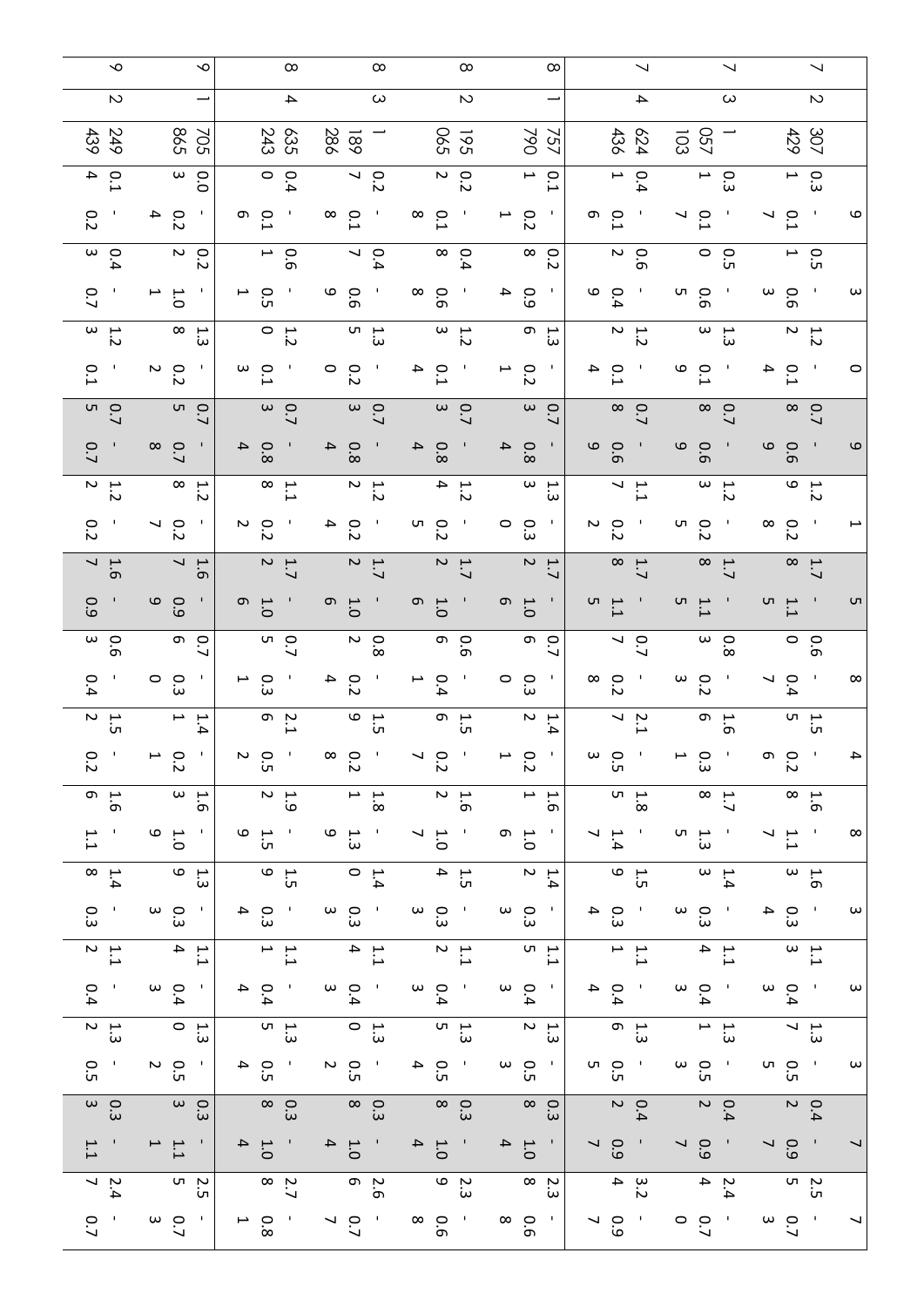| Lecture<br>$\cdot$ .<br>Ιes               |                   | 020                       | ਠ<br>$\overline{\mathcal{L}}$<br>282 |                   | 963 | 258                     | $\circ$<br>$\omega$ |          | 684               | ᅙ<br>$\overline{C}$<br>247 |          | 833                      | ਠ<br>169 |                   | 337                      | ∾<br>4<br><b>683</b> | 968                      | $\overline{39}$          | ∾<br>$\omega$ |                          |
|-------------------------------------------|-------------------|---------------------------|--------------------------------------|-------------------|-----|-------------------------|---------------------|----------|-------------------|----------------------------|----------|--------------------------|----------|-------------------|--------------------------|----------------------|--------------------------|--------------------------|---------------|--------------------------|
| menages                                   |                   | $\circ$                   | 0.1                                  |                   |     | ┙                       | $\overline{0}$      | UП       | С.                | J.                         | $\omega$ | 0.4                      | ı        |                   | 9                        | O.2                  |                          | UЛ                       | 0.2           |                          |
|                                           | $\mapsto$         | 0.2                       |                                      | N                 |     | 0.2                     | л                   | თ        | ن<br>م            | J                          | ဖ        | Ο.3                      | ı        |                   | 0.1                      |                      | $\infty$                 | 0.1                      | J.            | $\circ$                  |
| qo                                        |                   | $\infty$                  | 0.4                                  |                   |     | 4                       | С.                  |          | 4                 | 0.2                        | 4        | 0.1                      | т        |                   | თ                        | O.5                  |                          | ↘                        | 0.4           |                          |
| décile                                    | $\infty$          | 9.0                       |                                      | თ                 |     | $\frac{8}{8}$           |                     | $\infty$ | 0.9               |                            | ဖ        | 1.4                      |          | ↘                 | С.5                      |                      | 6                        | 0.6                      |               | 4                        |
| $\overline{\cdot}$                        |                   | ٣                         | 1.2                                  |                   |     | $\infty$                | 1 ت                 |          | 4                 | 1.2                        |          | $\infty$                 | 1.4      |                   | ⊶                        | 1.2                  |                          | UП                       | 1.3           |                          |
| classe                                    | 4                 | $\frac{1}{2}$             |                                      | N                 |     | 0.2                     |                     | UП       | 0.1               |                            | ↘        | 0.2                      |          | 4                 | 0.1                      |                      | 0                        | 0.2                      |               | 4                        |
| $\overline{\cdot}$                        |                   | $\mathbf{\sigma}$         | O.5                                  |                   |     | 9                       | O.5                 |          | $\circ$           | O.5                        |          | 6                        | O.5      |                   | UЛ                       | 0.7                  |                          | UП                       | 0.7           |                          |
| ont                                       | C                 | 1.2                       |                                      | G                 |     | 1.2                     |                     | C        | 1.2               |                            | C        | 1.2                      |          | $\infty$          | 0.7                      |                      | $\infty$                 | 0.7                      |               | $\infty$                 |
|                                           |                   | თ                         | 1.1                                  |                   |     | $\infty$                | 1.1                 |          | $\infty$          | 1.1                        |          | $\overline{\phantom{a}}$ | 1.2      |                   | $\infty$                 | 1.1                  |                          | 0                        | 1.2           |                          |
| pour élasticités revenu                   | Z                 | 0.2                       |                                      | $\sim$            |     | 0.2                     |                     | N        | 0.2               |                            | $\omega$ | 0.2                      |          | Z                 | 0.2                      |                      | $\omega$                 | 0.2                      |               | 4                        |
|                                           |                   | G                         | 1.5                                  |                   |     | G                       | 1.5                 |          | G                 | 1.5                        |          | G                        | 1.5      |                   | $\overline{\phantom{0}}$ | 1.6                  |                          | $\overline{\phantom{0}}$ | 1.6           |                          |
|                                           | $\mathbf{\omega}$ | 0.8                       |                                      | $\omega$          |     | 0.8                     |                     | $\omega$ | 0.8               |                            | $\omega$ | 0.8                      |          | 6                 | 0.9                      |                      | 6                        | 0.9                      |               | 9                        |
| $\overline{0}$                            |                   | N                         | O.7                                  |                   |     | 6                       | 0.7                 |          | ω                 | 0.6                        |          | $\boldsymbol{\omega}$    | 0.7      |                   | 4                        | $\overline{0.7}$     |                          | N                        | 0.8           |                          |
| prix                                      | 4                 | С.3                       |                                      | ↘                 |     | 0.2                     |                     | 4        | 0.4               | I                          | ω        | Ο.3                      | ı        | N                 | Ο.3                      |                      | 4                        | 0.2                      | ı             | 4                        |
| des                                       |                   | 4                         | 1.6                                  |                   |     | G                       | 1.4                 |          | $\mathbf{\omega}$ | 1.4                        |          | 4                        | 1.3      |                   | $\circ$                  | 1.8                  |                          | $\circ$                  | 1.6           |                          |
| Ō<br>roduits                              | O                 | ο<br>ω                    |                                      | $\mathbf{\omega}$ |     | $\frac{0}{2}$           |                     | $\sim$   | $\frac{0}{2}$     |                            | $\infty$ | $^{0.1}$                 |          |                   | o.3                      |                      | Φ                        | $\frac{0}{5}$            |               | UП                       |
|                                           |                   | 4                         | 1.6                                  |                   |     | $\mapsto$               | 1.8                 |          | $\mapsto$         | 1.5                        |          | $\mathbf \omega$         | 1.5      |                   | $\infty$                 | 1.6                  |                          | $\mapsto$                | $1.8\,$       |                          |
| agricoles 0,28                            | N                 | 1.1                       |                                      | $\circ$           |     | 1.4                     |                     | $\infty$ | 0.8               | I                          | Z        | 1.0                      | ٠        |                   | 1.1                      | ı                    | $\circ$                  | 1.4                      | ı             | ω                        |
|                                           |                   | $\omega$                  | 1.4                                  |                   |     | $\overline{\mathbf{4}}$ | 1.3                 |          | $\circ$           | 1.3                        |          | $\sim$                   | 1.3      |                   | $\sim$                   | 1.5                  |                          | $\circ$                  | 1.3           |                          |
|                                           | $\omega$          | 0.3                       |                                      | 4                 |     | Ο.3                     | I                   | $\omega$ | С.3               | I                          | 4        | 0.3                      | t        | $\omega$          | 0.3                      | t                    | ω                        | 0.3                      | I             | $\omega$                 |
|                                           |                   | $\mapsto$                 | 1.1                                  |                   |     | $\omega$                | 1.1                 |          | $\mapsto$         | 1.1                        |          | 4                        | 1.1      |                   | $\mapsto$                | 1.1                  |                          | ω                        | 1.1           |                          |
|                                           | 4                 | 0.4                       |                                      | ω                 |     | 0.4                     | t                   | 4        | 0.4               | t                          | ω        | 0.4                      | J.       | 4                 | 0.4                      | J.                   | ω                        | 0.4                      | t             | ω                        |
|                                           |                   | $\circ$                   | 1.3                                  |                   |     | $\infty$                | 1.2                 |          | $\circ$           | 1.2                        |          | $\overline{\phantom{0}}$ | 1.2      |                   | $\omega$                 | 1.3                  |                          | $\circ$                  | 1.3           |                          |
|                                           | Z                 | O.5                       |                                      | L                 |     | O.5                     |                     | Z        | O.5               |                            | L        | O.5                      | ٠        | $\mathbf{\omega}$ | С.                       | ı                    | N                        | O.5                      | ı             | $\omega$                 |
|                                           |                   | $\infty$                  | 0.1                                  |                   |     | $\infty$                | 0.1                 |          | $\infty$          | 0.1                        |          | $\infty$                 | 0.1      |                   | $\omega$                 | 0.3                  |                          | $\omega$                 | 0.3           |                          |
|                                           | $\infty$          | 1.3                       |                                      | $\infty$          |     | 1.3                     |                     | $\infty$ | 1.3               |                            | $\infty$ | 1.3                      |          | I                 | 1.1                      |                      | $\overline{\phantom{0}}$ | 1.1                      |               | $\overline{\phantom{0}}$ |
| et -0.18; de l'électricité, 0,46 et -0.70 |                   | $\boldsymbol{\mathsf{N}}$ | 2.3                                  |                   |     | $\sim$                  | 3.2                 |          | $\mapsto$         | 2.3                        |          | UП                       | 3.7      |                   | თ                        | 2.5                  |                          | 4                        | 2.9           |                          |
|                                           | G                 | 0.6                       |                                      |                   | ┙   | 0.9                     | I                   | UП       | 0.6               | I                          | UП       | 1.1                      | ı        | 4                 | 0.7                      | ı                    | ↘                        | 0.8                      | ı             | ⊢                        |

etc. Les élasticités grisées ont été estimées sans distinction de classe (voir ci-dessus). *etc. Les élasticités grisées ont été estimées sans distinction de classe (voir ci-dessus).*

*;*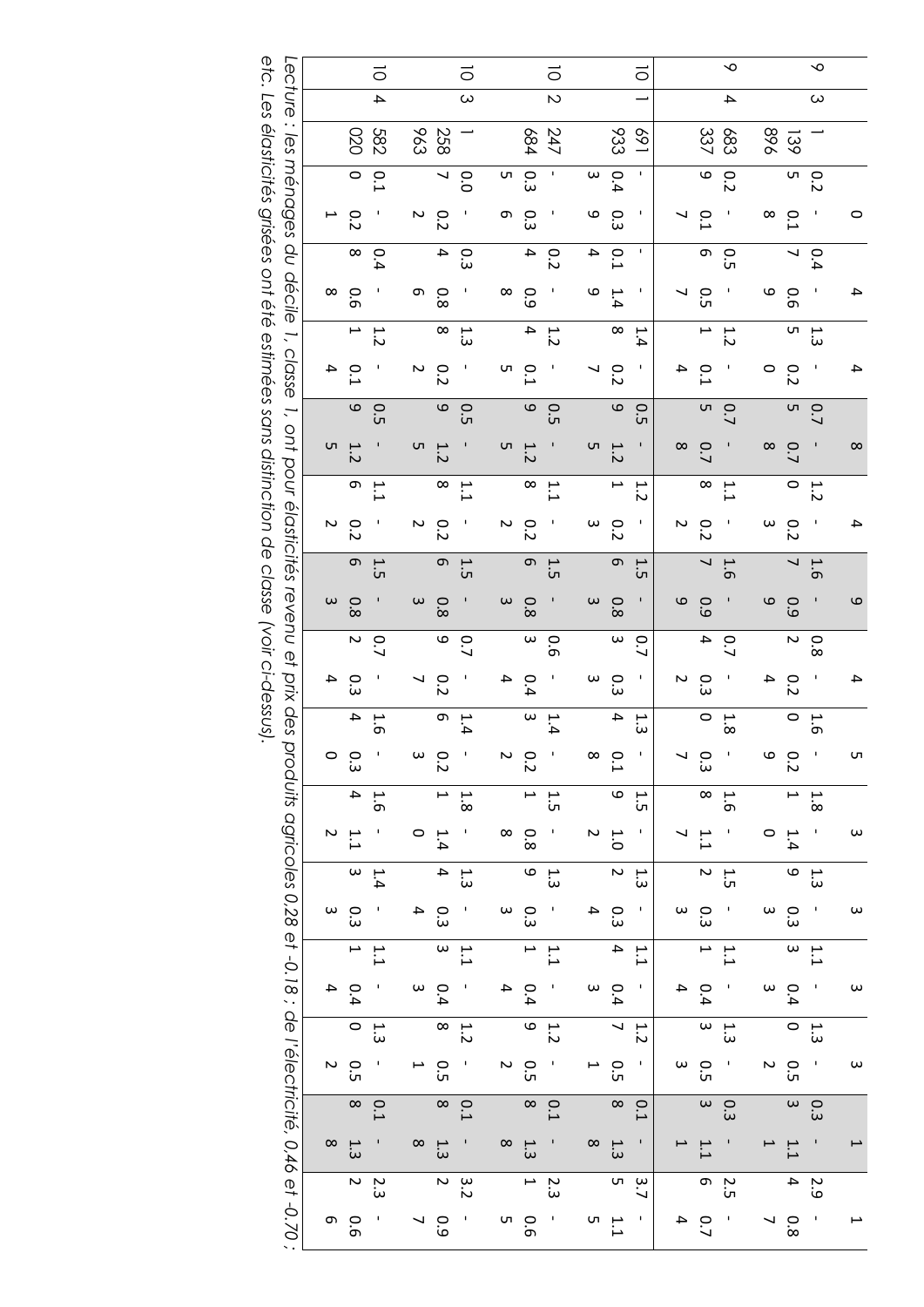# Annex 2: Table of correspondence between COICOP 5 to ADEME 01 nomenclature

| <b>COICOP5</b> Coicop1 Micro Libellé |                 |            |                                                                                        |
|--------------------------------------|-----------------|------------|----------------------------------------------------------------------------------------|
| C01111                               | C <sub>01</sub> | <b>A01</b> | Rice in all its forms and rice products                                                |
| c01112                               | C <sub>01</sub> | <b>A01</b> | Bread and other bakery and pastry products (including<br>biscuits, cakes)              |
| c01113                               | C <sub>01</sub> | <b>A01</b> | Pasta in all its forms and pasta-based dishes                                          |
| C01114                               | C <sub>01</sub> | <b>A01</b> | Preparations such as pastry dough, industrial cake, pie,<br>quiche, pizza              |
| c01115                               | C <sub>01</sub> | <b>A01</b> | Other cereals and cereal products (including flour,<br>semolina, breakfast cereals)    |
| C01121                               | C <sub>01</sub> | <b>A01</b> | Fresh or frozen beef and veal                                                          |
| c01122                               | C <sub>01</sub> | <b>A01</b> | Fresh or frozen pork meat                                                              |
| C01123                               | CO1             | <b>A01</b> | Fresh or frozen sheep or goat meat                                                     |
| C <sub>01124</sub>                   | C <sub>01</sub> | <b>A01</b> | Fresh or frozen poultry meat                                                           |
| C01125                               | C <sub>01</sub> | <b>A01</b> | Fresh or frozen salted or smoked cured meat                                            |
| C01126                               | C <sub>01</sub> | <b>A01</b> | Canned meat, meat processing products, prepared<br>meat dishes                         |
| C01127                               | C <sub>01</sub> | <b>A01</b> | Other fresh or frozen edible meat (horse, rabbit, game),<br>including animals on leg   |
| C01130                               | C <sub>01</sub> | <b>A01</b> | Fresh fish or WOI (without other indication)                                           |
| C <sub>01131</sub>                   | C <sub>01</sub> | <b>A01</b> | Frozen or deep-frozen fish (excluding<br>breaded<br>or<br>cooked fish)                 |
| c01132                               | C <sub>01</sub> | <b>A01</b> | Fresh or frozen seafood (including cooked, cooked not<br>included)                     |
| C <sub>01133</sub>                   | C <sub>01</sub> | <b>A01</b> | Frozen salted, smoked and dried fish and seafood,<br>including frozen fish and seafood |
| C01134                               | C <sub>01</sub> | <b>A01</b> | Canned fish and seafood or products of fish and<br>seafood processing, prepared dishes |
| CO1141                               | C <sub>01</sub> | <b>A01</b> | Whole milk                                                                             |
| C01142                               | CO1             | <b>A01</b> | Semi-skimmed milk, skimmed                                                             |
| C <sub>01143</sub>                   | C <sub>01</sub> | <b>A01</b> | Canned milk                                                                            |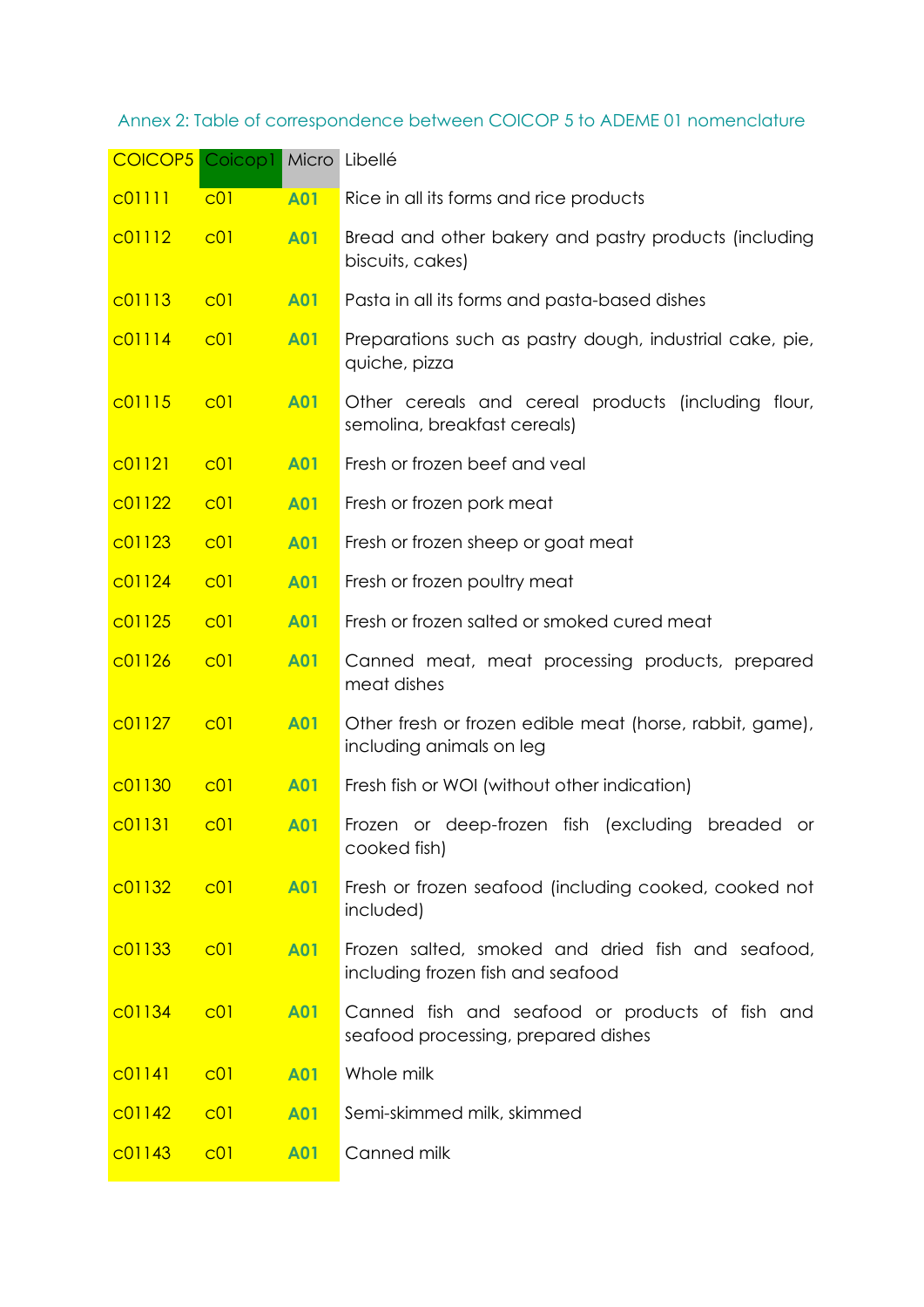| C01144 | C <sub>01</sub> | <b>A01</b> | Yoghurts, cottage cheese and small swiss cheese and<br>soy sauce           |
|--------|-----------------|------------|----------------------------------------------------------------------------|
| C01145 | C <sub>01</sub> | <b>A01</b> | Cheese and curd                                                            |
| c01146 | C <sub>01</sub> | <b>A01</b> | Other dairy products (milk-based desserts, fresh cream,<br>flavoured milk) |
| C01147 | C <sub>01</sub> | <b>A01</b> | Eggs                                                                       |
| C01151 | C <sub>01</sub> | <b>A01</b> | <b>Butter</b>                                                              |
| C01152 | C <sub>01</sub> | <b>A01</b> | Margarine and other vegetable fats                                         |
| C01153 | C <sub>01</sub> | <b>A01</b> | Edible olive oils                                                          |
| C01154 | C <sub>01</sub> | <b>A01</b> | Peanut, sunflower, corn, rapeseed and peanut edible<br>oils                |
| c01155 | C <sub>01</sub> | <b>A01</b> | Lard and other fats of animal origin                                       |
| C01161 | C <sub>01</sub> | <b>A01</b> | Fresh citrus fruits                                                        |
| C01162 | C <sub>01</sub> | <b>A01</b> | Fresh bananas                                                              |
| C01163 | C <sub>01</sub> | <b>A01</b> | Apples                                                                     |
| C01164 | C <sub>01</sub> | <b>A01</b> | Pears                                                                      |
| C01165 | C <sub>01</sub> | <b>A01</b> | Fresh stone fruit                                                          |
| C01166 | C <sub>01</sub> | <b>A01</b> | Fresh berries                                                              |
| C01167 | C <sub>01</sub> | <b>A01</b> | Other fruits, fresh tropical fruits                                        |
| C01168 | C <sub>01</sub> | <b>A01</b> | Dried fruits                                                               |
| C01169 | C <sub>01</sub> | <b>A01</b> | Fruits with sirrup or frozen fruits                                        |
| C01171 | C <sub>01</sub> | <b>A01</b> | Fresh leafy and stalked vegetables, herbs (fresh)                          |
| c01172 | C <sub>01</sub> | <b>A01</b> | Fresh cabbage                                                              |
| C01173 | C <sub>01</sub> | <b>A01</b> | Fresh vegetables grown for their fruit                                     |
| C01174 | C <sub>01</sub> | <b>A01</b> | Fresh food roots and fresh mushrooms                                       |
| c01175 | C <sub>01</sub> | <b>A01</b> | Dried vegetables                                                           |
| c01176 | C <sub>01</sub> | <b>A01</b> | Uncooked frozen vegetables                                                 |
| c01177 | C <sub>01</sub> | <b>A01</b> | Vegetables and vegetable-based dishes, canned and<br>potato-free           |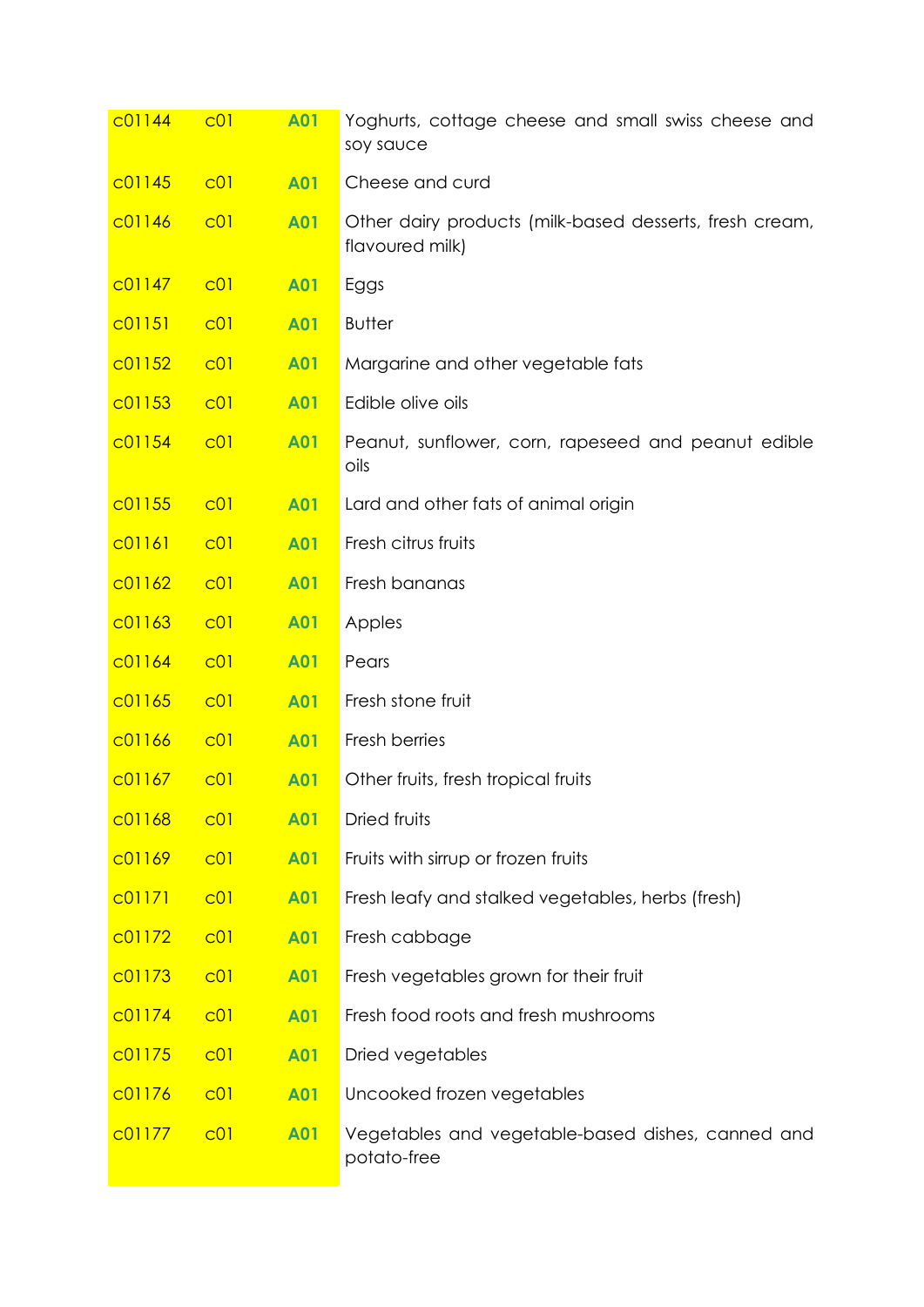| c01178             | C <sub>01</sub> | <b>A01</b> | Vegetables and vegetable-based dishes, fresh and<br>frozen (except potato-based)                                  |
|--------------------|-----------------|------------|-------------------------------------------------------------------------------------------------------------------|
| C01179             | C <sub>01</sub> | <b>A01</b> | Potatoes, other tubers, potato products and tubers                                                                |
| C01181             | C <sub>01</sub> | <b>A01</b> | Sugar                                                                                                             |
| C01182             | C <sub>01</sub> | <b>A01</b> | Jams, marmalade, compote, jellies, fruit purees and<br>pastes, honey                                              |
| C <sub>01183</sub> | C <sub>01</sub> | <b>A01</b> | Chocolate                                                                                                         |
| C01184             | C <sub>01</sub> | <b>A01</b> | Sweets, candies and other confections                                                                             |
| C01185             | C <sub>01</sub> | <b>A01</b> | Ice cream, sorbets and frozen desserts                                                                            |
| C01186             | C <sub>01</sub> | <b>A01</b> | Other sugar products                                                                                              |
| c01191             | C <sub>01</sub> | <b>A01</b> | Sauces and condiments                                                                                             |
| c01192             | C <sub>01</sub> | <b>A01</b> | Salt and dried spices                                                                                             |
| C01193             | C <sub>01</sub> | <b>A01</b> | Yeast, dessert preparations, soups                                                                                |
| c01194             | C <sub>01</sub> | <b>A01</b> | Other food products                                                                                               |
| c01195             | C <sub>01</sub> | <b>A01</b> | Food basket                                                                                                       |
| C01211             | C <sub>01</sub> | <b>A01</b> | Coffe                                                                                                             |
| c01212             | C <sub>01</sub> | <b>A01</b> | Tea and herbal teas                                                                                               |
| C <sub>01213</sub> | C <sub>01</sub> | <b>A01</b> | Cocoa and chocolate powder                                                                                        |
| C01221             | C <sub>01</sub> | <b>A01</b> | Mineral waters                                                                                                    |
| C01222             | C <sub>01</sub> | <b>A01</b> | Gazeous beverages                                                                                                 |
| c01223             | C <sub>01</sub> | <b>A01</b> | Fruit and vegetable juices, syrups, flavoured drinks                                                              |
| C <sub>01224</sub> | C <sub>01</sub> | <b>A01</b> | Vegetable Juice                                                                                                   |
| c01311             | C <sub>01</sub> | <b>A01</b> | Other food expenses: ceremonies, stays away from<br>home, person living away from home at least one day a<br>week |
| c01312             | C <sub>01</sub> | <b>A01</b> | Other food expenses: gifts from the household                                                                     |
| C02111             | CO <sub>2</sub> | <b>A01</b> | Spirits and liqueurs                                                                                              |
| C02121             | CO <sub>2</sub> | <b>A01</b> | Wines and ciders                                                                                                  |
| C02122             | c <sub>02</sub> | <b>A01</b> | Other aperitifs based on wine, champagne and other                                                                |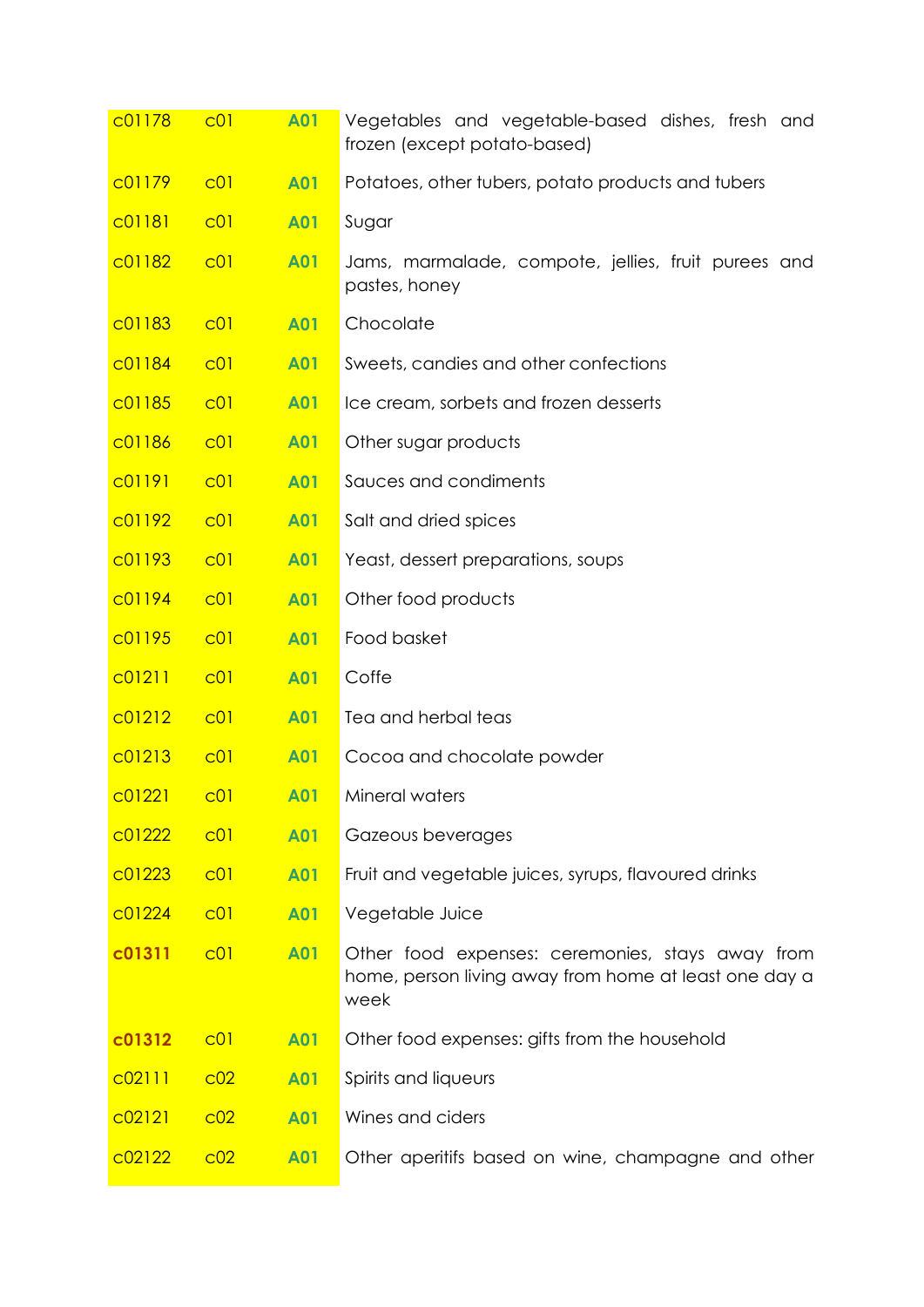|        |                 |            | sparkling wines, sake and others                                                                                        |
|--------|-----------------|------------|-------------------------------------------------------------------------------------------------------------------------|
| c02131 | CO <sub>2</sub> | <b>A01</b> | Beer and beer-based drinks                                                                                              |
| C02211 | CO <sub>2</sub> | <b>A01</b> | Cigarettes                                                                                                              |
| C02212 | CO <sub>2</sub> | <b>A01</b> | Cigars and cigarillos                                                                                                   |
| c02213 | c <sub>02</sub> | <b>A01</b> | Tobacco in other forms and related products                                                                             |
| c02411 | c <sub>02</sub> | <b>A01</b> | Other expenditure on alcoholic beverages, tobacco<br>and drugs: gifts offered                                           |
| C09321 | CO <sup>9</sup> | <b>A01</b> | Horticulture                                                                                                            |
| c09331 | CO <sup>9</sup> | <b>A01</b> | Pets, pet food, pet products and accessories                                                                            |
| C09341 | CO <sup>9</sup> | <b>A01</b> | Feed for other animals                                                                                                  |
| c04500 | c04             | A02        | Electricity + gas bill (not separable)                                                                                  |
| c04511 | c04             | A02        | Electricity bill                                                                                                        |
| c04521 | c04             | A03        | Gas bill                                                                                                                |
| c04522 | c04             | <b>A04</b> | Purchases of butane, propane                                                                                            |
| c04531 | c04             | <b>A04</b> | Liquid fuels for the main residence: fuel oil, heating oil,<br>petroleum                                                |
| c04541 | c04             | <b>A04</b> | Solid fuel primary residence                                                                                            |
| c04551 | c04             | <b>A04</b> | District heating                                                                                                        |
| c04552 | c04             | <b>A04</b> | Ice                                                                                                                     |
| c13411 | c13             | A05        | Major maintenance and equipment work on the main<br>residence                                                           |
| c13421 | c13             | A05        | Major maintenance and equipment work on the<br>secondary residence or AL                                                |
| c07111 | C <sub>07</sub> | A06        | New car purchases                                                                                                       |
| C07121 | C <sub>07</sub> | A06        | Purchases of new and used motorcycles                                                                                   |
| C07131 | C <sub>07</sub> | A06        | Purchases of new and used bicycles                                                                                      |
| C07141 | C <sub>07</sub> | A06        | Purchases of other new and used vehicles                                                                                |
| c07221 | CO <sub>7</sub> | A07        | Fuels, electricity, oils, lubricants                                                                                    |
| c07311 | C <sub>07</sub> | A08        | Local passenger transport services (metro tram) and<br><b>SNCF</b><br>long-distance<br>railway<br>including<br>services |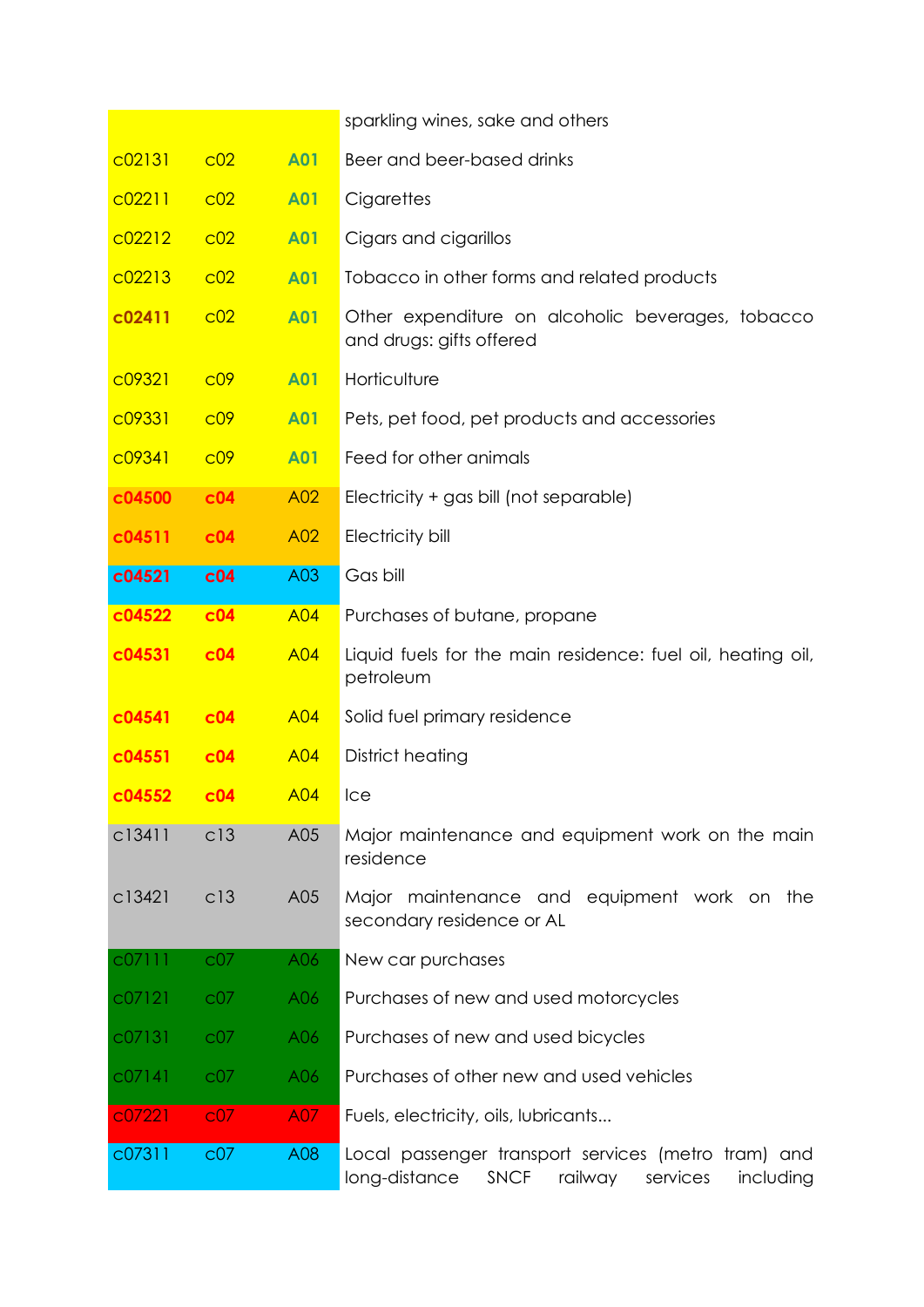|        |                 |     | associated services                                                                                                                                             |
|--------|-----------------|-----|-----------------------------------------------------------------------------------------------------------------------------------------------------------------|
| c07331 | C <sub>07</sub> | A08 | Passenger transport services by air (including transport of<br>luggage and vehicles)                                                                            |
| c07351 | C <sub>07</sub> | A08 | Combined<br>passenger<br>transport<br>services<br>(navigo,<br>train+bus tickets)                                                                                |
| c07321 | C <sub>07</sub> | A09 | Passenger transport services by road including school<br>busses                                                                                                 |
| c07341 | C <sub>07</sub> | A09 | inland<br>Transport<br>services<br>by sea and<br>waterways<br>(including transport of luggage and vehicles)                                                     |
| c07361 | C <sub>07</sub> | A09 | Other transportation services including moving                                                                                                                  |
| c09411 | C <sub>09</sub> | A10 | Sports and recreation services (sports shows, recreation<br>participation, equipment rentals, recreation courses and<br>fees, video game subscriptions, etc.) ) |
| c09421 | C <sub>09</sub> | A10 | Cinemas, theatres, concert halls                                                                                                                                |
| c09422 | C <sub>09</sub> | A10 | Museums, zoological gardens and the like                                                                                                                        |
| c09423 | C <sub>09</sub> | A10 | Television and broadcasting services (rental, licence fee,<br>subscription)                                                                                     |
| c09424 | C <sub>09</sub> | A10 | Other recreational services (entertainers, photographers,<br>animal services)                                                                                   |
| c09431 | C <sub>09</sub> | A10 | Games of chance (lottery, pinball)                                                                                                                              |
| c09611 | C <sub>09</sub> | A10 | Package tours, weekends, excursionsyc school trip                                                                                                               |
| c09711 | C <sub>09</sub> | A10 | Other leisure expenses: stays away from home, people<br>living away from home at least one day a week                                                           |
| c09712 | C <sub>09</sub> | A10 | Other recreational expenses: gift given (to another<br>household)                                                                                               |
| c11111 | c11             | A10 | Restaurants                                                                                                                                                     |
| c11112 | c11             | A10 | Coffee bars and similar (buffets, refreshment bars, tea<br>rooms, fast food)                                                                                    |
| c11121 | c11             | A10 | Canteens                                                                                                                                                        |
| c11131 | c11             | A10 | Other catering expenses: out-of-home stays, people<br>living away from home at least one day a week                                                             |
| c11132 | c11             | A10 | Other catering expenses: gift offered (to another<br>household)                                                                                                 |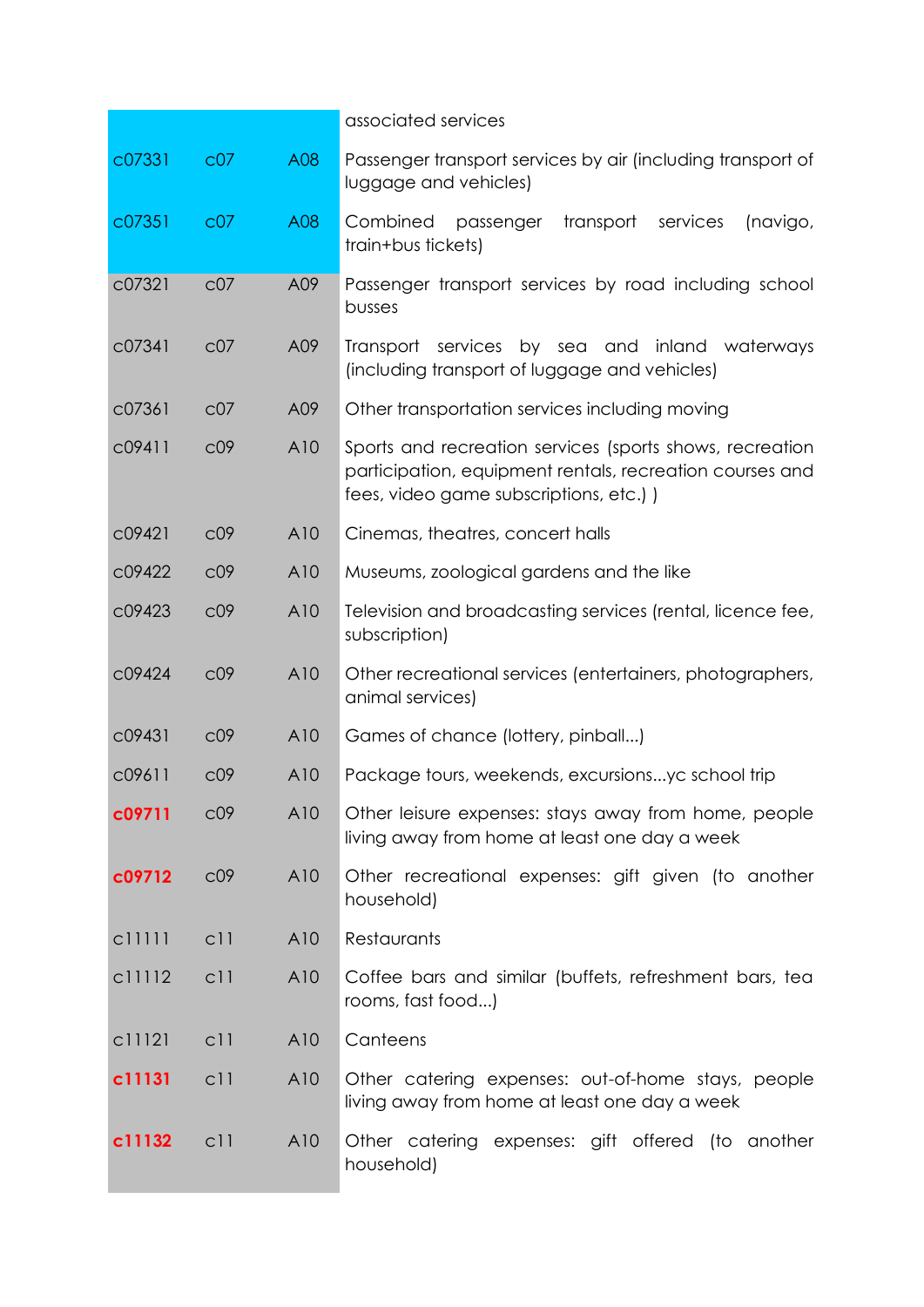| c11211 | c11             | A10 | Hosting services                                                                                              |
|--------|-----------------|-----|---------------------------------------------------------------------------------------------------------------|
| c03141 | C <sub>03</sub> | A11 | Cleaning, repair and rental of clothing                                                                       |
| c03221 | C <sub>03</sub> | A11 | Shoe repair and rental                                                                                        |
| c04321 | C <sub>04</sub> | A11 | Maintenance services and small repairs in the housing<br>unit                                                 |
| C04411 | C <sub>04</sub> | A11 | Garbage removal                                                                                               |
| c04421 | C <sub>04</sub> | A11 | Sanitation                                                                                                    |
| c04431 | C <sub>04</sub> | A11 | Water bills main residence, other dwelling, outbuilding,<br>land                                              |
| c04441 | C <sub>04</sub> | A11 | Collective charges relating to housing (paid separately<br>from rent or credit)                               |
| c04611 | C <sub>04</sub> | A11 | Other housing<br>expenses: gift offered<br>(to<br>another<br>household)                                       |
| c05131 | C <sub>05</sub> | A11 | Furniture repair                                                                                              |
| c05331 | C <sub>05</sub> | A11 | Repair and maintenance of household appliances                                                                |
| C05621 | C <sub>05</sub> | A11 | Domestic services (cleaning, childcare, gardening)                                                            |
| c05622 | C <sub>05</sub> | A11 | Other maintenance services for the dwelling (laundry,<br>renting appliances, disinsectisation, duplicate key) |
| C06211 | C <sub>06</sub> | A11 | <b>Medical Services</b>                                                                                       |
| C06221 | C <sub>06</sub> | A11 | Dentist, orthodontics                                                                                         |
| c06231 | C <sub>06</sub> | A11 | Medical Analytical Laboratory and Radiology Office<br>Services                                                |
| c06232 | C <sub>06</sub> | A11 | Services of medical auxiliaries (nurse, physiotherapist,<br>laboratory)                                       |
| c06233 | C <sub>06</sub> | A11 | Extra-hospital services (ambulance, equipment hire)                                                           |
| c06311 | C <sub>06</sub> | A11 | Hospital services and care                                                                                    |
| c06411 | C <sub>06</sub> | A11 | Other health expenditures: people living away from<br>home at least one day a week                            |
| c06412 | C <sub>06</sub> | A11 | health<br>offered<br>(to<br>Other<br>expenses: gift<br>another<br>household)                                  |
| c07231 | C <sub>07</sub> | A11 | troubleshooting,<br>overhauls,<br>washing,<br>Repairs,                                                        |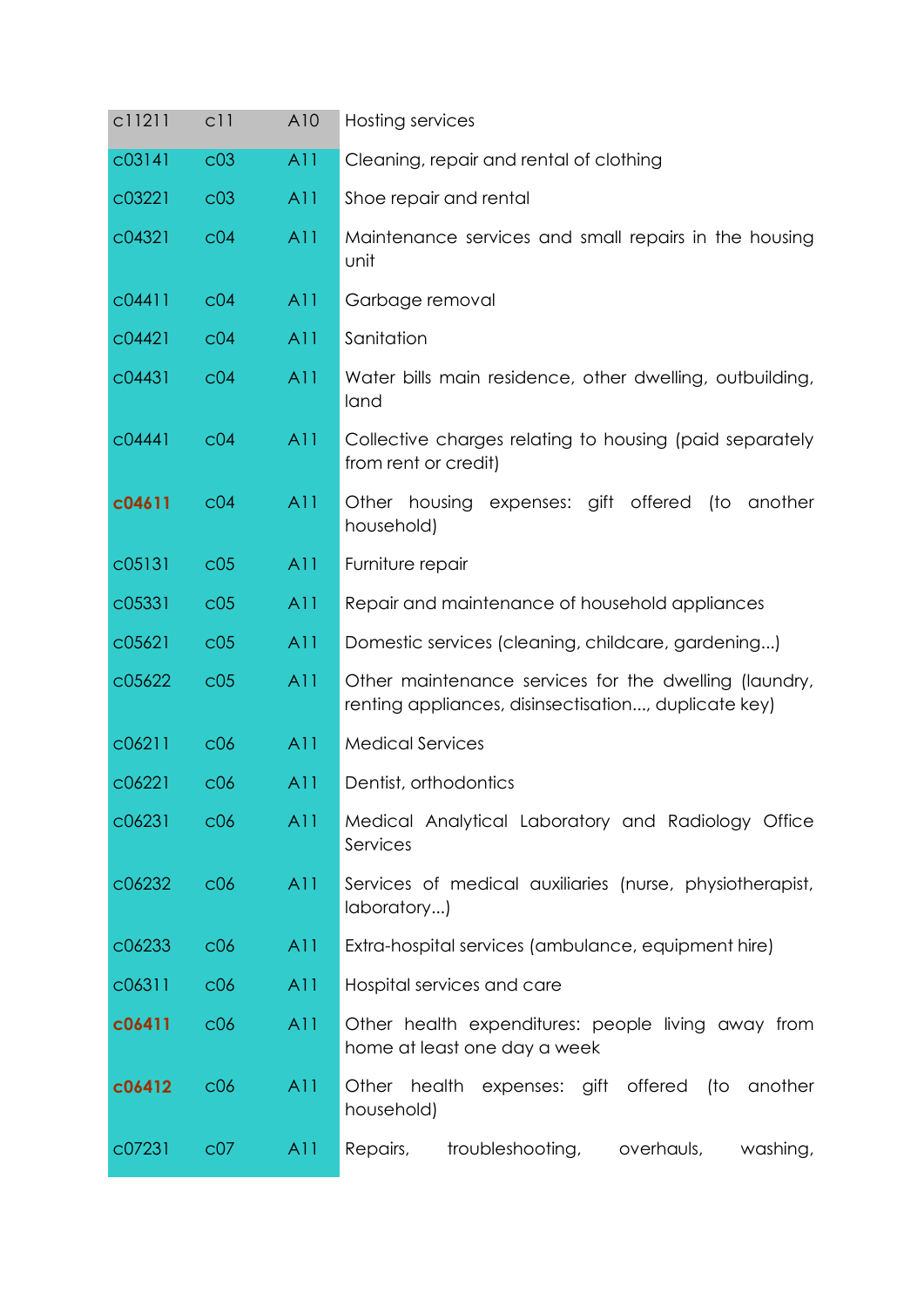|        |                 |     | maintenance and technical control                                                                                      |
|--------|-----------------|-----|------------------------------------------------------------------------------------------------------------------------|
| c07241 | C <sub>07</sub> | A11 | Rental of premises, parking charges                                                                                    |
| c07242 | C <sub>07</sub> | A11 | Other services related to the use of personal vehicles<br>(tolls, school car, car hire)                                |
| c07411 | C <sub>07</sub> | A11 | Other transportation expenses: ceremony, out-of-home<br>stays, people living away from home at least one day a<br>week |
| c07412 | C <sub>07</sub> | A11 | Other transportation expenses: gift offered (to another<br>household)                                                  |
| c08141 | C <sub>08</sub> | A11 | Other communications and postal services expenses:<br>gifts offered                                                    |
| c08111 | C <sub>08</sub> | A11 | <b>Postal Services</b>                                                                                                 |
| c08131 | C <sub>08</sub> | A11 | Telephone, telegraph and facsimile services, internet,<br>telephone refills                                            |
| c09151 | C <sub>0</sub>  | A11 | Repair of audio-visual, photographic and computer<br>equipment and accessories                                         |
| c09231 | C <sub>0</sub>  | A11 | Repair and maintenance of durable<br>goods<br>for<br>recreation, sport and culture                                     |
| c10111 | c10             | A11 | Kindergarten and primary education (schooling and<br>literacy courses)                                                 |
| c10121 | C10             | A11 | Secondary education (schooling and enrolment<br>in<br>secondary level courses)                                         |
| c10141 | C10             | A11 | Education not corresponding to any particular level<br>(private tuition, correspondence courses)                       |
| c10131 | c10             | A11 | Higher education and registration fees for competitive<br>entrance exams to the grandes écoles                         |
| c10152 | C10             | A11 | Other education expenses: gift (to another household)                                                                  |
| c10151 | c10             | A11 | Other educational expenses: persons living away from<br>home at least one day a week                                   |
| c12111 | c12             | A11 | Hairdressing salons and body aesthetics (including spa<br>treatments, tattoos, piercings)                              |
| c12411 | C <sub>12</sub> | A11 | Social welfare<br>services<br>(childminder,<br>crèche,<br>old<br>people's home)                                        |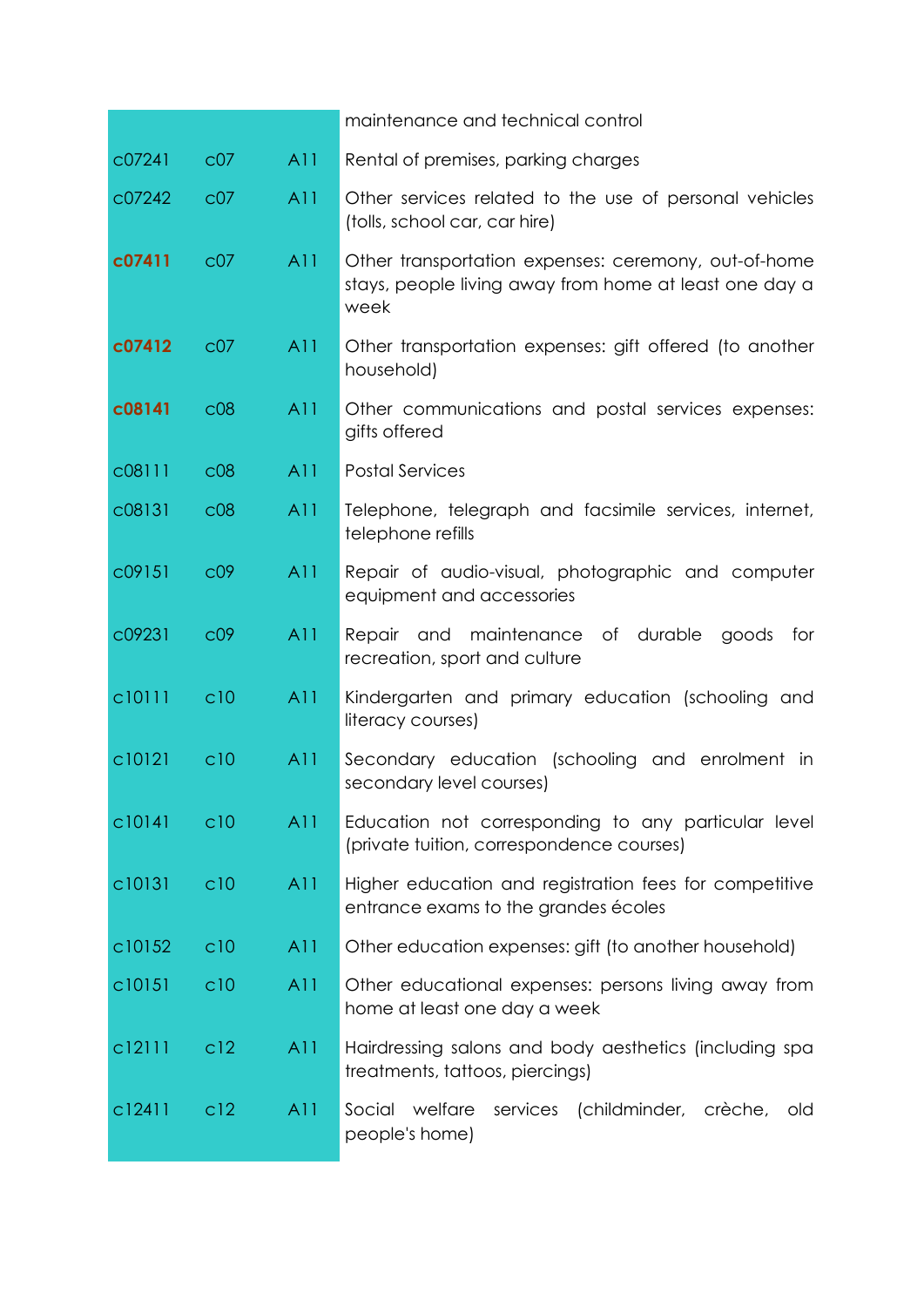| c12511 | c12             | A11 | Life insurance, death                                                                                                                                                            |
|--------|-----------------|-----|----------------------------------------------------------------------------------------------------------------------------------------------------------------------------------|
| c12521 | c12             | A11 | Housing insurances                                                                                                                                                               |
| c12531 | c12             | A11 | <b>Health insurances</b>                                                                                                                                                         |
| c12541 | c12             | A11 | Transport insurances                                                                                                                                                             |
| c12551 | c12             | A11 | Other insurances                                                                                                                                                                 |
| c12611 | c12             | A11 | <b>Financial Services</b>                                                                                                                                                        |
| c12711 | c12             | A11 | Other services (undertakers, legal services, cloakrooms,<br>instructions, graphologists, delivery<br>rooms,<br><b>locker</b><br>charges excluding meals, photocopies, small ads) |
| c03111 | C <sub>03</sub> | A12 | Fabrics for clothing                                                                                                                                                             |
| c03121 | C <sub>03</sub> | A12 | Men's clothing                                                                                                                                                                   |
| c03122 | C <sub>03</sub> | A12 | Women's clothing                                                                                                                                                                 |
| c03123 | C <sub>03</sub> | A12 | Children's clothing (3 to 13 years old)                                                                                                                                          |
| c03131 | C <sub>03</sub> | A12 | Clothing accessories and haberdashery                                                                                                                                            |
| c03211 | C <sub>03</sub> | A12 | Men's footwear                                                                                                                                                                   |
| c03212 | C <sub>03</sub> | A12 | Women's shoes                                                                                                                                                                    |
| c03213 | C <sub>03</sub> | A12 | Children's shoes (3 to 13 years old)                                                                                                                                             |
| c03311 | C <sub>03</sub> | A12 | Other clothing expenses: ceremony, out-of-home stays,<br>people living away from home at least one day a week                                                                    |
| c03312 | C <sub>03</sub> | A12 | Other clothing<br>(to another<br>expenses: gift given<br>household)                                                                                                              |
| C04311 | C <sub>04</sub> | A12 | Products for routine housing maintenance and repairs<br>(excluding major works)                                                                                                  |
| C05110 | C <sub>05</sub> | A12 | Computer furniture                                                                                                                                                               |
| C05111 | C <sub>05</sub> | A12 | Bedroom furniture (bed, wardrobe, chest of drawers,<br>bedside table, children's desks, bed base) excluding<br>mattress.                                                         |
| c05112 | C <sub>05</sub> | A12 | Living room furniture (sideboard, sideboard, bookcase)                                                                                                                           |
| c05113 | C <sub>05</sub> | A12 | Kitchen and bathroom furniture including built-in and<br>non-built in units, stools, kitchen tables and chairs                                                                   |
| c05114 | C <sub>05</sub> | A12 | Tables, seats, chairs outside kitchen and bathroom                                                                                                                               |
|        |                 |     |                                                                                                                                                                                  |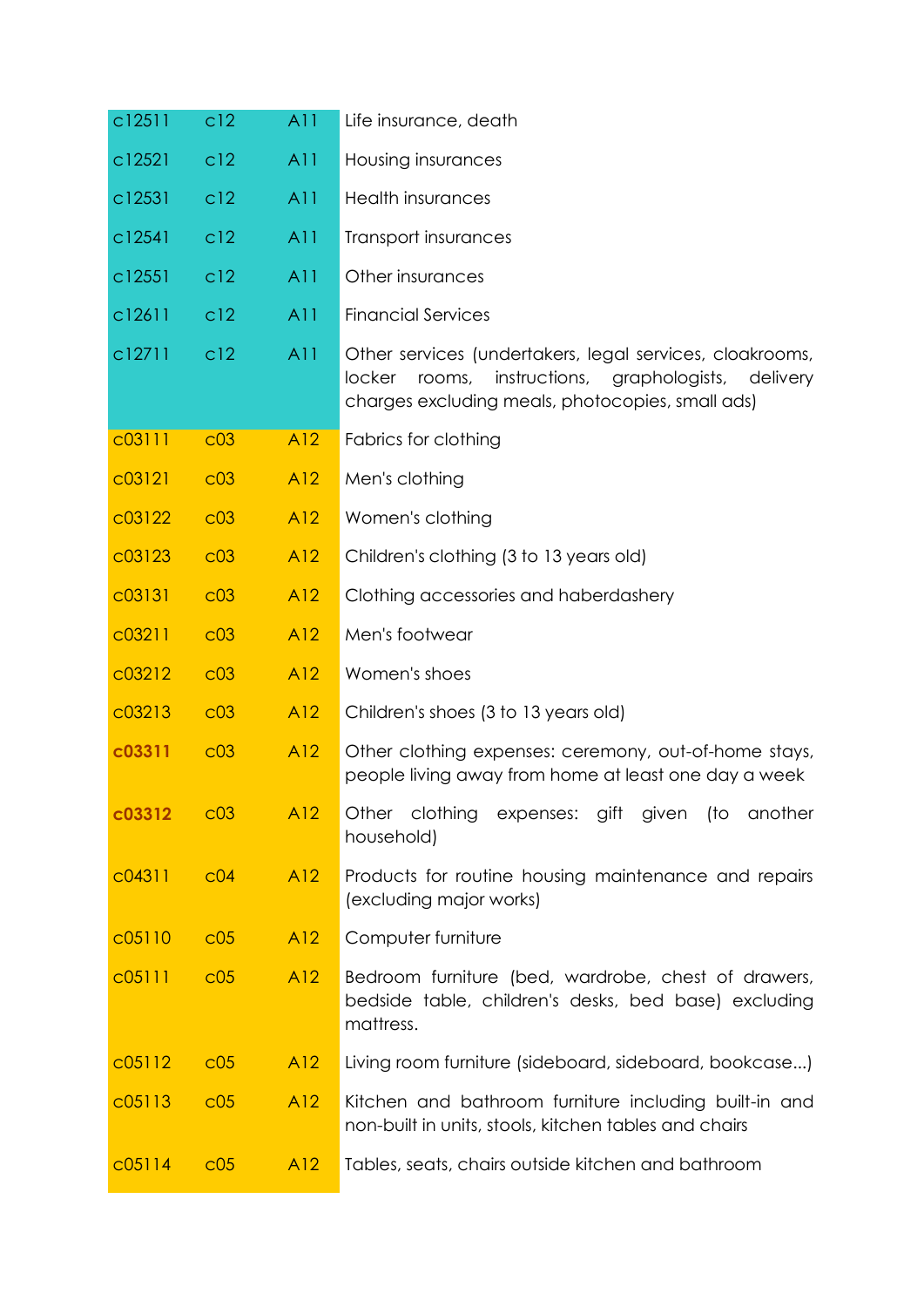| C05115 | C <sub>05</sub> | A12 | Garden furniture (swing, table, armchair, garden shed,<br>portico) and camping furniture (table, seat, bed)                                          |
|--------|-----------------|-----|------------------------------------------------------------------------------------------------------------------------------------------------------|
| C05116 | C <sub>05</sub> | A12 | Other furniture, furniture accessories (including lighting,<br>decoration, children's equipment), furniture installation                             |
| c05121 | C <sub>05</sub> | A12 | Carpets and other floor coverings (linoleum, carpets),<br>laying and repair of these articles                                                        |
| c05211 | C <sub>05</sub> | A12 | Bedding items (mattress, futon, pillow, duvet, blanket,<br>sheet, draw sheet)                                                                        |
| C05212 | C <sub>05</sub> | A12 | Other textile household articles (upholstery fabric,<br>curtains, household linen, toilet linen, other textiles)<br>including repairs                |
| C05311 | C <sub>05</sub> | A12 | Refrigerators, freezers and refrigerator-freezers, , wine<br>cellar                                                                                  |
| c05312 | C <sub>05</sub> | A12 | Washing machine, dryer and dishwasher                                                                                                                |
| c05313 | C <sub>05</sub> | A12 | Large Cooking Appliances                                                                                                                             |
| c05314 | C <sub>05</sub> | A12 | Heating and air-conditioning equipment                                                                                                               |
| c05315 | C <sub>05</sub> | A12 | Cleaning devices                                                                                                                                     |
| C05316 | C <sub>05</sub> | A12 | Sewing and knitting machine                                                                                                                          |
| c05317 | C <sub>05</sub> | A12 | <b>Other Major Household Appliances</b>                                                                                                              |
| c05321 | C <sub>05</sub> | A12 | Small household appliances                                                                                                                           |
| C05411 | C <sub>05</sub> | A12 | Glass<br>and<br>crystalware,<br>crockery,<br>earthenware,<br>stoneware, household or toilet articles                                                 |
| c05412 | C <sub>05</sub> | A12 | Cutlery and silverware                                                                                                                               |
| c05413 | C <sub>05</sub> | A12 | Kitchen utensils and other household items                                                                                                           |
| C05414 | C <sub>05</sub> | A12 | Repair and maintenance of glassware, crockery and<br>other kitchen utensils                                                                          |
| C05511 | C <sub>05</sub> | A12 | Large do-it-yourself tools                                                                                                                           |
| C05512 | C <sub>05</sub> | A12 | Large gardening tools                                                                                                                                |
| c05513 | C <sub>05</sub> | A12 | Repair of large tooling                                                                                                                              |
| C05521 | C <sub>05</sub> | A12 | Small tools and miscellaneous do-it-yourself accessories<br>including small electrical equipment (extension cords,<br>light bulbs, batteries, etc.). |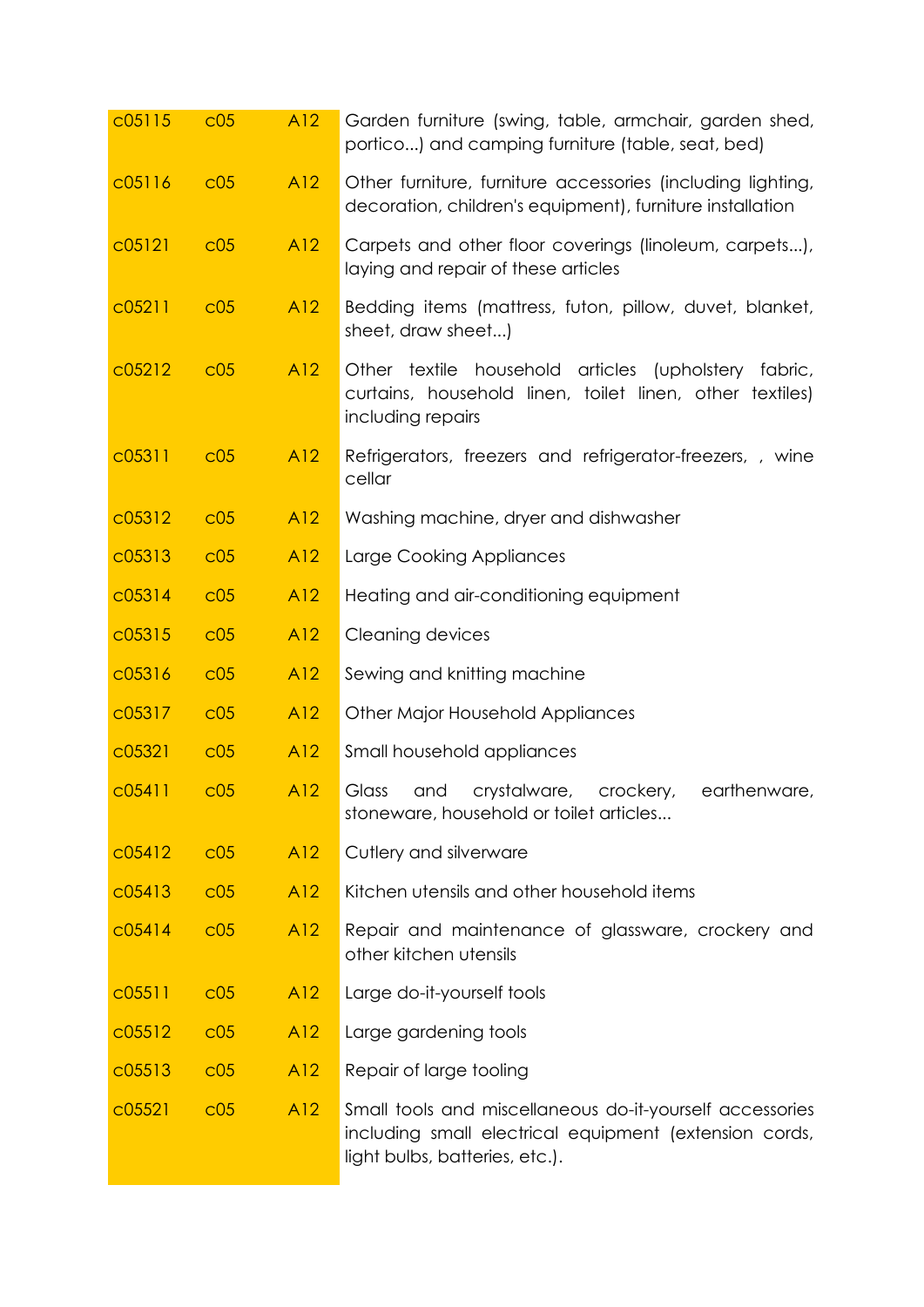| c05522 | C <sub>05</sub> | A12 | Small tools and miscellaneous gardening tools and<br>accessories, outdoor landscaping materials |
|--------|-----------------|-----|-------------------------------------------------------------------------------------------------|
| c05523 | C <sub>05</sub> | A12 | Repair of small tools                                                                           |
| C05611 | C <sub>05</sub> | A12 | Cleaning and maintenance products                                                               |
| c05612 | C <sub>05</sub> | A12 | Other household products (paper and plastic articles,<br>brushes, miscellaneous products)       |
| c05711 | C <sub>05</sub> | A12 | Other equipment expenses: people living away from<br>home at least one day a week               |
| c05712 | C <sub>05</sub> | A12 | Other equipment expenses: gift offered (to another<br>household)                                |
| c06111 | C <sub>06</sub> | A12 | Pharmaceuticals for ingestion and treatment, food<br>supplements, vitamins and minerals         |
| c06112 | C <sub>06</sub> | A12 | Other pharmaceutical products                                                                   |
| c06113 | C <sub>06</sub> | A12 | Therapeutic devices and materials (glasses, prostheses,<br>etc.)                                |
| c07211 | C <sub>07</sub> | A12 | Spare parts and accessories (except those installed by a<br>professional)                       |
| C08121 | C <sub>08</sub> | A12 | Purchase and repair of telephones, fax machines and<br>accessories                              |
| c09111 | C <sub>09</sub> | A12 | Sound recording and reproducing receiving apparatus                                             |
| c09112 | C <sub>09</sub> | A12 | TVs, home cinema, VCRs and DVD players for living<br>rooms and laptops                          |
| c09121 | C <sub>09</sub> | A12 | Photographic<br>cinematographic<br>equipment<br>and<br>(including accessories)                  |
| c09122 | CO <sup>9</sup> | A12 | Optical instruments                                                                             |
| c09131 | C <sub>0</sub>  | A12 | Microcomputers, computer hardware and accessories,<br>consumables                               |
| c09141 | C <sub>0</sub>  | A12 | Blank or recorded image and sound carriers                                                      |
| C09211 | CO <sup>9</sup> | A12 | Musical instruments (excluding small instruments and<br>accessories)                            |
| C09221 | CO <sup>9</sup> | A12 | Musical instruments and accessories                                                             |
| c09222 | CO <sup>9</sup> | A12 | Large equipment for indoor leisure activities                                                   |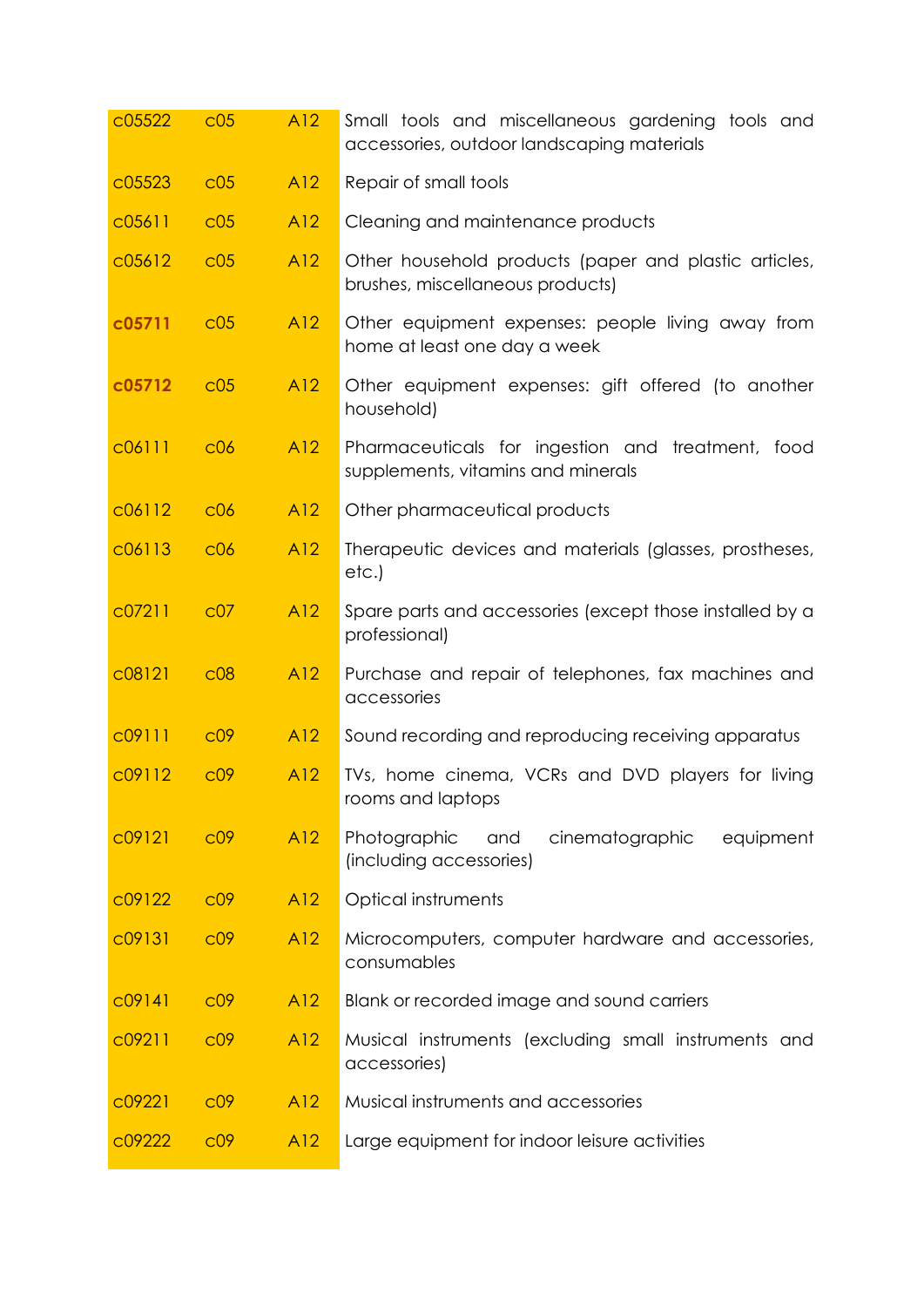| c09311 | C <sub>09</sub> | A12 | Toys and hobbies, including video games                                                                                     |
|--------|-----------------|-----|-----------------------------------------------------------------------------------------------------------------------------|
| c09312 | C <sub>09</sub> | A12 | Sports, camping and outdoor recreation equipment<br>(fishing, hunting, special utensils and clothing, camping<br>equipment) |
| c09511 | C <sub>09</sub> | A12 | Books including e-books                                                                                                     |
| c09521 | C <sub>0</sub>  | A12 | Newspapers and periodicals including subscriptions                                                                          |
| c09531 | C <sub>0</sub>  | A12 | Miscellaneous printed matter (postcards, business cards,<br>posters, calendars, road maps, stickers)                        |
| c09541 | C <sub>09</sub> | A12 | Stationery and drawing materials<br>(including<br>printer<br>toner)                                                         |
| c12121 | c12             | A12 | Electrical appliances for personal care                                                                                     |
| c12122 | c12             | A12 | Other personal care items and products                                                                                      |
| c12311 | c12             | A12 | Articles of jewellery and clocks and watches (including<br>their repair)                                                    |
| c12321 | c12             | A12 | Travel items containing personal effects                                                                                    |
| c12322 | c12             | A12 | <b>Other Personal Effects</b>                                                                                               |
| c12331 | c12             | A12 | Other goods and services: personal effects given as gifts                                                                   |
| C04111 | C <sub>04</sub> | A13 | Tenants' rents and charges main residence                                                                                   |
| C04121 | C <sub>04</sub> | A13 | Rents and charges from tenants other residences                                                                             |
| c12712 | c12             | A13 | Deposit for housing accommodation                                                                                           |
| c07112 | c07             | A14 | Purchasing used cars                                                                                                        |

Reading: COICOP level 5 code, COICOP level 1 code, ADEME nomenclature, full label of expenditure at COICOP5 level.